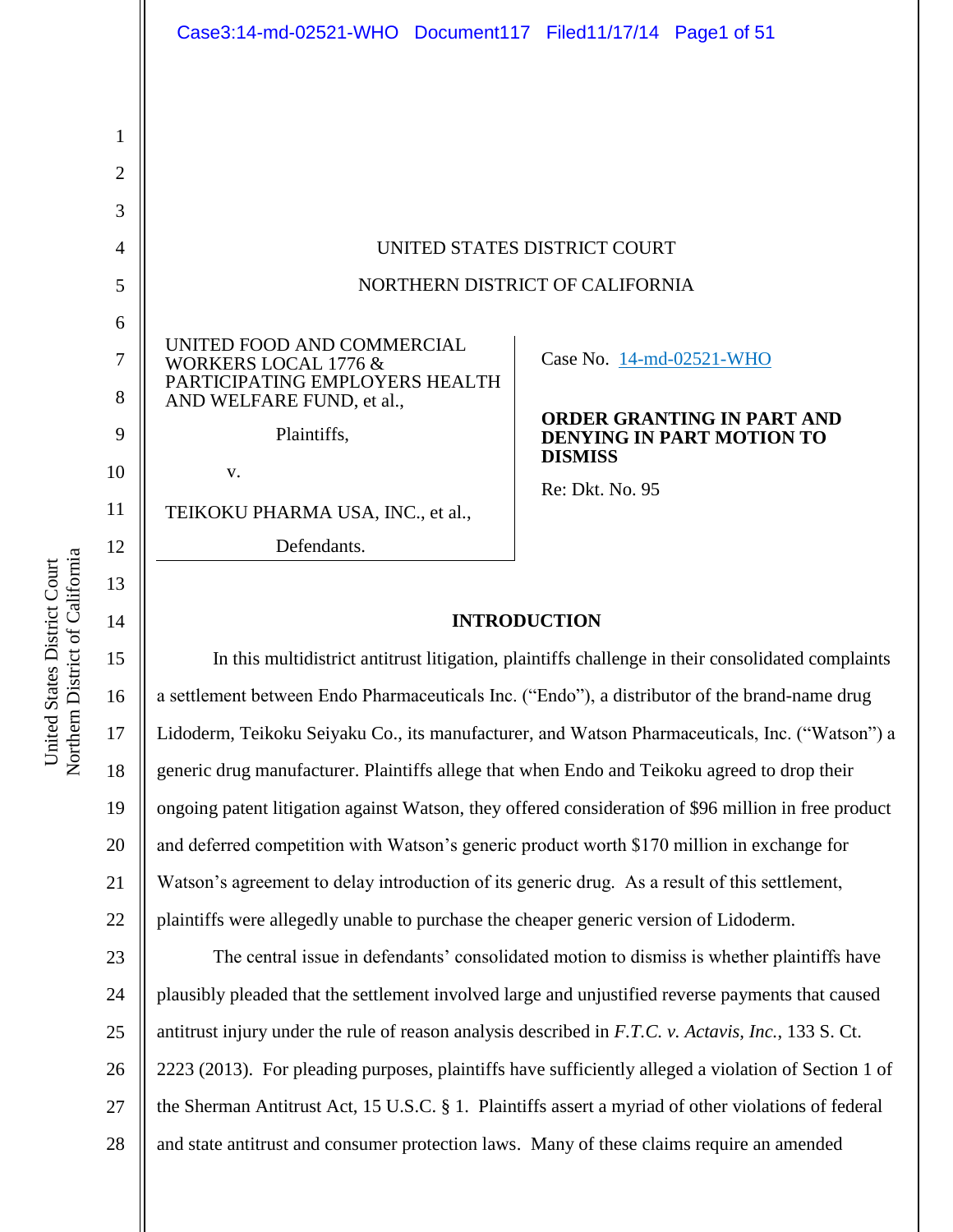#### Case3:14-md-02521-WHO Document117 Filed11/17/14 Page2 of 51

pleading because of questions concerning standing or other potentially amendable defects. I am dismissing some state claims now with prejudice either because indirect purchaser antitrust claims are not available under *Illinois Brick Co. v Illinois*, 431 U.S. 720 (1977) and the state at issue did not pass an *Illinois Brick* repealer, or for reasons specific to the law of a particular state.

#### **I. PARTIES AND CLAIMS**

#### **A. Defendants**

1

2

3

4

5

6

7

8

9

10

11

12

13

14

15

16

17

21

Endo is a Delaware corporation that markets and sells Lidoderm throughout the United States.<sup>1</sup> Direct Purchaser Plaintiffs' Consolidated Amended Complaint ("DPP Compl.") [Dkt. No. 70] ¶ 13; End-Payor Plaintiffs' Consolidated Amended Complaint ("EPP Compl.") [Dkt. No. 72 ] ¶ 19; Government Employees Health Association First Amended Complaint ("GEHA Compl.") [Dkt. No. 71] ¶ 23. Teikoku Seiyaku Co. is a Japanese company that manufactures Lidoderm for Endo pursuant to a Manufacturing and Supply Agreement. DPP Compl. ¶ 14; EPP Compl. ¶ 20; GEHA Compl. ¶ 24. It owns one of the patents for Lidoderm that Watson allegedly infringed. *Id.* Teikoku Pharma USA is a California corporation that is wholly owned by Teikoku Seiyaku Co., and is the holder of the New Drug Application for Lidoderm. DPP Compl. ¶ 15; EPP Compl. ¶ 21; GEHA Compl. ¶ 25. (Endo, Teikoku Seiyaku Co., and Teikoku Pharma USA will be collectively referred to as "Endo/Teikoku").

18 19 20 Watson Pharmaceuticals, Inc. was a Nevada corporation that marketed, produced, and distributed generic pharmaceutical products, including Lidoderm, starting in September 15, 2013.<sup>2</sup> DPP Compl. ¶¶ 2, 19; EPP Compl. ¶¶ 23-24; GEHA Compl. ¶¶ 27-28.

#### **B. Plaintiffs**

22 23 24 The plaintiffs allegedly purchased generic and brand-name Lidoderm at supracompetitive prices. They are grouped into three categories based on their claims and relationship to the defendants; the direct purchaser plaintiffs ("DPPs"), entities that purchased Lidoderm directly

25

 $\overline{a}$ 

<sup>1</sup> Lidoderm is the brand name for an adhesive patch that contains the drug lidocaine. DPP Compl. ¶ 1; EPP Compl. ¶ 1; GEHA Compl. ¶ 1.

<sup>27</sup> 28 <sup>2</sup> Watson acquired Actavis, Inc. in January, 2013. DPP Compl.  $\P$  17; EPP Compl.  $\P$  22; GEHA Compl. ¶ 27. During this acquisition process, Watson changed its name to Actavis, Inc. *Id.*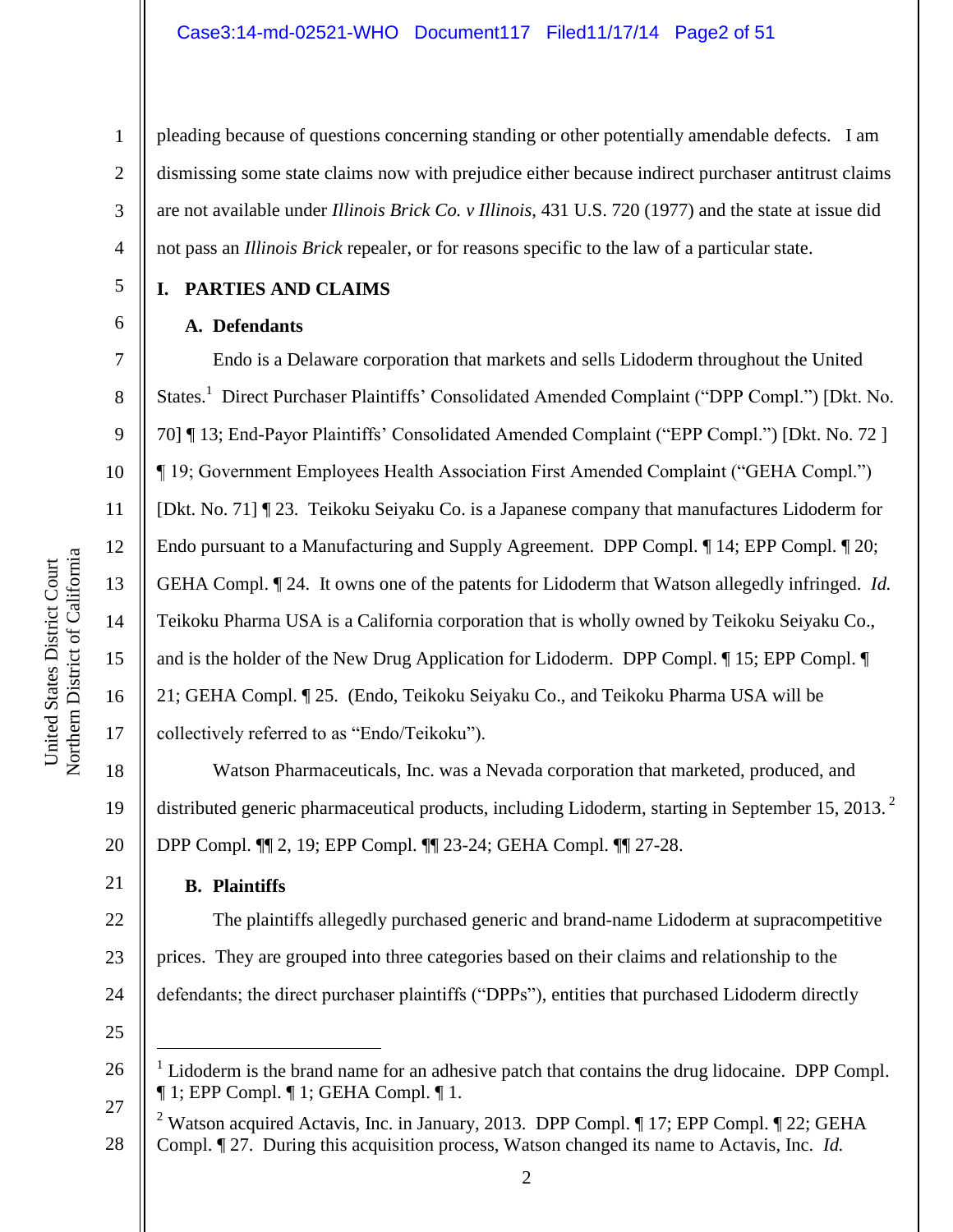Northern District of California Northern District of California United States District Court

6

7

8

9

10

11

12

13

14

15

United States District Court

 $\overline{a}$ 

16

1 2 3 4 5 from the defendants;<sup>3</sup> the end-purchaser plaintiffs ("EPPs"), employee health and welfare benefit plans, municipal corporations, employee unions, and two individuals who purchased Lidoderm from third parties;<sup>4</sup> and the Government Employees Health Association ("GEHA"), a not-forprofit corporation that provides health and dental plans to federal employees and retirees and their families that, like the EPPs, purchased Lidoderm from third parties.

The DPPs bring two claims for violations of Section 1 and three claims for violations of Section 2 of the Sherman Antitrust Act, 15 U.S.C. §§ 1, 2. *See DPP Compl.*  $\P$  153-189.<sup>5</sup> The EPPs and GEHA assert a total of ten claims for violations of state antitrust laws, state consumer protection laws, and common law unjust enrichment. *See* EPP Compl. 1<sup>162-205<sup>6</sup>; GEHA</sup>

 $3$  The DPPs are: (i) Droguería Betances, Inc.; (ii) Rochester Drug Co-Operative, Inc.; and (iii) American Sales Company, LLC; and (iv) Cesar Castillo, Inc. DPP Compl. ¶¶ 9-12.

<sup>17</sup> 18 19 20 <sup>4</sup> The EPPs are: (i) Allied Services Division Welfare Fund; (ii) City of Providence; (iii) International Union of Operating Engineers Local 49 Health and Welfare Fund; (iv) International Union of Operating Engineers Local 132 Health and Welfare Fund; (v) Iron Workers District Council of New England Welfare Fund; (vi) NECA-IBEW Welfare Trust Fund; (vii) United Food and Commercial Workers Local 1776 & Participating Employers Health and Welfare Fund; (viii) Welfare Plan of the International Union of Operating Engineers Locals 137, 137A, 137B, 137C,

<sup>137</sup>R; (ix) Irene Kampanis; and (x) Steven Roller. EPP Compl. ¶¶ 9-18.

<sup>21</sup> 22 23 24 25  $<sup>5</sup>$  The DPPs claim that defendants violated the Sherman Act because they: (i) foreclosed the</sup> market by agreeing to delay the release date for Watson's generic lidocaine patch by 13 months, DPP Compl.  $\P$  153-159; (ii) foreclosed the market by agreeing to delay the release date for Endo's authorized-generic lidocaine patch by seven and one half months, DPP Compl. ¶¶ 160- 167; and (iii) conspired to maintain Endo/Teikoku's monopoly in the United States market for lidocaine patch 5 percent. DPP Compl. <sup>[9]</sup> 168-176. Additionally, they claim that Endo/Teikoku violated the Sherman Act because they: (iv) monopolized the market for lidocaine patch 5 percent, DPP Compl. ¶¶ 177-183; and (v) attempted to monopolize the market for lidocaine patch 5 percent. DPP Compl. ¶¶ 184-189.

<sup>26</sup> 27 6 The EPPs claim that, by entering into the agreement with Watson, Endo/Teikoku violated state laws because they: (i) entered into a contract, combination, and conspiracy that restrained trade, EPP Compl.  $\P$ [[ 162-170; (ii) conspired to monopolize the market for Lidoderm, EPP Compl.  $\P$ [ 171-183; (iii) violated California's Unfair Competition Law because they engaged in unfair and

<sup>28</sup> unlawful practices, EPP Compl. ¶¶ 184-192; and (iv) were unjustly enriched. EPP Compl. ¶¶ 193- 205.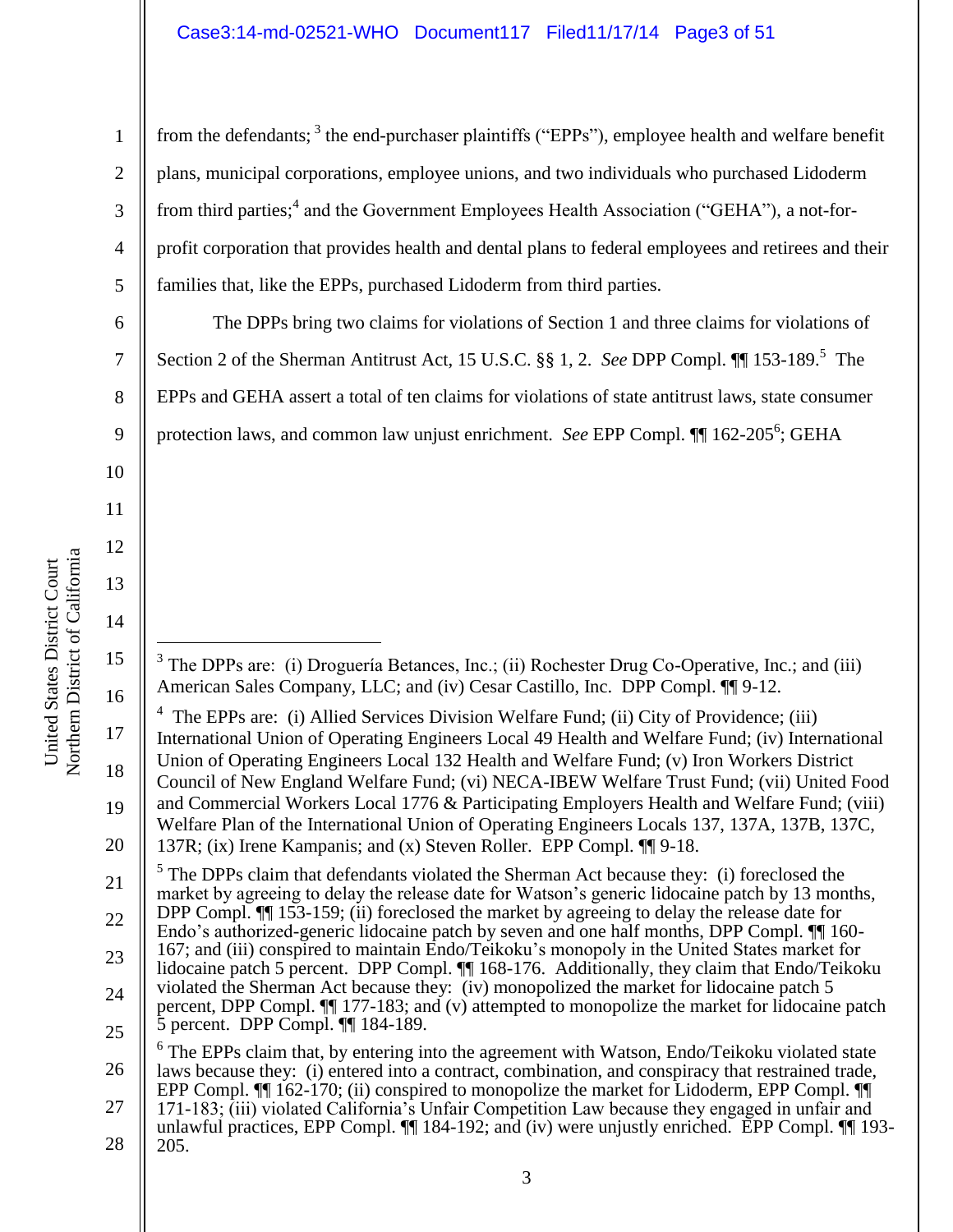3

4

5

6

7

8

9

10

11

12

13

14

15

16

17

 $\overline{a}$ 

Compl.  $\P$  125-218.<sup>7</sup>

# **II. REGULATORY BACKGROUND**

The Food and Drug Administration ("FDA") must approve all new drugs before a company can begin sales in the United States. Hatch-Waxman Act, 21 U.S.C. § 355(a). To obtain FDA approval, the company must file a New Drug Application ("NDA"), which contains information about the safety and efficacy of the drug, the components of the drug, and any patents issued on the composition of the drug or methods for its use.<sup>8</sup> § 355(b)(1). The FDA publishes this information in the directory of *Approved Drug Products with Therapeutic Equivalence Evaluations,* commonly known as the "Orange Book." Filing a NDA is a long, expensive, and complicated process. *F.T.C. v. Actavis, Inc.*, 133 S. Ct. 2223, 2228 (2013).

Generic drugs offer significant cost-savings, so Congress passed the Hatch-Waxman Act in order to provide an additional streamlined FDA approval process. DPP Compl. ¶ 44; EPP Compl. **[38; GEHA Compl. [33; see Pub.L. No. 98–417, 98 Stat. 1585 (1984).** Under the Hatch– Waxman Act, a generic manufacturer can file an Abbreviated New Drug Application ("ANDA"), and show that the generic drug is biologically and pharmaceutically equivalent to an FDAapproved brand-name drug. 21 U.S.C. § 355(j)(2)(A). The generic manufacturer does not need to

<sup>18</sup> 19 20 21 22 7 GEHA claims that, by entering into the settlement with Watson, Endo/Teikoku violated state laws because they: (i) monopolized the market for Lidoderm, GEHA Compl. ¶¶ 125-132; and (ii) attempted to monopolize the same market, GEHA Compl. ¶¶ 133-140. It also claims that defendants violated state laws because they: (iii) conspired to monopolize the same market, GEHA Compl. ¶¶ 141-151; (iv) conspired to restrain trade, GEHA Compl. ¶¶ 152-162; (v) engaged in unfair and deceptive practices, GEHA Compl. ¶¶ 163-204; and (vi) were unjustly enriched. GEHA Compl. ¶¶ 205-218.

<sup>23</sup> 24 <sup>8</sup> Brand-name drug manufacturers are responsible for including in their FDA applications the patent numbers for any patents which (i) claim the approved drug or its approved uses; and (ii) for which "a claim of patent infringement could reasonable be asserted if a person not licensed by the owner engaged in the manufacture, use, or sale of the drug." 21 U.S.C. § 355(b)(1), (g)(7)(A)(iii).

<sup>25</sup> 26 27 <sup>9</sup> A generic can be substituted for the brand-name drug by a pharmacist, and many states require pharmacists to do so. DPP Compl. ¶ 43; EPP Compl. ¶ 52; GEHA Compl. ¶ 44. According to plaintiffs, generic drugs typically capture 90% of sales upon their release, and are priced 85% lower than the brand-name drug. DPP Compl. ¶ 44; EPP Compl. ¶ 51; GEHA Compl. ¶ 44.

<sup>28</sup> Therefore, the presence of a generic in the market greatly benefits consumers; however it also reduces the brand-name's manufacturer's revenue.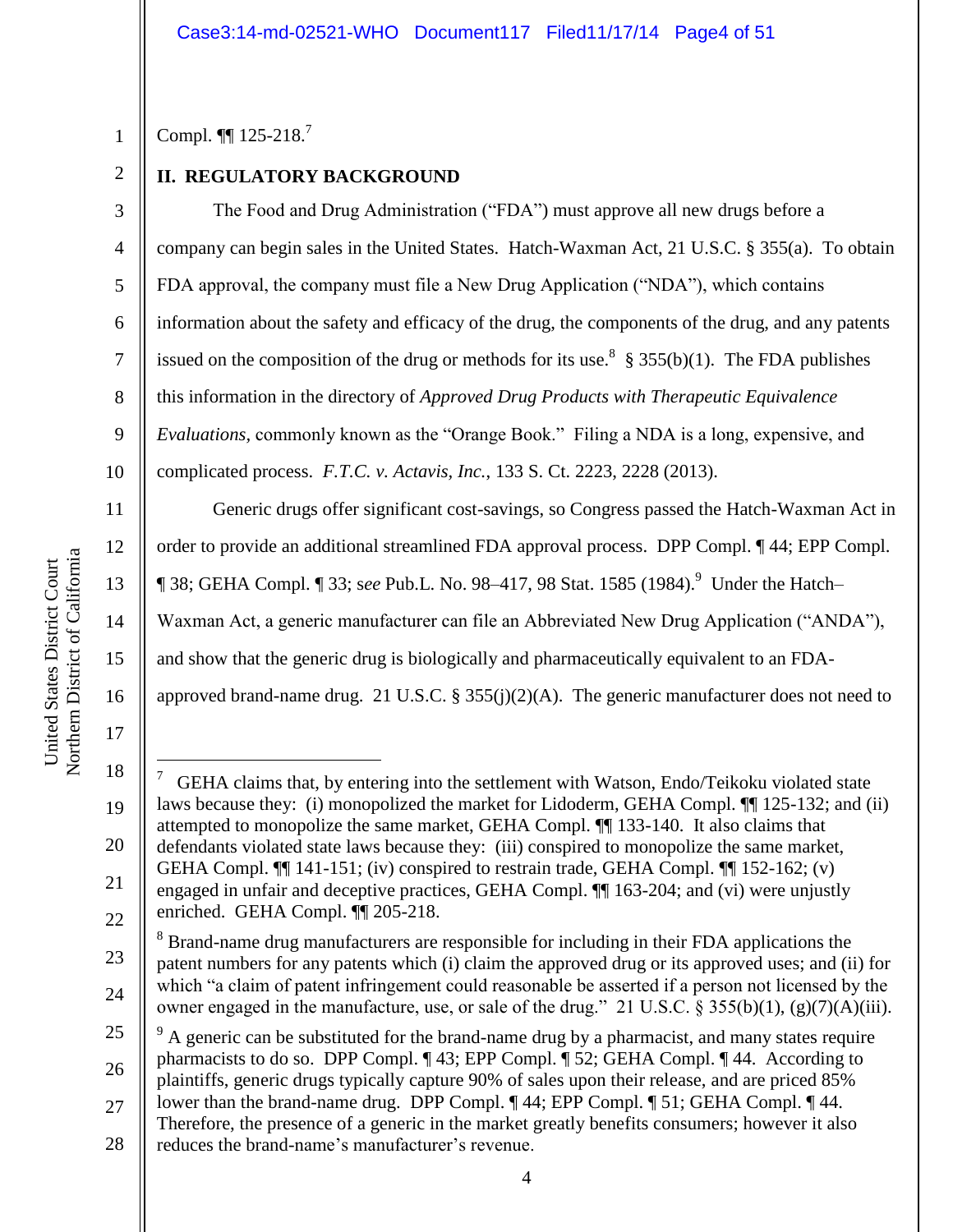conduct time-consuming and costly trials anew, but can rely on the scientific findings of safety and effectiveness included in the brand-name drug's NDA. *Actavis*, 133 S. Ct. at 2228.

In order to protect the brand-name drug manufacturer's patent rights, the generic manufacturer must make one of four "paragraph" certifications: (i) that no patent for the brandname drug has been filed with the FDA (paragraph I); (ii) that the patent for the brand-name drug has expired (paragraph II); (iii) that the patent for the brand-name drug will expire on a particular date and the generic company does not seek to market its generic product before that date (paragraph III); or (iv) that the patent for the brand-name drug is invalid or will not be infringed by the generic manufacturer's proposed product (paragraph IV). 21 U.S.C. § 355(g)(2)(A)(vii).<sup>10</sup>

After filing an ANDA with a paragraph IV certification, the generic manufacturer must send notice to the patent holder.  $\S 355(j)(2)(B)$ . This notice is treated as actual infringement, and triggers a forty-five day period during which the patent holder may file a patent infringement lawsuit before the generic reaches the market.  $\S 355(j)(5)(B)(iii)$ . If the patentee files suit, the FDA stays the ANDA for the lesser of thirty months or entry of final judgment of noninfringement or invalidity.  $\S 355(j)(5)(B)(iii)$ . During this stay, the FDA can grant tentative approval.  $\S 355(j)(5)(B)(iv)(II)(dd)$ .

17 18 19 20 21 22 23 24 25 The first party to file a paragraph IV ANDA receives a special benefit, a period of 180 days where the FDA will not grant any competing ANDA.  $\S$  355(j)(5)(B)(iv). This exclusivity period can be "worth several hundred million dollars" to the generic drug manufacturer, who typically earns most of the profits on the generic drug during this time. *Actavis*, 133 S. Ct. at 2229. However, this only excludes other generic manufacturers, not the brand-name drug manufacturer who can always release a generic.  $\S 355(j)(5)(B)(iv)(I)$ . Generic drugs that are released by the brand-name drug manufacturer are called "authorized generics," and they allow the brand-name drug manufacturer to recover some of the sales and profits it would otherwise lose when an ANDA applicant begins to sell the generic drug.

26

 $\overline{a}$ 

1

2

3

4

5

6

7

8

9

10

11

12

13

14

15

<sup>27</sup> 28 <sup>10</sup> Watson's ANDA included a paragraph IV certification. DPP Compl.  $\P$  72; EPP Compl.  $\P$  77; GEHA Compl. ¶ 71.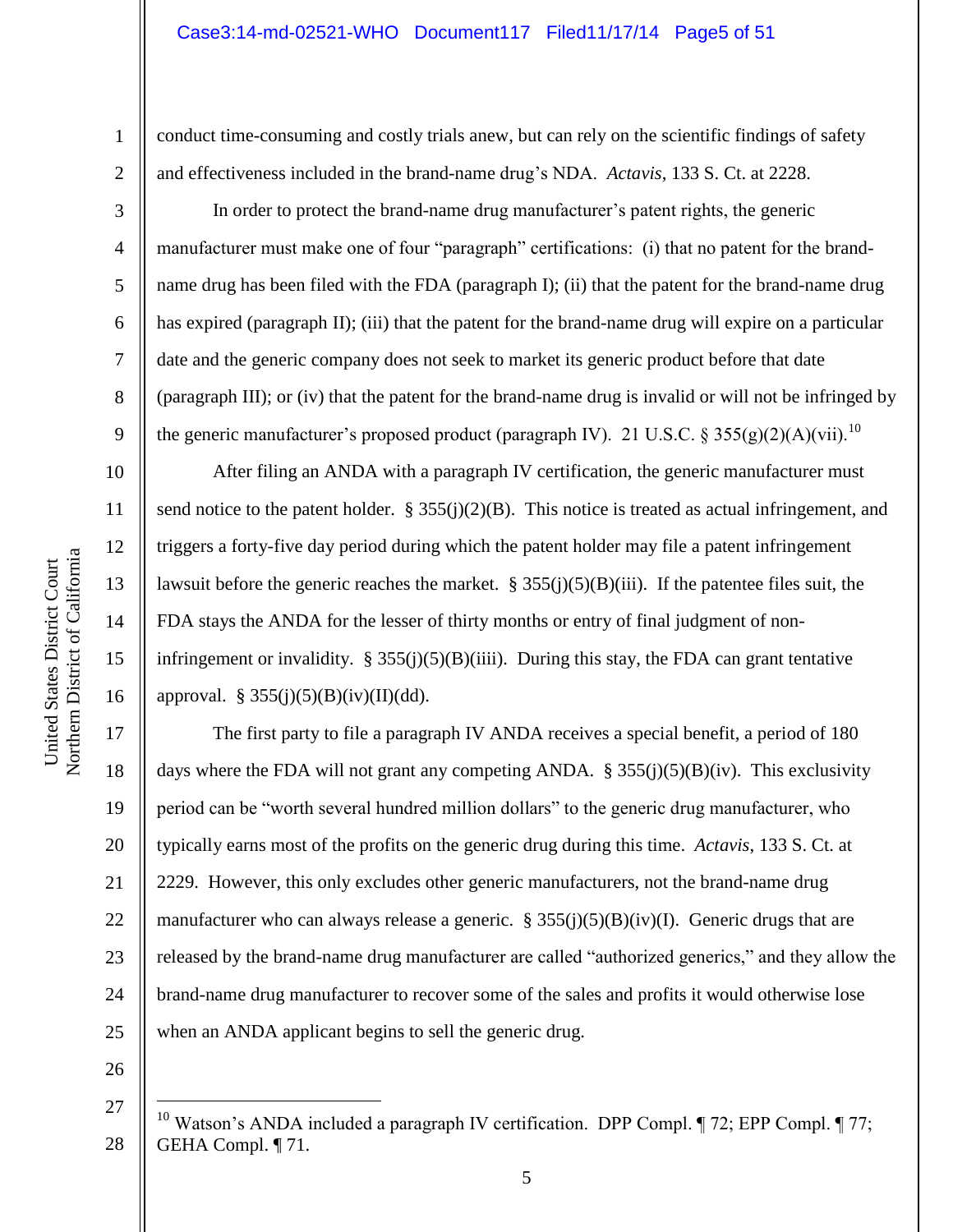#### **III.FACTUAL BACKGROUND**

Lidoderm is the brand-name for an adhesive patch that contains the drug lidocaine, which is used to treat pain associated with post-herpetic neuralgia. DPP Compl. ¶ 1; EPP Compl. ¶ 1; GEHA Compl. ¶ 1. In 1998, Hind Health Care, Inc. ("Hind") developed Lidoderm, submitted an NDA to the FDA, granted Endo an exclusive marketing and distribution license, and transferred full ownership of and responsibility for Lidoderm to Teikoku Seiyaku Co. or its wholly-owned subsidiary Teikoku Pharma USA. DPP Compl. ¶¶ 14, 15, 56, 57; EPP Compl. ¶¶ 64, 65, 67; GEHA Compl. ¶¶ 55, 56, 58. Lidoderm became a "blockbuster" drug that had no bioequivalent generic version until Watson released one in September 2013. DPP Compl. ¶ 3. Endo's United States sales revenue for Lidoderm was \$825 million in 2011 and \$947 million in 2012. DPP Compl. ¶¶ 3, 133; GEHA Compl. ¶ 4.

#### **A. Endo Protects Lidoderm with Patents and a Citizen Petition**

Initially, Hind identified two patents in the Lidoderm NDA: U.S. Patent Nos. 5,411,738 ("the '738 patent") and 5,601,838 ("the '838 patent"). DPP Compl. ¶ 59; EPP Compl. ¶ 67; GEHA Compl. ¶ 58. Both the '738 and '838 patents ("the Hind Patents") expired on May, 2, 2012. *Id.* After acquiring Lidoderm, Teikoku amended the NDA by identifying an additional patent, U.S. Patent No. 5,827,529 ("the '529 patent"), to be listed in the Orange Book for Lidoderm. DPP Compl. ¶¶ 60-64; EPP Compl. ¶¶ 68, 69; GEHA Compl. ¶¶ 59-63. The '529 patent will expire on October 17, 2015. *Id.*

In July, 2008, Endo was sued by LecTek Co. for infringing two patents; U.S. Patent Nos. 5,741,510 ("the '510 patent") and 5,536,263 ("the '263 patent"). Endo settled this litigation in 2009, paying \$23 million in exchange for exclusive licenses to use the '263' and '510 patents. DPP Compl. ¶ 66; EPP Compl. ¶¶ 72-75; GEHA Compl. ¶¶ 64, 65. One year later, Endo granted Teikoku a sublicense to use the '510 patent, who then submitted it for listing in the Orange Book for Lidoderm.<sup>11</sup> DPP Compl. [68; EPP Compl. [74; GEHA Compl. [66. In May, 2011, Endo purchased full title to the '510, '263, and two additional patents from LecTec Co. ("the Rolf"

1

2

3

4

5

6

7

8

9

10

11

12

13

14

15

16

17

18

19

20

21

22

23

24

25

26

 $\overline{a}$ 

<sup>27</sup> 28 The '510 Patent was not listed in the Orange Book when Watson filed its ANDA in September 2009. DPP Compl. ¶ 70; EPP Compl. ¶ 77; GEHA Compl. ¶ 74.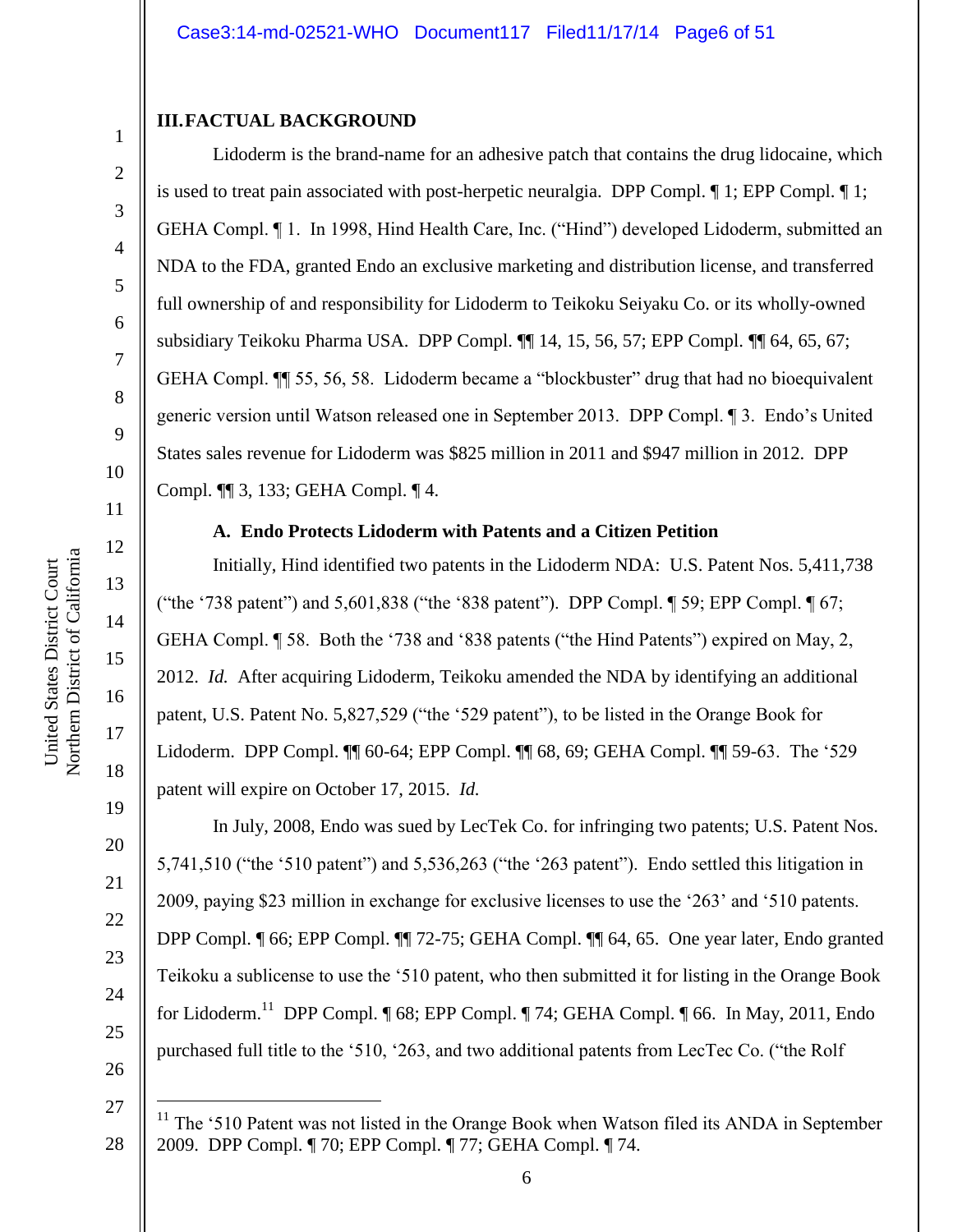5

6

8

9

10

11

12

13

14

15

16

 $\overline{a}$ 

17

18

19

1

Patents").<sup>12</sup> DPP Compl. 11 70, 74; EPP Compl. 1 76; GEHA Compl. 1 69.

In addition, Endo filed and maintained an ongoing Citizen Petition with the FDA.<sup>13</sup> In its petition, Endo requested that the FDA require purported generic manufacturers to conduct clinical trials to demonstrate bioequivalence with Lidoderm.<sup>14</sup> Motion to Dismiss ("MTD") 7 [Dkt. 95] (citing Endo Pharm. Inc., Citizen Petition at 1-2 FDA Dkt. No. 2006P-0522 (Dec. 18, 2006), *available at* [http://www.fda.gov/ohrms/dockets/dockets/06p0522/06p-0522-cp00001-01-vol1.pdf\)](http://www.fda.gov/ohrms/dockets/dockets/06p0522/06p-0522-cp00001-01-vol1.pdf).

# 7

**B. Watson Files an ANDA to Sell a Generic Version of Lidoderm**

On November 13, 2009, Watson sought to market a generic version of Lidoderm and submitted an ANDA. DPP Compl. ¶¶ 72, 73; EPP Compl. ¶ 77; GEHA Compl. ¶ 70. Pursuant to a paragraph IV certification, Watson claimed that their generic drug would not infringe the '529 patent, and/or that the '529 patent was invalid and/or unenforceable. DPP Compl. ¶ 71; EPP Compl. ¶ 77; GEHA Compl. ¶ 71. Watson did not claim noninfringement of the Hind patents, indicating that it would begin marketing generic Lidoderm after those patents expired in May

2012. DPP Compl. ¶ 73; EPP Compl. ¶ 78; GEHA Compl. ¶ 73. Similarly, Watson did not

Northern District of California Northern District of California United States District Court United States District Court

20 21 22 23 24 25 26 27 Defendants request that I take judicial notice of the Citizen Petition and two amendments to that petition because they are public documents that are posted on the FDA website and not reasonably subject to dispute. Defendant's Consolidated Request for Judicial Notice In Support of Joint Motion to Dismiss Plaintiffs' Complaints [Dkt. No. 92]. Defendants also argue the petition and its amendments are appropriately reviewed under the doctrine of incorporation, as the plaintiffs' complaints rely on the Citizen Petition. *Id.* Plaintiffs object to this request on the grounds that the contents of the petition are subject to dispute and because the Citizen Petition is not central to the claims plaintiffs assert, and therefore, not appropriate for incorporation by reference. Dkt. No. 104. The Federal Rules of Evidence allow courts to take judicial notice of a fact if it is "not subject to reasonable dispute in that it is . . . capable of accurate and ready determination by resort to sources whose accuracy cannot reasonably be questioned." FED. R. EVID. 201(b). Defendants here cite to the Citizen Petition to establish the fact that it was pending with the FDA –not for the truth of the matters asserted therein. I GRANT the Request for Judicial Notice for the Citizen Petition and its amendments on this limited basis. *See W. Sugar Co-op. v. Archer-Daniels-*

28 *Midland Co.*, Case No. 11-cv-3473, 2011 WL 11741501, at \*3 (C.D. Cal. Oct. 21, 2011).

 $12$  Other than the '510 patent, none of the Rolf patents were ever listed in the Orange Book with respect to Lidoderm. DPP Compl. 70; EPP Compl. ¶ 76; GEHA Compl. ¶ 69.

 $13$  A Citizen Petition is a request that the FDA change a policy or take specific action in order to address public safety issues regarding a specific ANDA. 21 U.S.C. § 355(q). The FDA typically addresses active Citizen Petitions before approving the related ANDA. *Id*., § 355(q)(1)(A).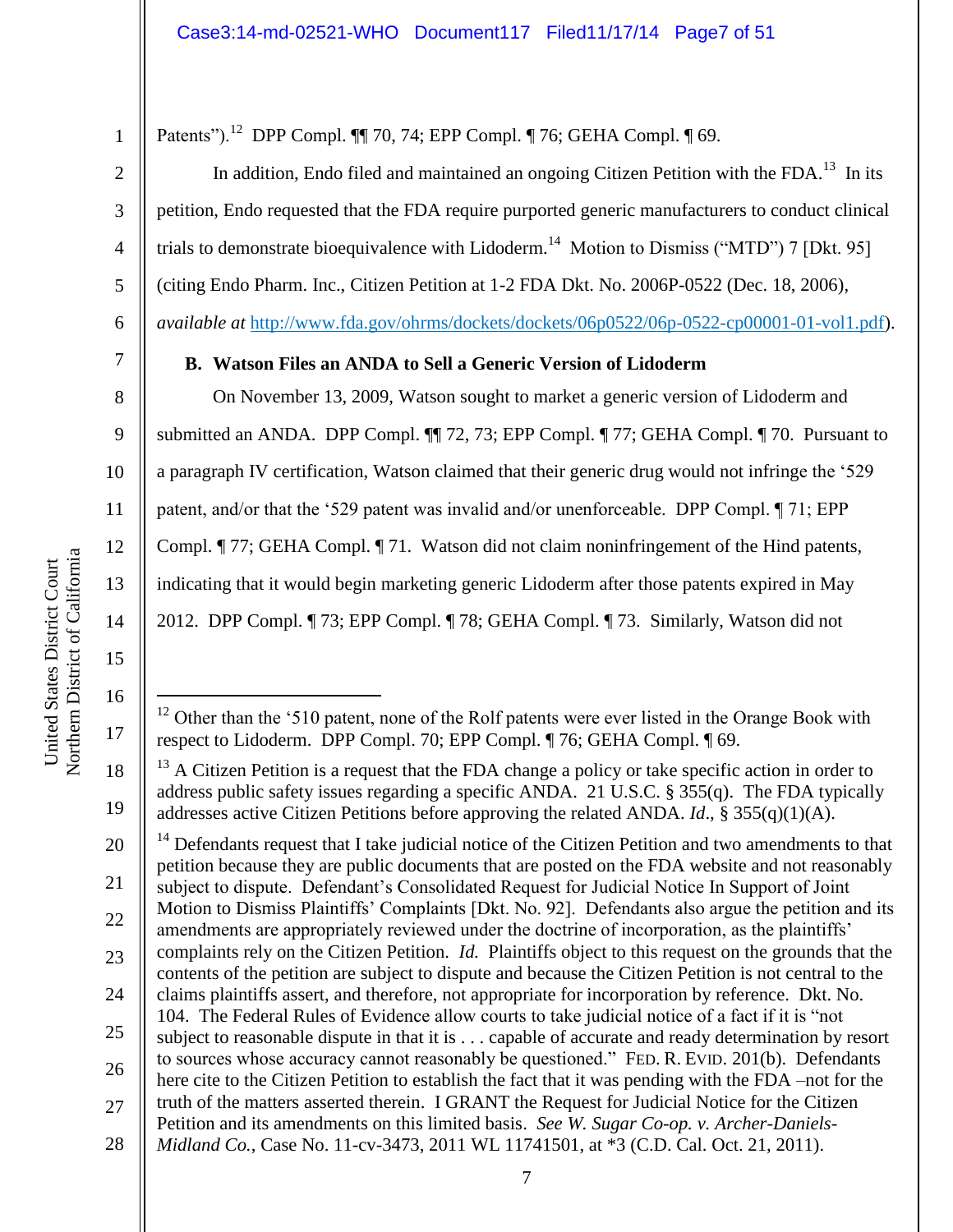5

6

7

8

9

10

11

12

13

14

15

1

address the Rolf '510 Patent because Teikoku did not list it in the Orange Book until November, 2010. DPP Compl. ¶ 74; EPP Compl. ¶ 79; GEHA Compl. ¶ 74.

# **C. Endo Sues Watson for Infringing the '529 Patent**

Shortly after Watson filed the ANDA, Endo/Teikoku sued Watson for infringing the '529 Patent. *Endo Pharm. Inc., et al., v. Watson Labs., Inc. et al.*, Case No. 10-cv-00138 (D. Del. Feb. 19, 2010). This triggered the 30-month automatic stay, which was set to expire in mid-July of 2012 or when a final judgment was entered in the litigation. DPP Compl. ¶ 76; EPP Compl. ¶ 81; GEHA Compl. ¶ 76.

16 In June 2011, Endo filed a second suit against Watson. *Endo Pharm. Inc. v. Watson Labs., Inc.*, Case No. 10-cv-00575 (D. Del. June 29, 2011). This suit alleged that Watson's generic Lidoderm would infringe three of the four Rolf patents, specifically, the  $\degree$ 510,  $\degree$ 333, and  $\degree$ 334 Patents, none of which had been listed in the Orange Book when Watson filed the ANDA.<sup>15</sup> DPP Compl. ¶¶ 78, 79; EPP Compl. ¶ 82; GEHA Compl. ¶ 78. Around the same time, Endo amended its Citizen Petition to request that the FDA require a more complicated method to ensure that a generic was bioequivalent with Lidoderm before approving ANDAs. EPP Compl. ¶¶ 46-50; GEHA Compl. ¶ 6.

17 18 19 20 21 22 23 24 25 26 In early 2012, Judge Sleet of the District of Delaware conducted a bench trial in the first suit where, plaintiffs allege, "the evidence at trial was overwhelmingly in favor of Watson, exposing the '529 Patent to a determination that it was invalid or unenforceable and that the patent did not cover either the brand[ name] product or Watson's generic product." DPP Compl. [79; EPP Compl. ¶ 85; GEHA Compl. ¶ 79. At trial, Watson argued that the '529 Patent was invalid because: (i) Teikoku knew of prior art patents that disclosed a "hydrogel transdermal patch formulation substantially similar to that claimed in the '529 patent," (DPP Compl. ¶¶ 80, 81); and (ii) the PTO had rejected the '529 patent four times for a variety of reasons. DPP Compl. ¶ 82. Additionally, Watson argued that its generic did not infringe the '529 Patent because Judge Sleet had constructed the patent claims so the patent only covered products containing "one and only

27

28

 $\overline{a}$ 

<sup>15</sup> The second suit did not trigger another automatic stay.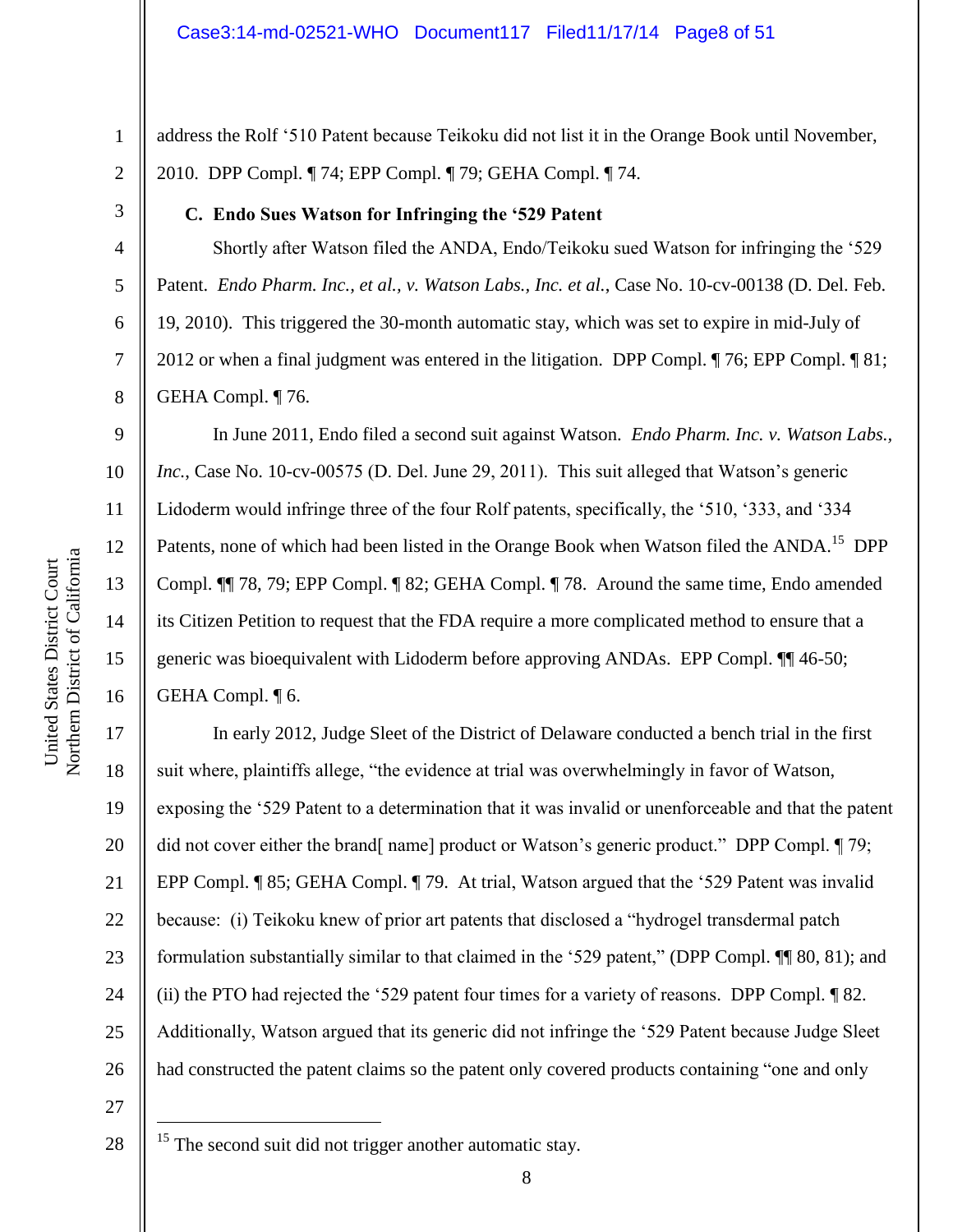one of the listed alternatives" and Watson's generic Lidoderm contained three or four of the listed alternatives. DPP Compl. ¶¶ 84-88; EPP Compl. ¶¶ 87-95; GEHA Compl. ¶¶ 80-88.

#### **D. Watson and Endo Settle**

4 5 6 7 8 9 10 11 12 13 14 15 16 17 18 19 20 21 22 23 24 25 On May 28, 2012 – after the bench trial but before Judge Sleet issued his decision – Watson and Endo/Teikoku settled. DPP Compl. ¶ 93; EPP Compl. ¶ 103; GEHA Compl. ¶ 96. The settlement contained four key terms. First, Watson agreed to delay launching its generic Lidoderm until September 15, 2013; about a year after the FDA's 30-month stay expired, and about one year before the '510 patent was due to expire and two years before the '529 patent was due to expire. DPP Compl. ¶ 94; EPP Compl. ¶ 104; GEHA Compl. ¶ 97. Second, Endo/Teikoku agreed to drop the pending lawsuits and not further amend the Citizen Petition. Third, Endo/Teikoku agreed to give Watson \$96 million worth of brand-name Lidoderm patches to distribute or sell, with the condition that Watson honor Endo/Teikoku's existing price-related contracts. DPP Compl. ¶¶ 95-99; EPP Compl. ¶ 106; GEHA Compl. ¶ 98. Fourth, Endo/Teikoku agreed not to release their authorized generic Lidoderm until seven and one half months after Watson began selling its generic version. DPP Compl. ¶ 99; EPP Compl. ¶ 111; GEHA Compl. ¶ 102. During this exclusivity period, Watson agreed to pay Endo/Teikoku a twenty-five percent royalty on the Gross Profit for sales of the generic Lidoderm. DPP Compl. ¶¶ 99-105; EPP Compl. ¶ 115; GEHA Compl. ¶ 11. Plaintiffs estimate that this term amounted to a payment of \$170 million or more. DPP Compl. ¶¶ 107-115; EPP Compl. ¶ 113; GEHA Compl. ¶ 103. Although the FDA approved Watson's ANDA on August 23, 2012, Watson did not begin selling generic Lidoderm until September 15, 2013, pursuant to the parties' agreement. DPP Compl. ¶ 142; EPP Compl. ¶ 80; GEHA Compl. ¶ 112. Endo/Teikoku was legally allowed to sell its authorized generic Lidoderm at any time; however it waited until May 2014, seven and one half months after Watson began selling its own. DPP Compl. ¶ 104; EPP Compl. ¶ 112; GEHA Compl. ¶ 105.

26

28

#### **LEGAL STANDARD**

#### 27 **I. MOTION TO DISMISS**

A motion to dismiss is proper under Federal Rule of Civil Procedure 12(b)(6) where the

1

2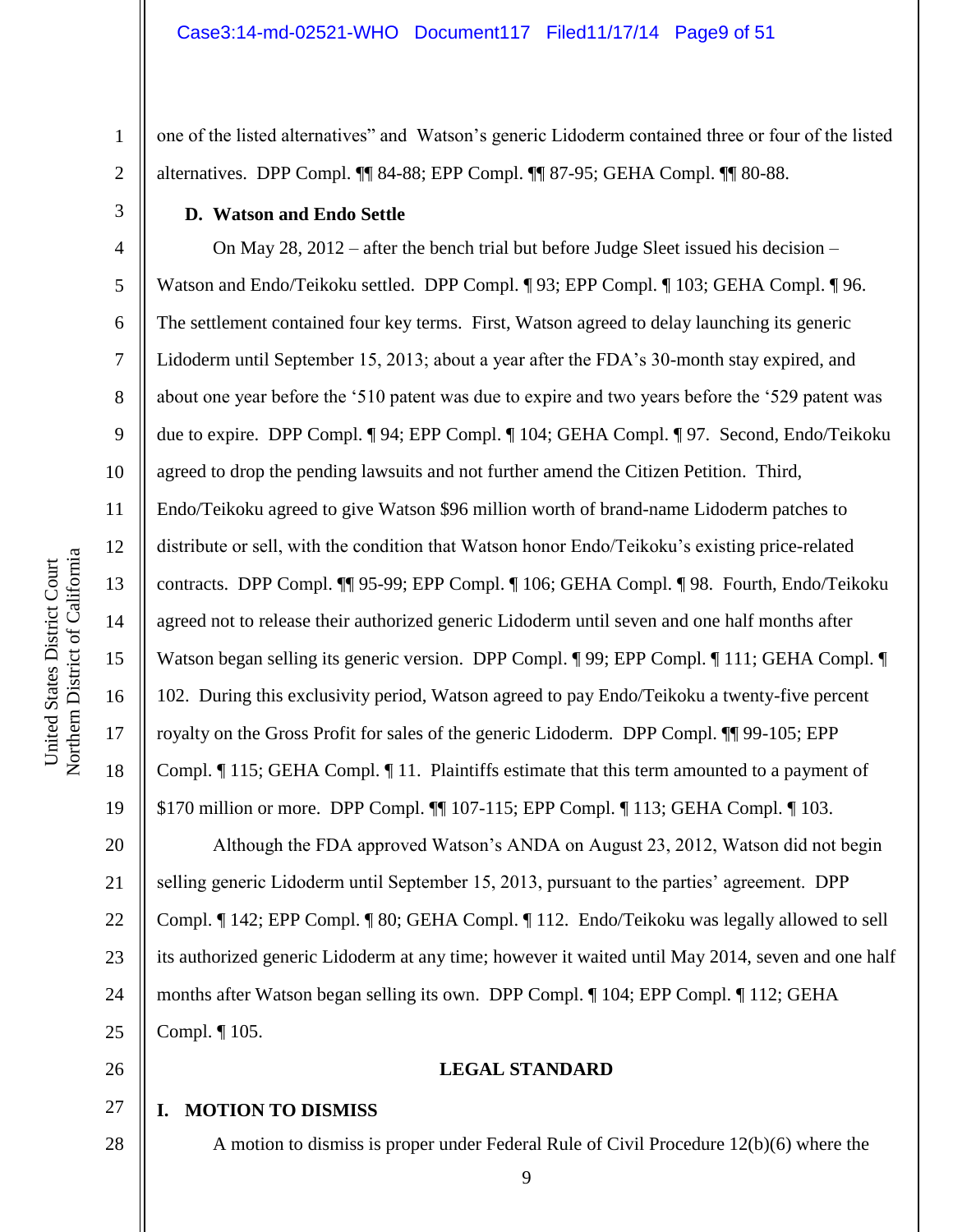4 5 6 7 9 10 pleadings fail to state a claim upon which relief can be granted. FED. R. CIV. P. 12(b)(6). A complaint may be dismissed if it does not allege "enough facts to state a claim to relief that is plausible on its face." *Bell Atl. Corp. v. Twombly*, 550 U.S. 544, 570 (2007). "A claim has facial plausibility when the pleaded factual content allows the court to draw the reasonable inference that the defendant is liable for the misconduct alleged." *Ashcroft v. Iqbal*, 556 U.S. 662, 678 (2009). However, "a complaint [does not] suffice if it tenders naked assertions devoid of further factual enhancement." *Id.* (quotation marks and brackets omitted). "Threadbare recitals of the elements of a cause of action, supported by mere conclusory statements, do not suffice." *Id.* If a motion to dismiss is granted, a court should normally grant leave to amend unless it determines that the pleading could not possibly be cured by allegations of other facts. *Cook, Perkiss & Liehe v. N. Cal. Collection Serv.*, 911 F.2d 242, 247 (9th Cir. 1990).

12

11

13

14

15

16

17

1

2

3

8

### **II. SHERMAN ACT § 1: LEGAL STANDARD**

Section 1 of the Sherman Antitrust Act provides that "[e]very contract, combination in the form of trust or otherwise, or conspiracy, in restraint of trade or commerce among the several States, or with foreign nations, is declared to be illegal." 15 U.S.C. § 1. Interpreted literally, this would forbid every contract, so the antitrust laws are primarily applied to agreements that have "genuine adverse effects on competition." *Actavis,* 133 S. Ct. at 2234.

18 19 20 21 22 23 24 25 26 27 Before *Actavis*, circuits were split regarding what test to apply for reverse payment settlement agreements between brand-name and generic drug manufacturers. Some circuits applied the "scope-of-the-patent" test, which dismissed antitrust claims if the anticompetitive effects of the settlement fell "within the scope of the exclusionary potential of the patent." *See, e.g.*, *FTC v. Watson Pharms.*, 677 F.3d 1298 (11th Cir. 2012) *cert. granted*, 133 S. Ct. 787 (2012) and *rev'd and remanded sub nom F.T.C. v. Actavis, Inc.*, 133 S. Ct. 2223 (2013). Other courts used the "quick look test," which placed the burden on defendants to show procompetitive benefits of the reverse payment settlement agreement. *See, e.g.*, *In re K–Dur Antitrust Litigation*, 686 F.3d 197 (3d Cir. 2012) *cert. granted*, 133 S. Ct. 2849 (2013) and *vacated and remanded sub nom Upsher-Smith Labs., Inc. v. Louisiana Wholesale Drug Co.*, 133 S. Ct. 2849 (2013).

28

Northern District of California Northern District of California United States District Court United States District Court

In *Actavis*, the Court rejected both alternatives and instead chose the "rule of reason" test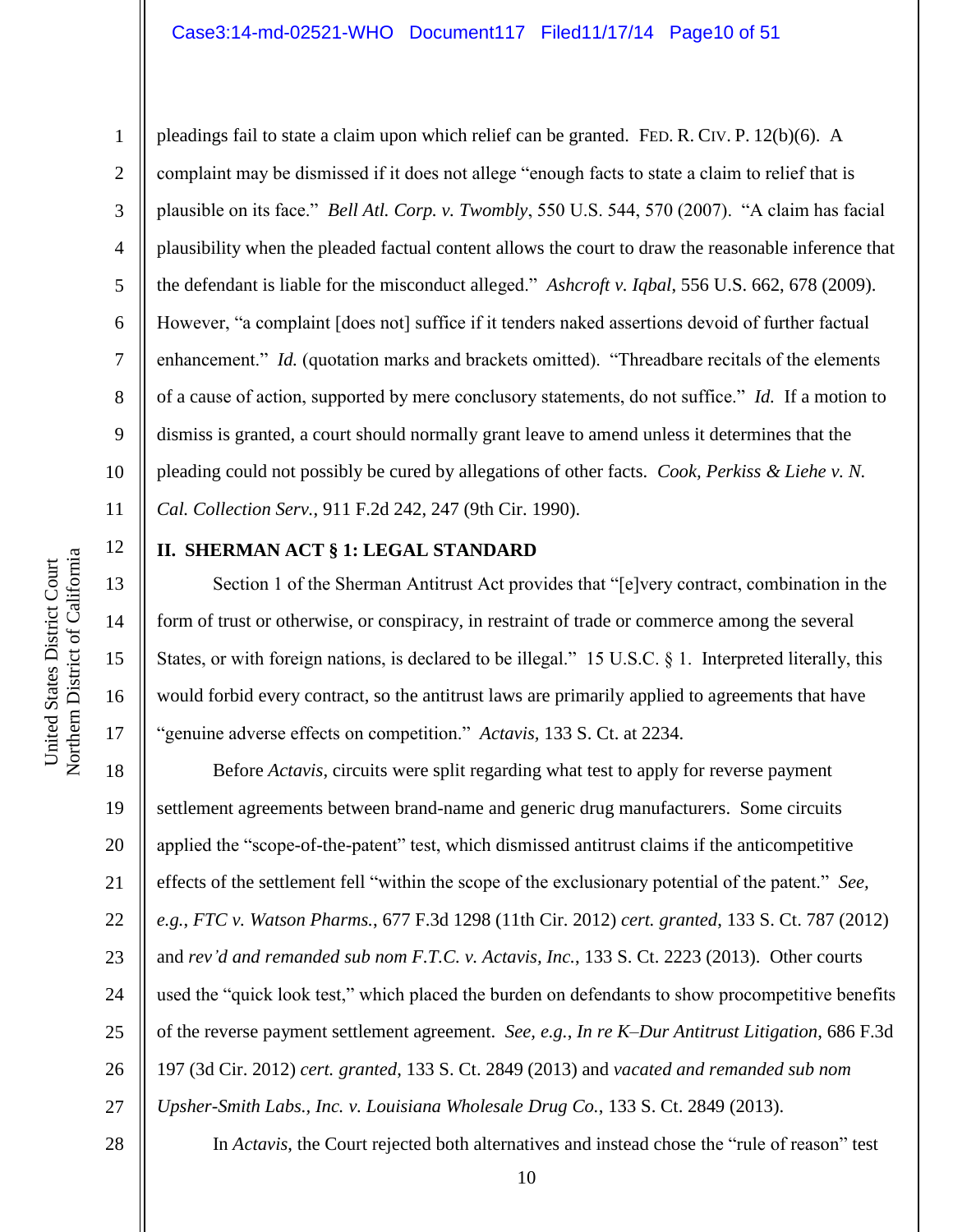2

3

4

5

6

7

8

9

10

11

12

13

14

15

16

17

18

19

20

21

22

23

in order to strike a balance "between the lawful restraint on trade of the patent monopoly and the illegal restraint prohibited broadly by the Sherman Act." *Actavis*, 133 S. Ct. at 2231. Under the traditional rule-of-reason test, the plaintiff must prove that there was: (i) an agreement between two or more persons who intend to harm or restrain competition; (ii) an actual injury to competition; and (iii) the harm or restraint is unreasonable as determined by balancing the injury against any justifications or pro-competitive effects of the restraint. *California Dental Ass'n v. F.T.C*., 224 F.3d 942, 947 (9th Cir. 2000). The defendant has the burden to assert any justifications for or pro-competitive effects of the agreement. *Id*.

In *Actavis*, the Court held that, for a term to raise antitrust concerns: (i) the term must be a "payment"; (ii) the payment must be "reverse"; (iii) the reverse payment must be "large"; and (iv) the large reverse payment must be "unexplained." *Actavis*, 133 S. Ct. at 2237. The Supreme Court identified five considerations that support the conclusion that large and unexplained reverse payments violate the Sherman Act. *Id.*

First, such payments have the "potential for genuine adverse effects on competition." *Id.* at 2234. The brand-name manufacturer can use them to purchase the exclusive right to sell the patented product, a right it purportedly already possesses. *Id.* If a generic manufacturer abandons a viable claim in exchange for a portion of the brand-name manufacturer's monopoly profits, then the brand-name manufacturer is able to retain the monopoly profits that "would otherwise be lost in the competitive market." *Id.* at 2235. Without this payment, the generic competitor would enter the market and vigorously compete. The benefits of this lost competition "would flow in large part to consumers in the form of lower prices." *Id.* at 2234. The Court noted that this harm to competition does not occur in a "settlement on terms permitting the patent challenger to enter the market before the patent expires." *Id.*

24 25 26 27 28 Second, a payment can be justified if it reflects "a rough approximation of the litigation expenses saved through the settlement" or "compensation for other services that the generic has promised to perform." *Id.* at 2235–36. A settlement term that is justified by "traditional settlement considerations" does not harm competition. *Id.* at 2236. Thus, an "antitrust defendant may show in the antitrust proceeding that legitimate justifications are present." *Id.*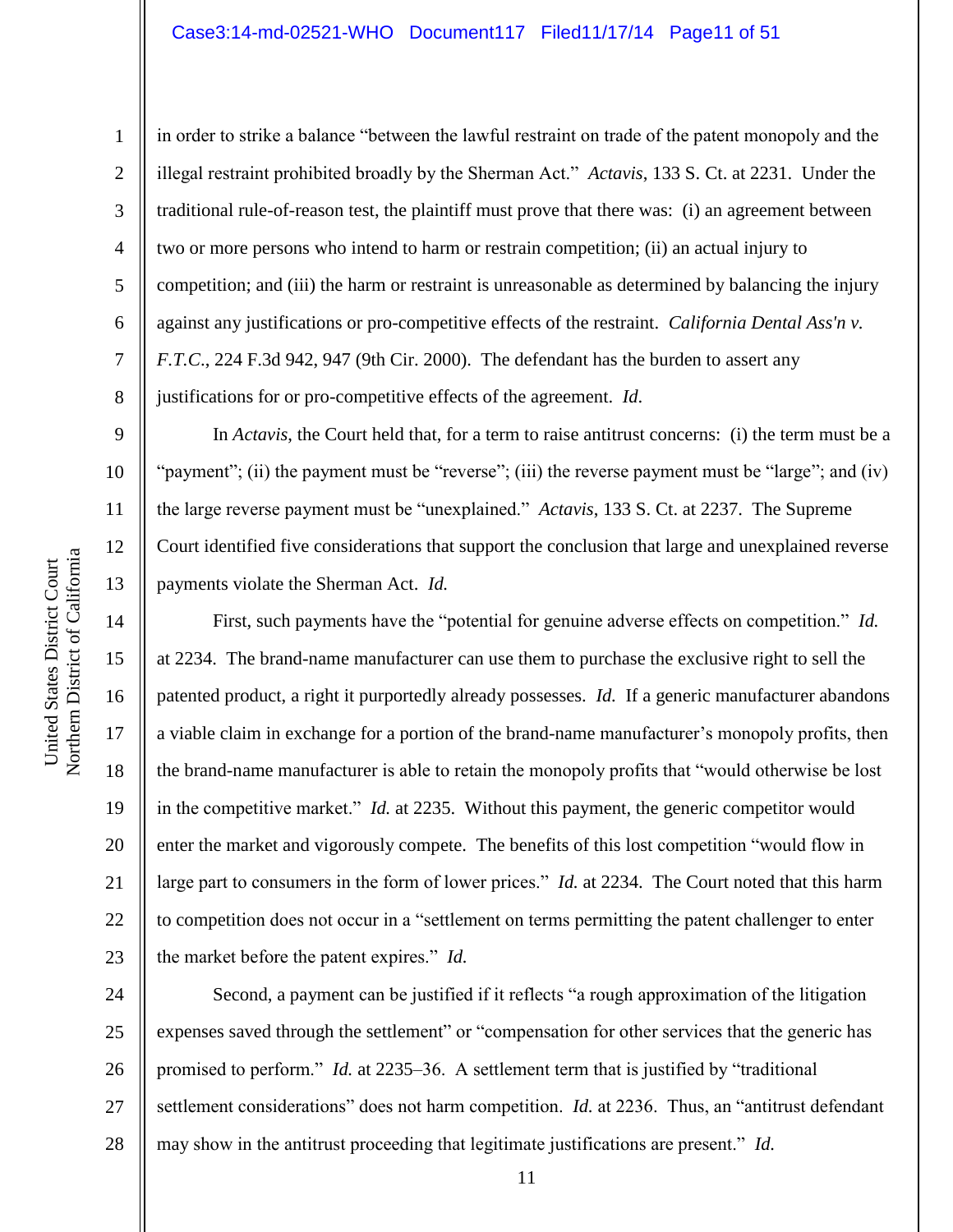#### Case3:14-md-02521-WHO Document117 Filed11/17/14 Page12 of 51

1

2

3

4

5

6

7

8

9

10

11

12

13

14

15

16

17

18

19

Third, large payments that potentially "work unjustified anticompetitive harm" independently demonstrate that the patentee has the market power to "charge prices higher than the competitive level." *Id.* Stated another way, if a brand-name manufacturer does not have the power to charge supracompetitive prices, it is unlikely "to pay large sums to induce others to stay out of its market." *Id.* (citations omitted).

Fourth, "it is normally not necessary to litigate patent validity to answer the antitrust question," because an "unexplained large reverse payment itself would normally suggest that the patentee has serious doubts about the patent's survival." *Id.* If the patentee has such doubts, that suggest that the intent behind the payment "is to maintain supracompetitive prices to be shared among the patentee and the challenger rather than face what might have been a competitive market—the very anticompetitive consequence that underlies the claim of antitrust unlawfulness." *Id.* "In a word, the size of the unexplained reverse payment can provide a workable surrogate for a patent's weakness." *Id.* at 2236–37.

Fifth, the Court reiterated that it was not concerned with all patent infringement settlements. *Id.* For example, parties may settle by allowing "the generic manufacturer to enter the patentee's market prior to the patent's expiration, without the patentee paying the challenger to stay out prior to that point." *Id.* at 2237. However, if the basic reason the parties prefer a reverse payment is "a desire to maintain and to share patent-generated monopoly profits, then, in the absence of some other justification, the antitrust laws are likely to forbid the arrangement." *Id.*

20 21 22 23 24 25 26 27 28 With this guidance, the Supreme Court stated that lower courts should structure the rule of reason analysis "so as to avoid, on the one hand, the use of antitrust theories too abbreviated to permit proper analysis, and, on the other, consideration of every possible fact or theory irrespective of the minimal light it may shed on the basic question—that of the presence of significant unjustified anticompetitive consequences." *Id.* at 2237. Most district courts read *Actavis* to hold that it is the "large and unjustified reverse payment" that creates the anticompetitive concerns, and only after finding such a payment in the settlement may courts engage in the traditional rule of reason analysis. *See*, *e.g.*, *In re Loestrin 24 Fe Antitrust Litig.*, Case No. 13-mdl-2472, 2014 WL 4368924, at  $*7$  (D.R.I. Sept. 4, 2014) ("*Actavis* appears to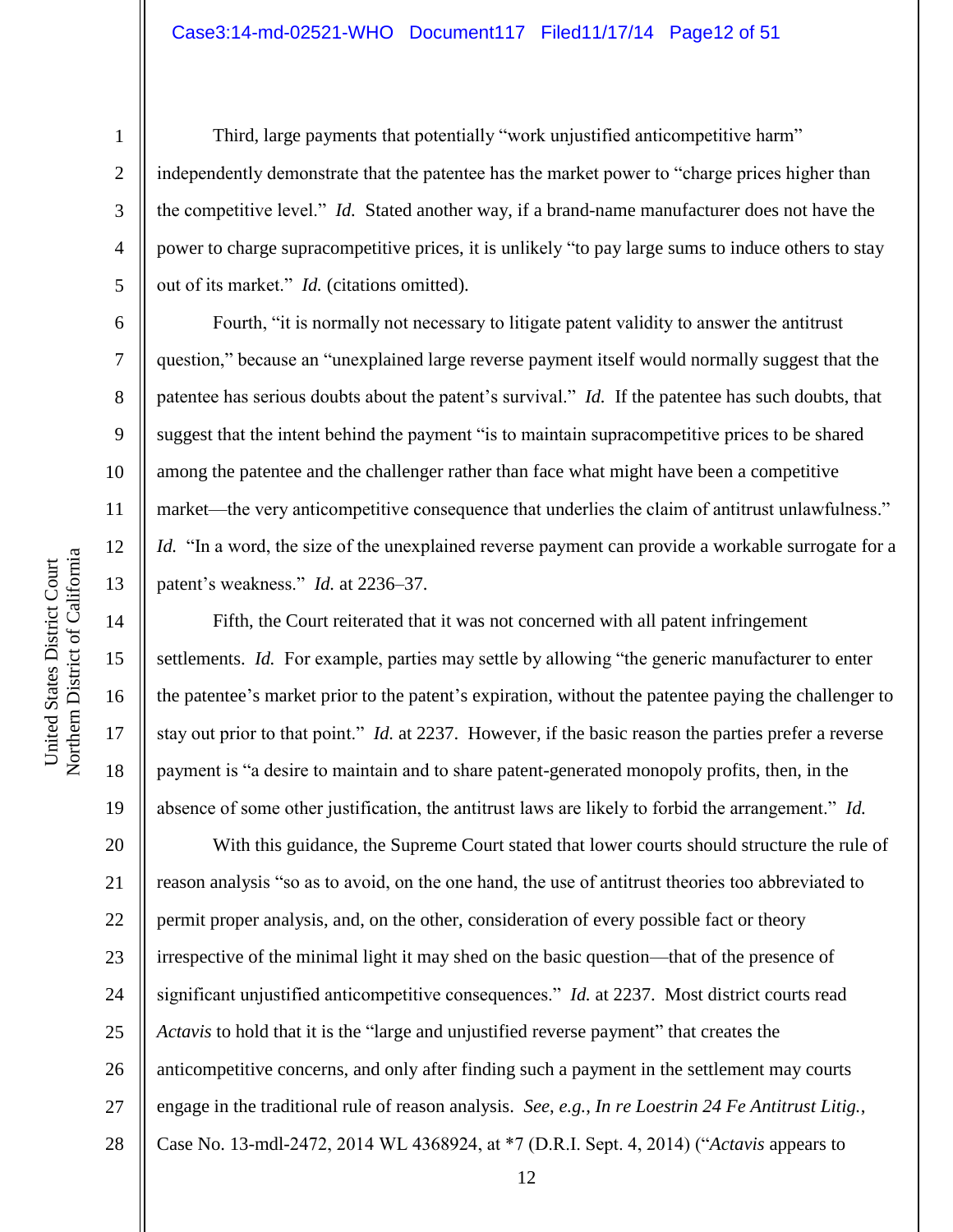#### Case3:14-md-02521-WHO Document117 Filed11/17/14 Page13 of 51

1

2

3

4

5

6

8

impose a three-part inquiry" where plaintiffs must show a reverse payment, that is large and unjustified, and that violates the rule of reason); *see also In re Effexor XR Antitrust Litig.*, Case No. 11-mdl-5479, 2014 WL 4988410, at \*19 (D.N.J Oct. 6, 2014) (the term was not a large and unjustified reverse payment, so the court did not apply the rule of reason); *In re Lipitor Antitrust Litig.*, Case No. 12-cv-02389, 2014 WL 4543502, at \*22 (D.N.J. Sept. 12, 2014) (same).

Finally, to demonstrate standing under the Sherman Act, a private plaintiff must prove that he or she suffered damages from the antitrust violation, which requires showing that there is a causal connection between the illegal practice and the private plaintiff's antitrust injury. *Rebel Oil Co. v. Atl. Richfield Co.*, 51 F.3d 1421, 1445 (9th Cir. 1995). The Sherman Act's concern is consumer welfare, therefore "antitrust injury occurs only when the claimed injury flows from acts harmful to consumers." *Id.*

#### **DISCUSSION**

# **I. SHERMAN ACT § 1: REVERSE PAYMENT SETTLEMENT AGREEMENT A. Step One: Was There a Reverse Payment?**

16 20 21 22 23 24 26 27 A reverse payment has the "potential for genuine adverse effects on competition." *Actavis*, 133 S. Ct. 2234. Plaintiffs allege that the settlement contained two terms that were payments for Watson's agreement not to introduce its generic for until September 15, 2013 (13 months after the FDA approved Watson's ANDA): (i) Endo/Teikoku's agreement to give Watson \$96 million worth of brand-name product; and (ii) Endo/Teikoku's agreement not to introduce an authorized generic for seven and one half months. DPP Compl. ¶¶ 95, 99. The parties do not contest that these terms were reverse because they flowed from the patentee (Endo/Teikoku) to the alleged infringer (Watson). Defendants instead argue that these two terms were not payments under *Actavis* for two reasons: (i) antitrust scrutiny of patent settlements is warranted only when the patent holder pays a generic challenger to stay out of the market, and the settlement here allowed Watson to enter the market more than a year before the expiration of Endo/Teikoku's patents, (Mot. 16); and (ii) *Actavis* is limited to cash-only payments. Reply in Support of Joint Motion to Dismiss Plaintiffs' Complaints ("Reply") 5 [Dkt. 108].

28

25

United States District Court

17

18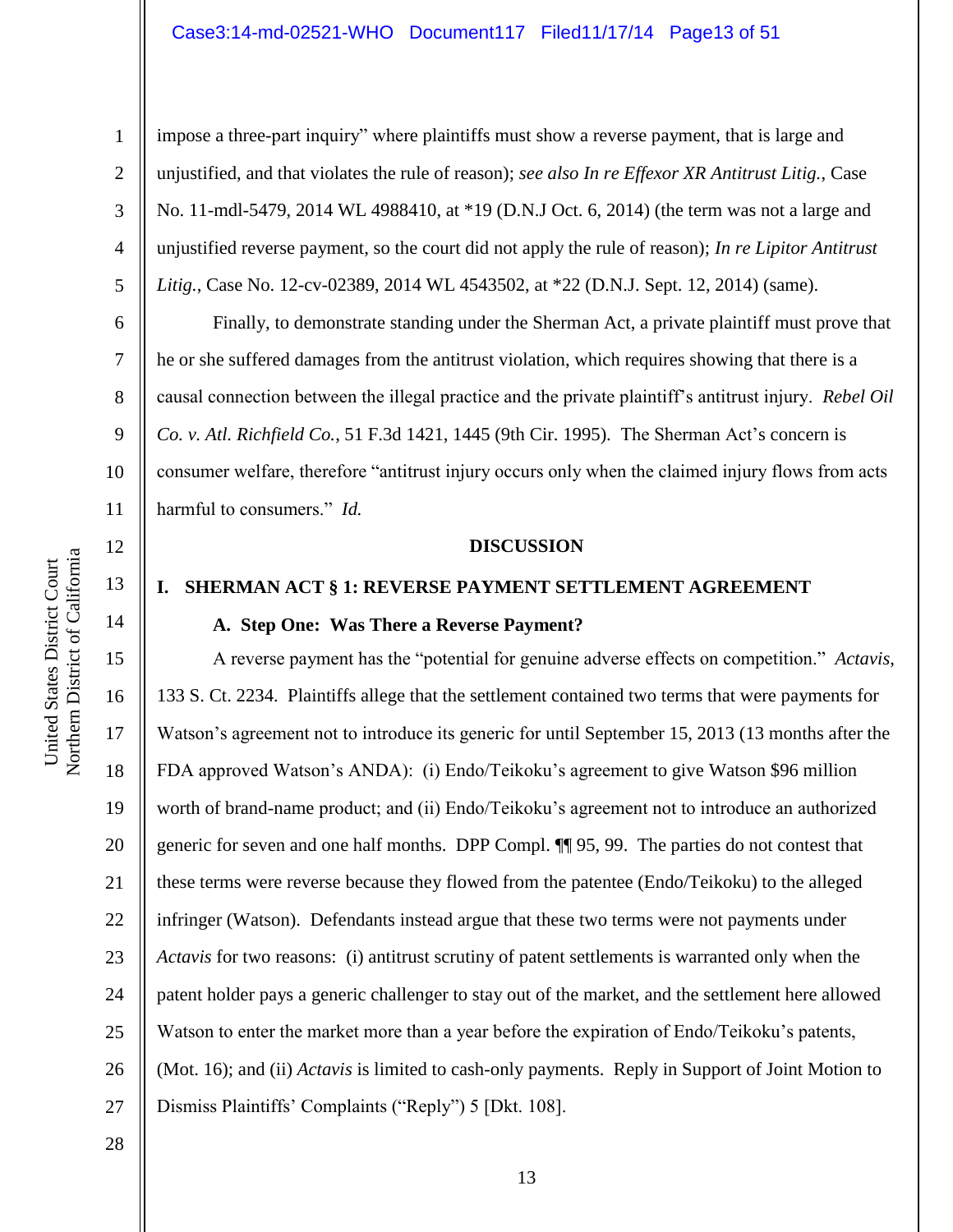2

3

4

5

6

7

8

9

10

11

12

13

14

15

16

17

18

19

20

21

22

23

24

25

26

27

#### **1. Is every settlement term that allows early entry protected from antitrust scrutiny?**

The defendants argue that the two terms are protected from antitrust scrutiny because they allowed Watson to enter the market before it otherwise would have been able to. Mot. 16. As the Supreme Court noted, a patent infringement settlement does not raise antitrust concerns if it allows "the generic manufacturer to enter the patentee's market prior to the patent's expiration, without the patentee paying the challenger to stay out prior to that point." *Actavis*, 133 S. Ct. at 2234. In other words, while the right to sell a generic drug on the market before a patent expires is valuable, it is not itself a payment because it benefits consumers. *Id.* Defendants argue that each of the two terms falls within this exception and is not an impermissible payment under *Actavis* because each allowed Watson to enter the market before the expiration of the '510, '333, '334, and '529 patents, before the patent litigation and appeals were resolved in court, and, for the term that provided brand-name Lidoderm, before the resolution of the ANDA. Mot. 16 -18.

Defendants' argument mistakenly distinguishes between early-entry settlements, where the value to the generic manufacturer comes *solely* from the ability to enter the market with a competing product, and a reverse-payment term, where the value to the generic manufacturer comes from compensation from the patentee. *Id.* Defendants argue that the Court's exception includes all terms that allow early-entry because they create competition that benefits customers, while the reverse payments do not. *Id.* Defendants argue that both terms in the challenged settlement were akin to early-entry settlements because they only provided value to Watson if it entered the market and sold \$96 million worth of brand-name Lidoderm and then its own generic Lidoderm. *Id.*

The distinction between early-entry and reverse-payment settlements is not relevant, plaintiffs argue, because it rests on the argument that the two terms are procompetitive, which is an affirmative defense to an antitrust claim that may not be raised in a motion to dismiss. Plaintiffs' Consolidated Opposition to Defendants' Joint Motion to Dismiss ("Oppo.") 9 [Dkt. No.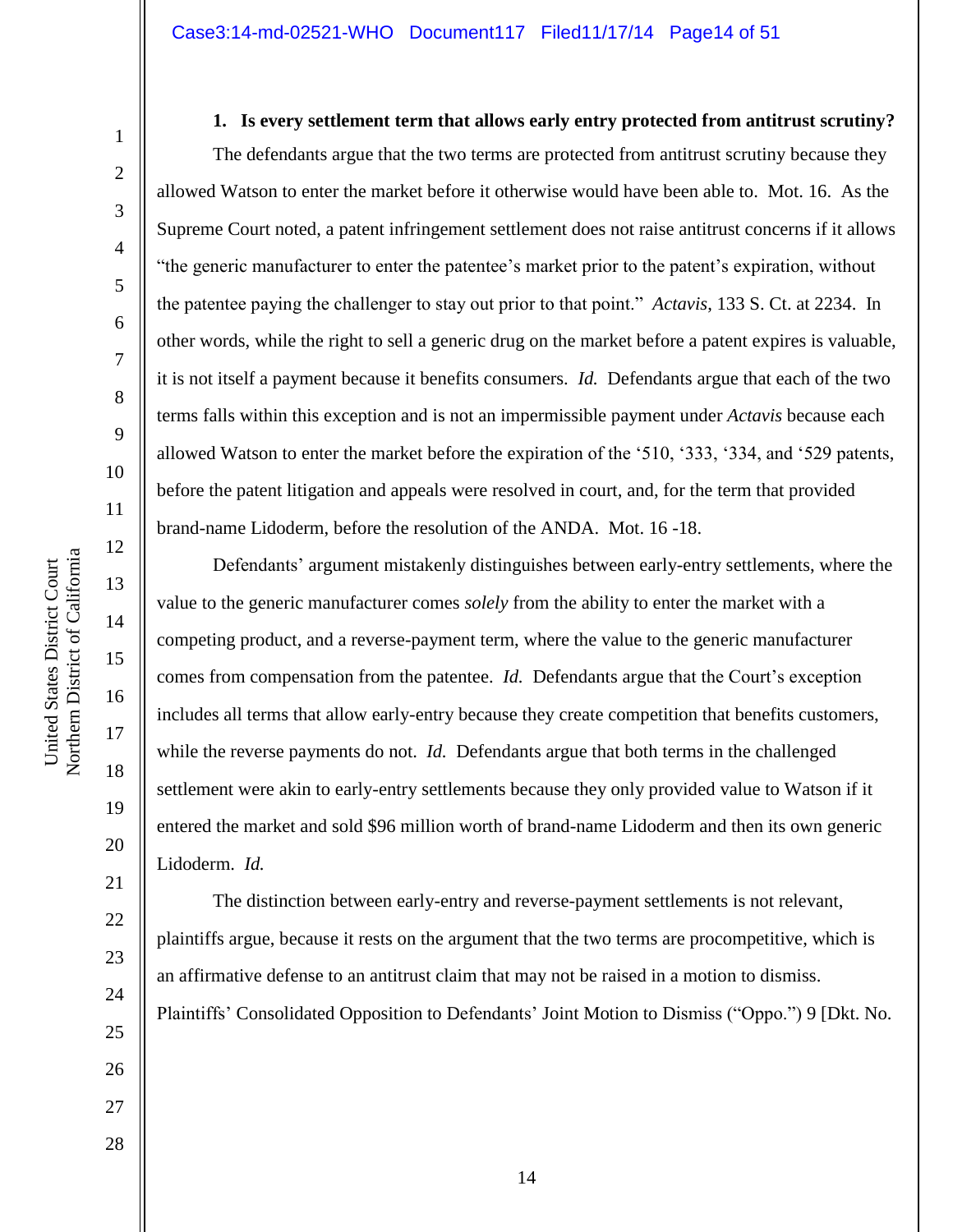103].<sup>16</sup> Additionally, plaintiffs argue that the Supreme Court only carved out an exception for "one kind of settlement [that] may be free from antitrust scrutiny: one consisting *solely* of an early entry provision." *See In re Lamictal*, Case No. 12-cv-995, 2014 WL 282755, at \*7 (D.N.J. Jan. 24, 2014).

Even though some terms that allow early-entry are procompetitive and not subject to antitrust scrutiny as a matter of law, as defendants argue, here plaintiffs plausibly allege that the provision of brand-name product was not procompetitive because it did not "increase output, reduce price, or increase consumer choice." DPP Compl. ¶ 98. The settlement prohibited Watson from directly competing with Endo because Watson agreed to honor Endo's price-related contracts. DPP Compl. ¶¶ 95, 98. Moreover, plaintiffs specifically and plausibly allege that Watson in fact sold the brand-name Lidoderm at the same supracompetitive prices as Endo. DPP Compl.  $\P$  98.<sup>17</sup> Plaintiffs also allege that the payment had an anticompetitive effect because Watson would have released its generic Lidoderm before September 15, 2013 if Endo/Teikoku had not paid \$96 million worth of brand product. DPP Compl. ¶ 142.

Defendants rely on *Asahi Glass Co. v. Pentech Pharm, Inc.*, 289 F. Supp. 2d 986 (N.D. Ill. 2003), for the proposition that an agreement to supply free product to a generic competitor is not a reverse payment because it requires an additional party to enter the market, thus increasing competition. Mot. 17. This case is not persuasive. It was decided ten years before *Actavis*, and

21

22

23

24

1

2

3

4

5

6

7

8

9

10

11

12

13

14

15

16

17

18

25 26 27 <sup>17</sup> At oral argument, defendants argued that the fact that Watson maintained the supracompetitive price was irrelevant because antitrust analysis focuses on the number of competitors in a market. However, plaintiffs make a different point. Plaintiffs allege that the provision of \$96 million of brand product was a large and unjustified payment made in order to keep Watson's own, lower cost generic, out of the market until September 15, 2013. Regardless, both of plaintiffs' theories – delayed entry of generic lidocaine patches and Watson's sale of brand name product at supracompetitive prices – plausibly allege that the provision of brand product was harmful to

<sup>19</sup> 20

 $\overline{a}$ <sup>16</sup> *See Apple iPod iTunes Antitrust Litig. v. Apple, Inc.*, Nos. C 05–00037 JW, C 07–06507 JW,  $2010 \text{ WL}$  2629907,  $*7$  (N.D. Cal. June 29,  $2010$ ) ("the validity of a claimed business justification is a question of fact") (denying motion to dismiss in case under § 2); *Tucker v. Apple Comp., Inc.*, 493 F. Supp. 2d 1090, 1101 (N.D. Cal. 2006) ("the existence of valid business reasons in antitrust cases is generally a question of fact not appropriate for resolution at the motion to dismiss stage"); *Brennan v. Concord EFS, Inc.*, 369 F. Supp. 2d 1127, 1133 (N.D. Cal. 2005) ("[w]hatever [the] merits of these [procompetitive] arguments, they are intrinsically factual . . . and inappropriate for resolution at the motion to dismiss stage").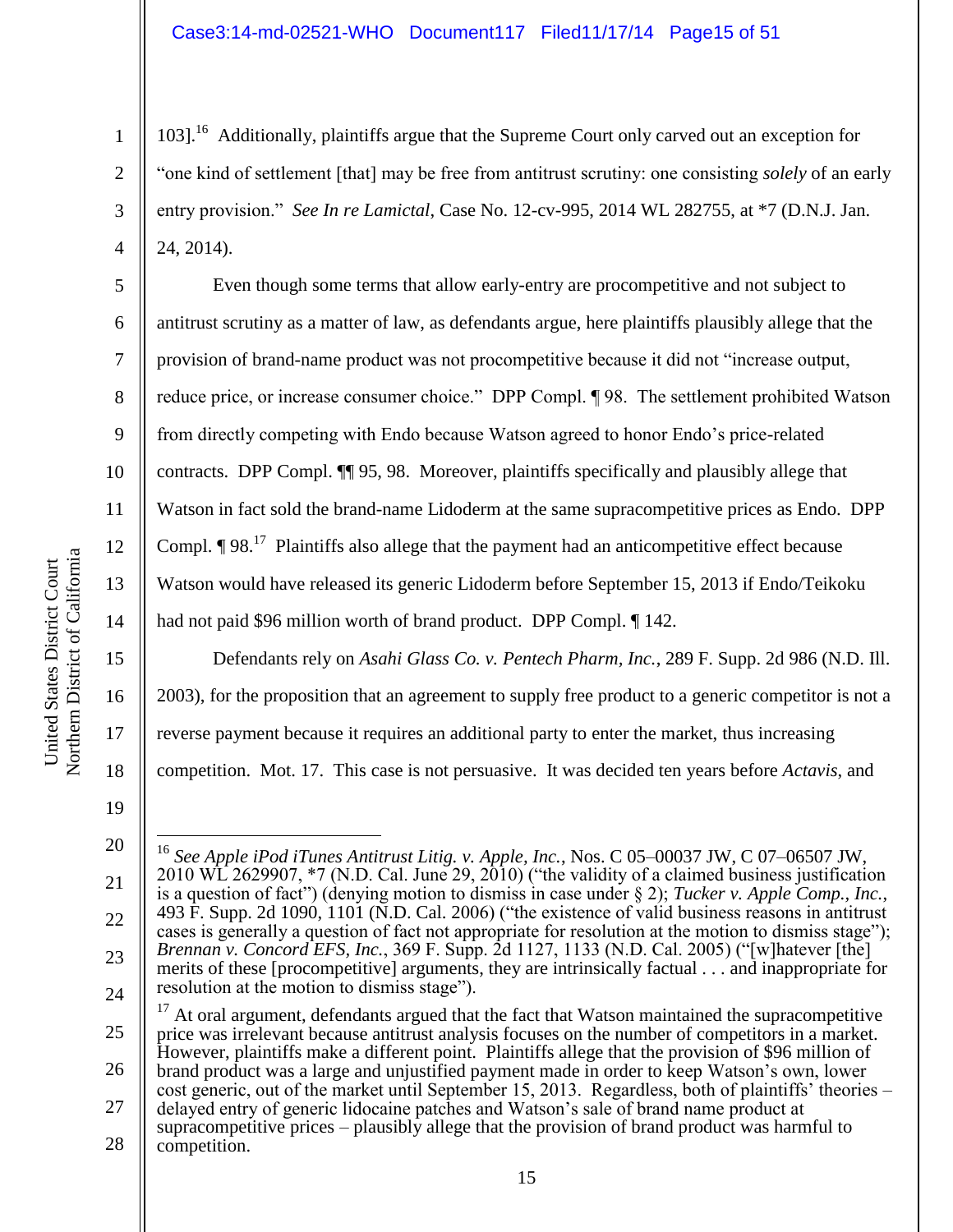no longer applies current antitrust law. *Asahi*, 289 F. Supp. 2d at 992 (applying the scope-of-the patent test; "there is no doubt that the patent *may well* be valid, so that Glaxo cannot be faulted for trying to enforce it."). Moreover, it is factually inapposite here because plaintiffs plausibly allege that Watson's sales of Lidoderm did not increase competition and were sold at the same supracompetitive prices. *But see id.* at 993 (the competitor could use the provided product to undersell the brand manufacturer).<sup>18</sup>

Plaintiffs have not cited, and I have not found any case where brand product is used as payment for the delay in a post-*Actavis* case. But here, plaintiffs have plausibly alleged that this term was not within the category of settlements that the Supreme Court declared was beneficial to consumers and exempt from antitrust scrutiny.<sup>19</sup>

With respect to the no-authorized-generic term, plaintiffs plausibly allege that it not only

failed to provide a procompetitive benefit, it caused actual harm and is the basis for several

17 18 19 20 21 22 23 24 25 26 27 28  $\overline{a}$ <sup>18</sup> At oral argument, defendants argued that the settlement required Endo/Teikoku to give Watson free Lidoderm in 2013, and then to continue giving brand product in 2014 and 2015 or until the FDA approved Watson's ANDA. *See* Request for Judicial Notice Ex. A at 10. They assert this demonstrates that Endo/Teikoku's intent was to allow Watson to enter the market before FDA approval (even if the FDA delayed approval of Watson's generic through 2015) rather than to compensate Watson for delaying release of its generic until September 15, 2013. I do not find this argument persuasive for three reasons. First, the 2013 term is different than the 2014 and 2015 terms because it is not contingent on FDA approval of Watson's ANDA. Second, the size of the payment suggests that this justification is not plausible. Third, the settlement states that the parties intent regarding the "Brand Product provided by Endo/Teikoku to Watson's Wholesaler Affiliate hereunder is a good-faith bargained-for resolution of the claims at issue in the Litigation," not to allow Watson to enter the market despite FDA approval. DPP Compl. ¶ 97. This conclusion is in accordance with the FTC, which has taken the position that free brand product, when given in exchange for an agreement to delay a generic, can allow a brand-name manufacturer to share its monopoly profits. *See In re Lamictal*, Case No. 14-1243 (3rd Cir. April 28, 2014), 2014 WL 1745072, at \*17-18 (quoting Brief of F.T.C. as Amicus Curaie[sic] in support of Plaintiffs-Appellants, "whether such sharing takes the form of gold bullion, stocks, free goods, real estate, or--as here--an additional agreement not to compete, the potential for harm to consumers is present. In any event, a settlement with a No-AG commitment can violate the antitrust laws whether it is characterized as a reverse payment (in kind rather than in cash) or instead as a reciprocal agreement not to compete.").

1

2

3

4

5

6

7

8

9

10

11

12

13

14

15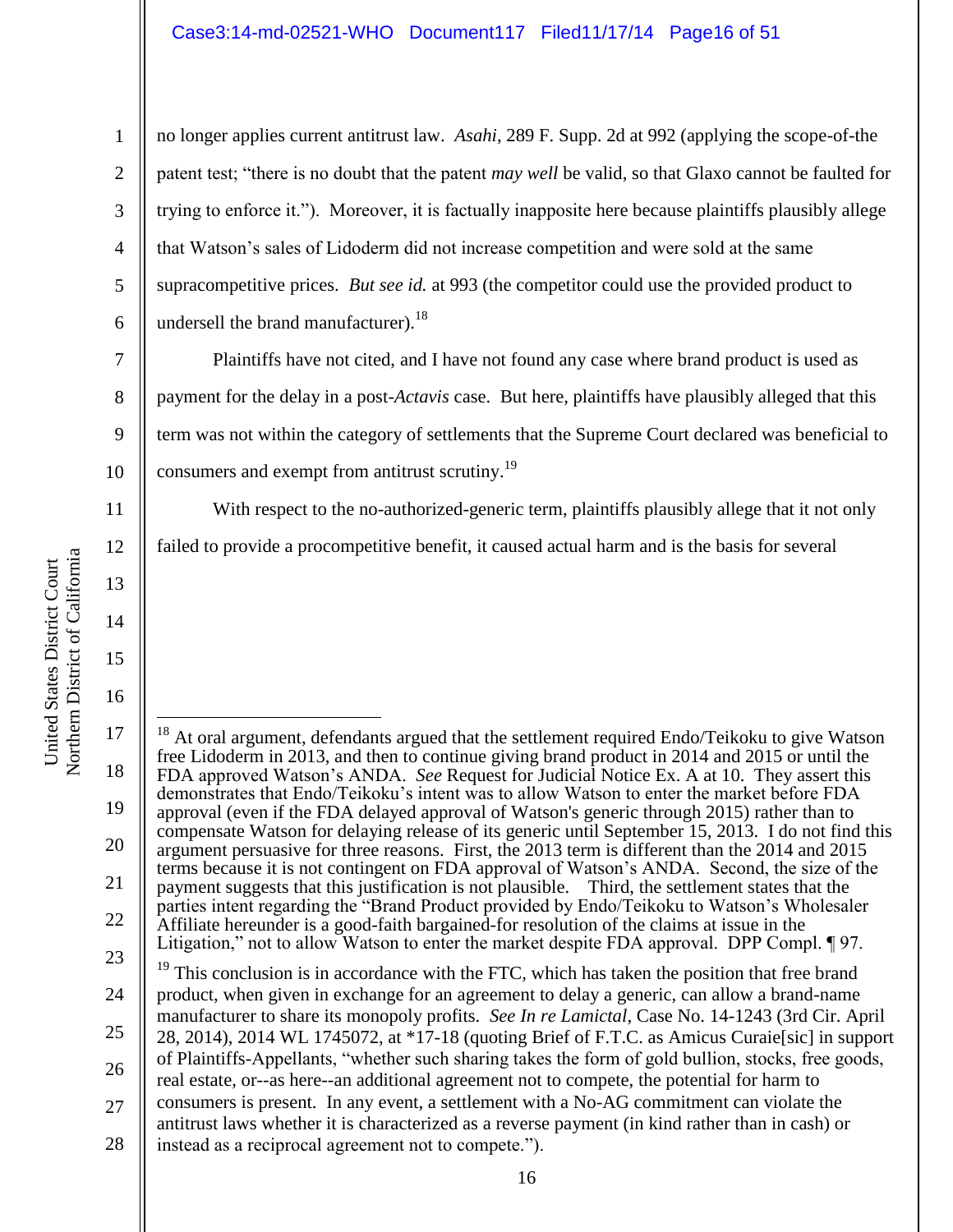1 2 3 4 5 claims.<sup>20</sup> *See* DPP Compl. ¶¶ 160-167; EPP Compl. ¶¶ 171-181; GEHA Compl. ¶¶ 144, 153(b). Plaintiffs assert that the price of a generic drug is 90% of the brand-name's when there is a single generic manufacturer; however the price drops to 52% of the brand-name's when a second generic manufacturer enters the market. DPP Compl.  $\P$  110(c), 111(a) (citing Generic Competition and Drug Prices,

6 7 8 9 10 11 http://www.fda.gov/AboutFDA/CentersOffices/OfficeofMedicalProductsandTobacco/CDER/ucm 129385.htm). If Endo/Teikoku and Watson had concurrently entered the generic market, as they were legally allowed to do as of August 2012, then plaintiffs allege that but for the agreement, an authorized generic version of Lidoderm would have been available on the market simultaneously with the launch of Watson's generic, and consumers would have paid far less for generic

Lidoderm. DPP Compl. ¶¶ 143, 144.

On this motion to dismiss, plaintiffs have plausibly pled that the no-authorized-generic and provision of brand-name Lidoderm terms were not beneficial to consumers *despite* the fact that Watson was allowed to enter the market before patent expiry. Thus they are not akin to the earlyentry settlements that *Actavis* held were not subject to antitrust scrutiny.

# **2. Are non-monetary terms "payments" in the** *Actavis* **framework?**

Defendants argue that *Actavis* is "limited to reverse payment settlements in which the branded company pays *cash* to the generic company." Reply 5 (emphasis in original). Two district courts have granted motions to dismiss in post-*Actavis* cases on the grounds that the nonmonetary settlement terms are not "payments." *See In re Loestrin*, 2014 WL 4368924, at \*10 ("*Actavis* should be applied only to cash settlements, or to their very close analogues."); *see also In re Lamictal*, 2014 WL 282755, at \*9 (granting motion to dismiss antitrust claims because a

- 23
- 24

 $\overline{a}$ 

25 26 27 28  $20$  At least one court has found that a six month no-authorized-generic agreement was not anticompetitive under the rule of reason test. *See, e.g., In re Lamictal*, 2014 WL 282755, at \*10 ("six months of early entry, that there was no payment of money[,] and that the duration of the No–AG Agreement was a relatively brief six months all serve to persuade this Court that the settlement was reasonable and not anticompetitive as forbidden by *Actavis*."). Even though the agreement in that case was not found to be anticompetitive, the court did not hold that it had procompetitive benefits, as defendants argue, and as a pure early-entry settlement would.

12

13

14

15

16

17

18

19

20

21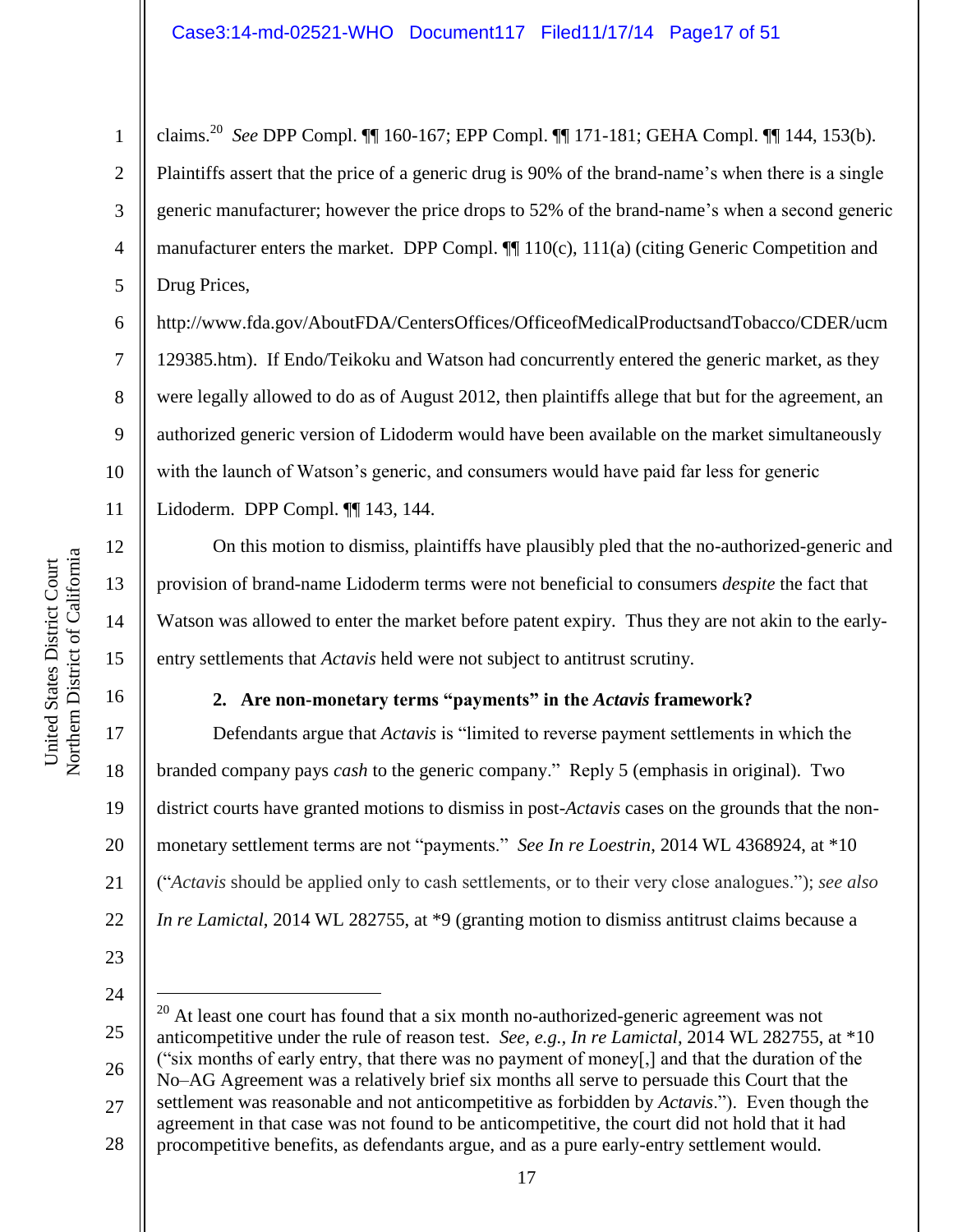reverse payment must be monetary). These cases are not persuasive because both turn on the court's concern that the value of "a non-cash settlement, particularly one that is multifaceted and complex (like the arrangement here), is almost impossible to measure." *Id.* at \*9.

I agree that in order to determine if a term is a large and unjustified payment, as *Actavis* requires, courts must be able to calculate its value. *See In re Effexor XR*, 2014 WL 4988410, at \*22. However, not all non-monetary payments are impossible to value.<sup>21</sup> There are many plausible methods by which plaintiffs may calculate the value of non-monetary terms. I agree with the bulk of the recent decisions holding that courts need not restrict the definition of "payments" under *Actavis* to cash. *See, e.g.*, *In re Nexium (Esomeprazole) Antitrust Litig.*, 968 F. Supp. 2d 367, 382 (D. Mass. 2013) (rejecting a motion to dismiss because a no-authorized-generic term could be a payment for the delay because a broader definition of payment "serves the purpose of aligning the law with modern-day realities."). $^{22}$ 

Here, the parties' own settlement states that the patentee (Endo/Teikoku) shall give the infringer (Watson) "Brand Product of value totaling twelve million dollars (\$12,000,000) per month . . . on the first business day of each month beginning January 1, 2013 and ending August

1

2

3

4

5

6

7

8

9

10

11

12

13

14

15

<sup>17</sup> 18 19 20 21 22 23  $\overline{a}$ <sup>21</sup> At oral argument, defendants urged me to follow Judge Sheridan's analysis in *In re Lipitor*. In that case, the alleged non-monetary payments were "(i) the forfeiture of Pfizer's claim for damages in the *Accupril* II litigation in exchange for Ranbaxy's payment of \$1 million; and (ii) foreign patent litigation settlements permitting Ranbaxy to launch generic Lipitor in at least eleven non-U.S. markets prior to patent expiration." *In re Lipitor*, 2014 WL 4543502, at \*19. On the motion to dismiss, the court concluded that the focus of *Actavis* is "on the antitrust intent of the settling parties rather than the manner of payment," and so rejected defendants' argument that reverse payments must be cash. However, the judge dismissed the complaints because they failed to meet the *Twombly* standard and allege facts sufficient to establish the value of the forfeited claims for damages. *Id.* at \*19, \*21; *see also In re Effexor XR*, 2014 WL 4988410, at \*22 (granting motion to dismiss because plaintiffs failed to allege sufficient facts to value the no-authorized-generic). Here, plaintiffs have adequately and plausibly alleged the value of both the no-authorized-generic agreement and the \$96 million worth of brand-name Lidoderm.

<sup>24</sup> 25 26 27 <sup>22</sup> *See also Time Ins. Co. v. Astrazeneca AB*, Case No. 14-4149, 2014 WL 4933025 (E.D. Pa. Oct. 1, 2014) ("reverse payments deemed anti-competitive pursuant to *Actavis* may take forms other than cash payments" when considering a no-authorized-generic agreement); *In re Niaspan Antitrust Litig.*, Case No. 13-2460, 2014 WL 4403848 (E.D. Pa. Sept. 5, 2014) (denying motion to dismiss where settlement contained non-monetary payments, including a no-authorized-generic agreement); *In re Lipitor.*, 2013 WL 4780496, at \*27 (granting leave to amend to include noauthorized-generic agreement would not be futile because "nothing in *Actavis* strictly requires that

<sup>28</sup> the payment be in the form of money.").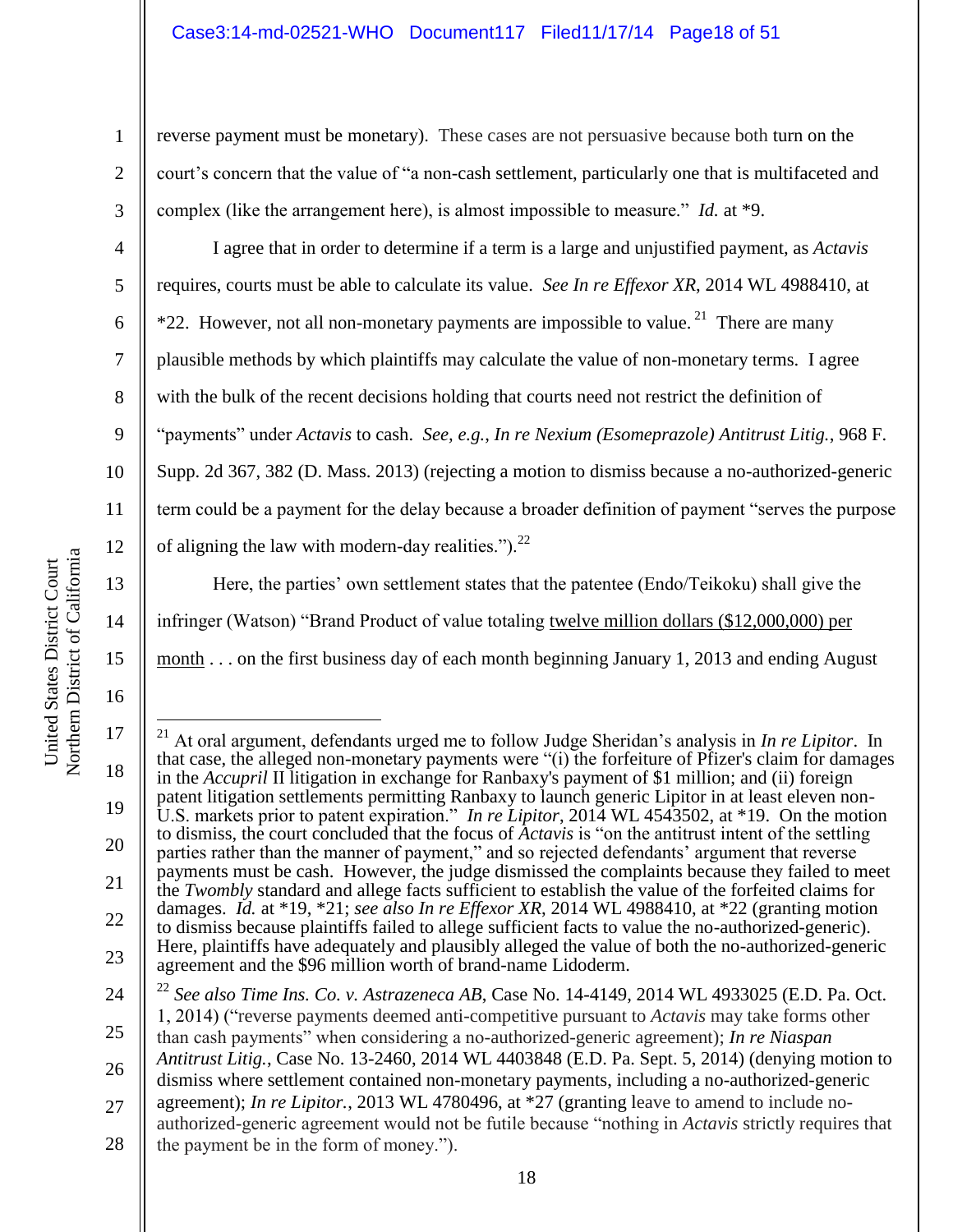1, 2013 (for a total of eight (8) months)." DPP Compl. ¶ 95 (emphasis in original). Watson expected this term to generate close to \$96 million from these sales, and plaintiffs allege that it did. *Id*. at ¶ 98. This term is not a complex, multifaceted payment; rather it is a simple transfer of a fungible product. Calculating its value is straightforward, and plaintiffs have plausibly alleged facts sufficient to support their calculations. *Id.* This payment is also reverse because it flowed from the patentee to the alleged infringer. DPP Compl. ¶ 97.

Endo/Teikoku's agreement not to release an authorized generic that could compete with Watson during the 180-day exclusivity period is more complex. Defendants categorize this term as a partially exclusive license and argue that it is within the "right to exclude provided by the Patent Act." Mot. 18. Then, they argue that plaintiffs failed to plausibly allege "an appropriate method of calculating the value of Endo's agreement not to launch an authorized generic." Reply to DPP 6. Plaintiffs rebut the argument that the no-authorized-generic agreement was an exclusive license because it was not "one where the patent holder turns over its patent rights to another, [who], having stepped into the shoes of the patent holder, alone practices the patented invention." Oppo. 17 (citing *Barnett v. Strom*, 265 F. Supp. 2d 946, 949 (N.D. Ill. 2003) ("One of the most basic fundamentals of patent law and practice [is that w]hen a patentee has granted an *exclusive* license, even the patentee is prohibited from practicing the art disclosed by the patent.")). Regardless, they argue, licenses are still subject to antitrust scrutiny, especially when "a licensee" [is] agreeing to delay competing with the patentee in exchange for" the license. *Id.* at 19.

20 22 23 24 I agree with the courts who have held that a no-authorized-generic term can constitute a payment. *See In re Niaspan*, 2014 WL 4403848, at \*11 ("the Court rejects defendants' argument that a no-AG provision has the same economic effect as the grant of an exclusive license to enter the market prior to the expiration of a patent."). Defendants have not cited, and I have not found, any cases holding that an agreement not to release an authorized generic cannot be a "payment"

Northern District of California Northern District of California United States District Court United States District Court

1

2

3

4

5

6

7

8

9

10

11

12

13

14

15

16

17

18

19

21

25

26

27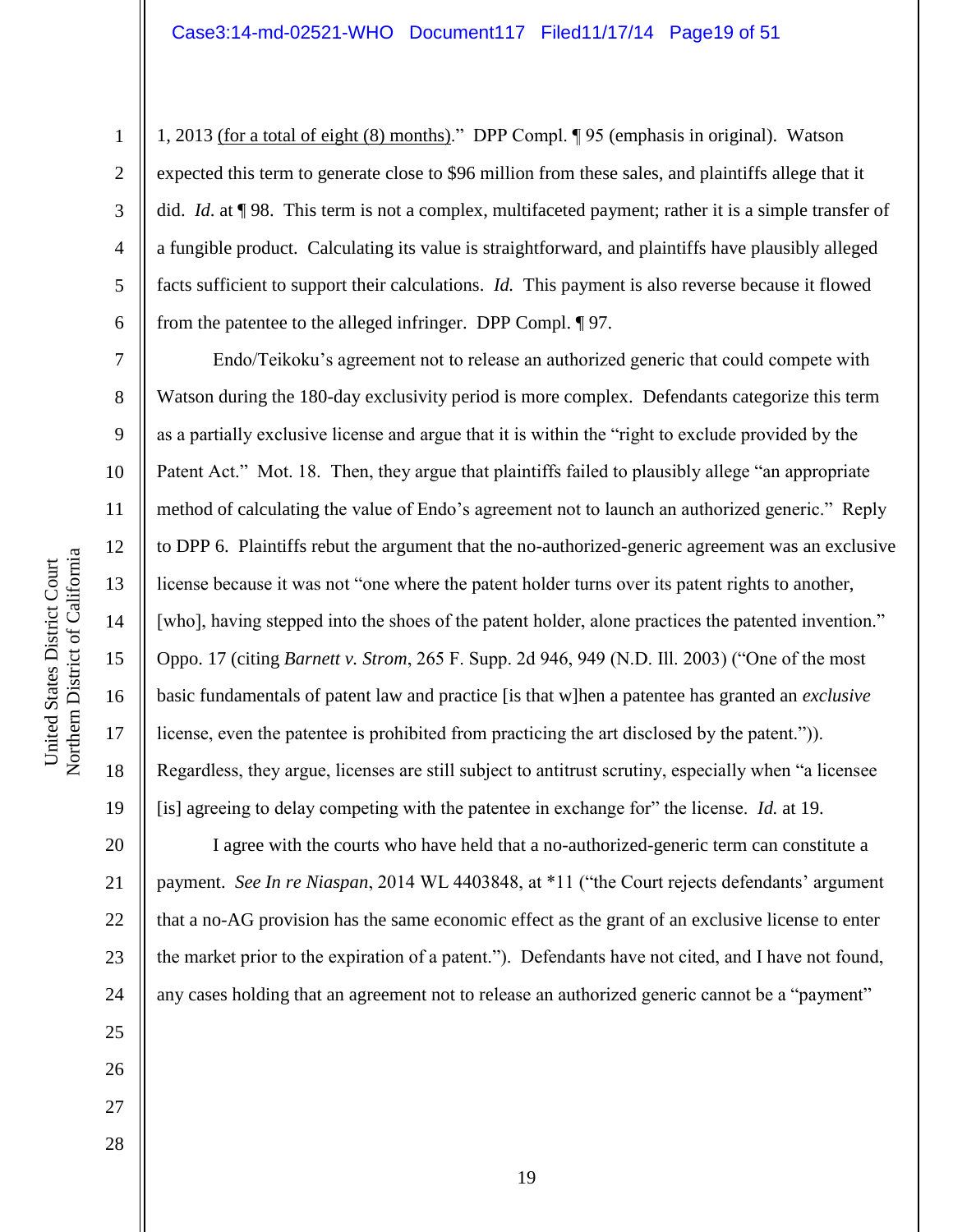under the *Actavis* framework because it is a partially-exclusive license.<sup>23</sup> If the no-authorizedgeneric term has any value – which defendants concede it does – then it plausibly incentivized Watson to accept an entry date later than it otherwise would have. This is precisely the harm that *Actavis* sought to prevent.

Plaintiffs estimate the value of the no-authorized-generic agreement by calculating the difference between Watson's projected revenues with the agreement and Watson's projected revenues had it competed with Endo/Teikoku's authorized generic from the start. DPP Compl. ¶ 109. Plaintiffs rely on a study conducted by the FDA to allege that it "is common in the pharmaceutical industry" for the first generic drug entering the market without competition to capture 80% of the brand-name's, and set the price at 90% of the brand-name's. DPP Compl. ¶¶ 110, 111 (citing Generic Competition and Drug Prices,

[http://www.fda.gov/AboutFDA/CentersOffices/OfficeofMedicalProductsandTobacco/CDER/ucm](http://www.fda.gov/AboutFDA/CentersOffices/OfficeofMedicalProductsandTobacco/CDER/ucm129385.htm)

[129385.htm\)](http://www.fda.gov/AboutFDA/CentersOffices/OfficeofMedicalProductsandTobacco/CDER/ucm129385.htm). In contrast, a generic drug entering the market with an authorized generic competitor will only take 40% of the market, and the resulting competition will drive the price down to 52% of the brand-name's. *Id.* Applying these percentages to Endo's publicly available sales information, Watson's projected revenues for the seven and one half month period would be \$278,437,500 with the agreement, but only \$107,250,000 without the agreement. DPP Compl. ¶ 112. These calculations are not overly complicated, and they are plausible.<sup>24</sup>

19

20

21

1

2

3

4

5

6

7

8

9

10

11

12

13

14

15

16

17

18

**B. Step Two: Were the Reverse Payments Large and Unjustified?**

Defendants argue that the complaints fail to establish that the free brand product and noauthorized-generic payments were large and unjustified because they didn't plead the value of the

<sup>24</sup> The specific and plausible valuations provided in the complaints distinguishes this case from *In re Effexor*, where the district court agreed that non-cash payments could constitute reverse payments under *Actavis* but held that the pleadings in that case did not provide sufficient, plausible allegations to make those valuations. *In re Effexor XR.*, 2014 WL 4988410, at \*23.

Northern District of California Northern District of California United States District Court United States District Court

> 22 23

 $\overline{a}$ 

- 24
- 25
- 27

<sup>26</sup> <sup>23</sup> *In re Lamictal*, the only post-*Actavis* case defendants cite on this point, does not analyze whether a license can be a payment. Rather, it reiterates the fact that *Actavis* only mentions "monetary payments," and categorically declines to "extend the holding of *Actavis* to the nonmonetary facts before it." *In re Lamictal*, 2014 WL 282755, at \*9. I do not find this case persuasive for the reasons discussed above.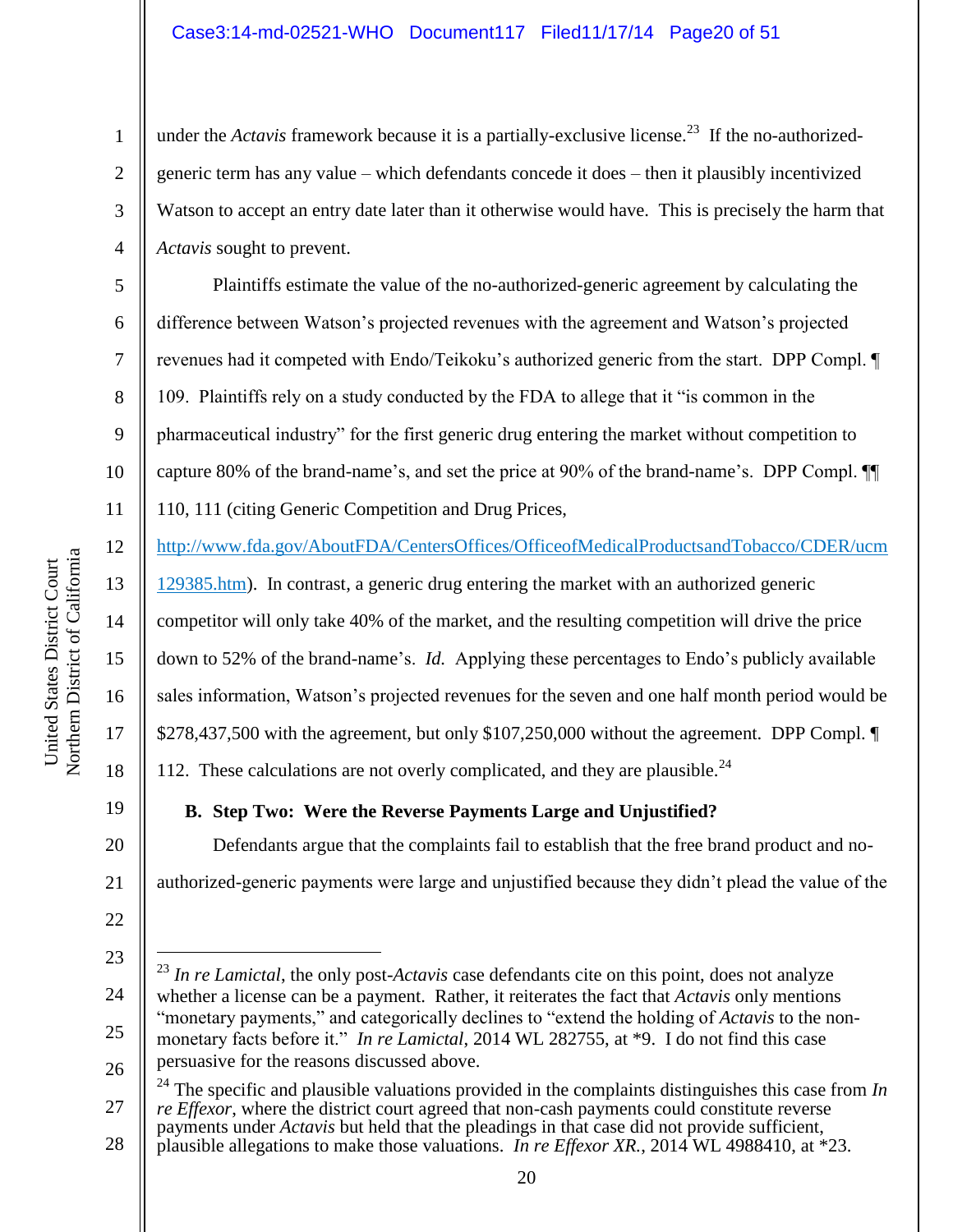#### Case3:14-md-02521-WHO Document117 Filed11/17/14 Page21 of 51

9

10

11

12

13

14

15

16

17

18

19

1

litigation costs that were avoided by the settlement of the patent infringement cases. Reply 6. Defendants also allege that plaintiffs do not properly evaluate the no-authorized-generic agreement because they do not account for the 25% royalty that Watson was required to pay Endo for the sales on Watson's generic during that period of exclusivity. Reply to DPP 6. The latter argument is incorrect, as plaintiffs' valuations explicitly account for the 25% royalty. DPP Compl. ¶ 107.

In *Actavis*, the Court did not define "large." At one extreme, a "large" payment could be "a sum even larger than what the generic would gain in profits if it won the paragraph IV litigation and entered the market." *Actavis*, 133 S. Ct. at 2235. At the other extreme, perhaps a "large" payment is anything more than the value of the avoided litigation costs plus any other services provided from the generic to the brand manufacturer. *See In re Effexor XR.*, 2014 WL 4988410, at \*23.

The Supreme Court gave more guidance for "unjustified," holding that a payment is justified when it reflects "traditional settlement considerations, such as avoided litigation costs or fair value for services." *Actavis*, 133 S. Ct. at 2236. Such terms do not raise the "concern that a patentee is using its monopoly profits to avoid the risk of patent invalidation or a finding of noninfringement." *Id.* The burden is on the defendant to "show in the antitrust proceeding that legitimate justifications are present, thereby explaining the presence of the challenged term and showing the lawfulness of that term under the rule of reason." *Actavis*, 133 S. Ct. at 2236.

20 21 22 23 24 25 26 27 Here, Plaintiffs do not provide an estimate of the avoided litigation costs; instead they argue that the payments at issue are so large  $-$  \$266 million – that they have "no rational" connection to, and far exceed, any approximation of the costs of continuing the patent litigation." DPP Compl.  $\P$  117, 117. Because this is a motion to dismiss, defendants are unable to show that their expected litigation costs or other services justified the alleged value of the terms. However, given the status of the underlying patent litigation – the first case was tried and submitted for a bench decision and the second case had proceeded past the pleading stage – the plaintiffs' allegations that the payments were large and unjustified are plausible.

28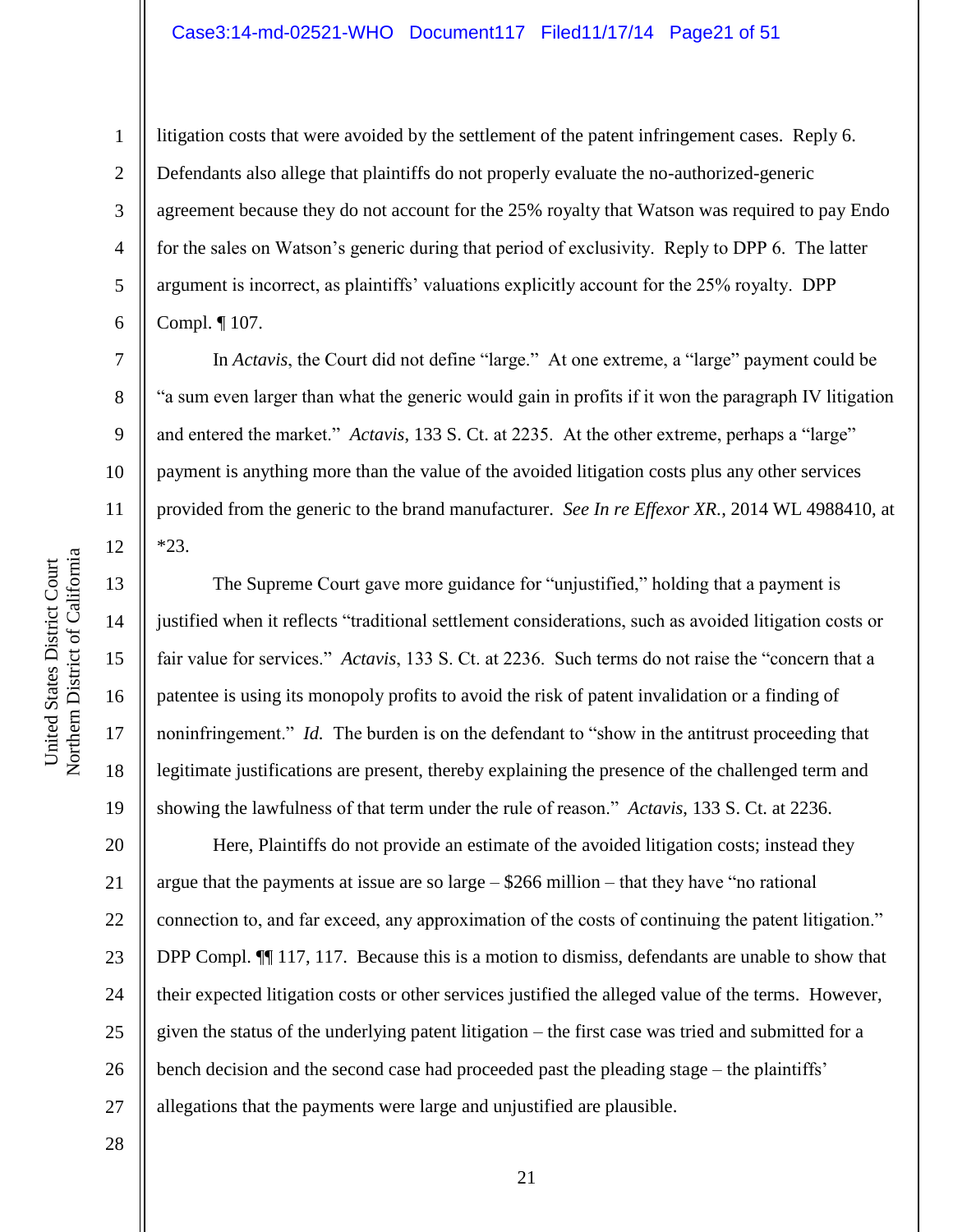#### **C. Step Three: Rule of Reason**

The defendants argue that the settlement does not pass the rule of reason test because it was procompetitive as a matter of law, essentially rehashing their initial arguments that I rejected above. Mot. 7. Additionally, they contend that the outcome of the litigation and Watson's ANDA was far from certain when Watson and Endo/Teikoku entered into the settlement. *Id.* They allege that the settlement allowed Watson to enter the market earlier than it would have if defendants had not settled because the pending litigation and regulatory obstacles, including the pending Citizen Petition, were too great to suggest otherwise. *Id.* They conclude that liability cannot be established without proof that the alleged payment caused Watson's generic to enter later than it would have absent the payment. *Id*.

As discussed above, I have found that plaintiffs have plausibly pled the existence of large and unjustified reverse payments. As the Court stated, "the size of the unexplained reverse payment can provide a workable surrogate for a patent's weakness, all without forcing the court to conduct a detailed exploration of the validity of the patent itself." *Actavis*, 133 S. Ct. at 2236-37. Here, Endo/Teikoku was willing to give Watson \$96 million worth of brand product, abstain from selling an authorized generic for seven and one half months, while sacrificing more than one to two years of patent protection in order to resolve the lawsuits and delay the entry of Watson's generic until September 15, 2013. On this record – and taking plaintiffs' plausible factual assertions as true – plaintiffs have alleged that the outcome of the patent litigation was reasonably certain to favor Watson.<sup>25</sup> The size of the payments supports these allegations. I do not need to analyze the validity of the patents in the settled litigation in order to find the allegations adequate to meet the rule of reason.

Plaintiffs have plausibly alleged that the settlement was an agreement between two or more

24

 $\overline{a}$ 

1

2

3

4

5

6

7

8

9

10

11

12

13

14

15

16

17

18

19

20

21

22

<sup>25</sup> 26 27 <sup>25</sup> Plaintiffs allege that Judge Sleet had "rejected Endo's claim construction position, strengthening Watson's defense to Endo/Teikoku's infringement claims," and that the "evidence at trial was overwhelmingly in favor of Watson." DPP Compl. ¶ 79. Specifically, they allege that Judge Sleet had indicated that the '529 patent only covered products containing "one and only one" substance from two different categories, while "Watson's generic Lidoderm product contained at least *four*

<sup>28</sup> water-soluble high-molecular-weight substances, and *three* water-retaining agents." *Id.* at  $\P$  87-88 (emphasis in original).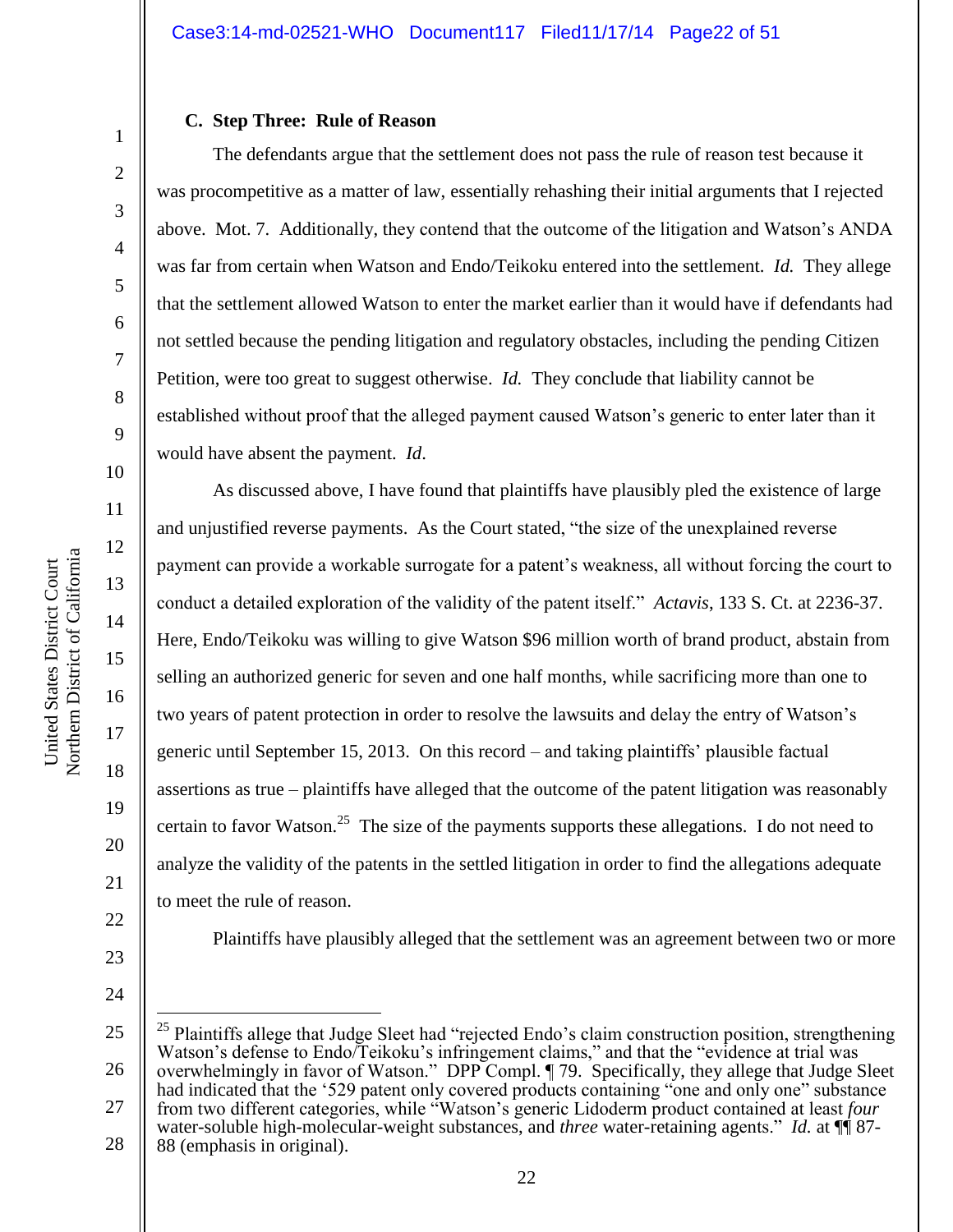persons who intended to harm or restrain competition; that the agreement caused an actual injury to competition; and that the injury was unreasonable.

3

4

5

6

7

8

9

10

11

12

13

14

15

16

17

18

19

1

2

# **D. Step Four: Did the Settlement Cause Antitrust Injury?**

Defendants argue that Watson would not have been able to enter the market before September 15, 2013, therefore the settlement did not cause an antitrust injury. Mot. 21. Plaintiffs respond with two theories of injury: (i) Watson was able and willing to launch "at-risk" (as soon as it obtained FDA approval, but before the patent litigation was finally resolved); and (ii) the settlement would have allowed generic Lidoderm to enter the market even earlier if Endo/Teikoku had not purchased a delay with the two payments. DPP Compl.  $\P$  122.<sup>26</sup>

Plaintiffs assert that Watson would have been able to launch at-risk as soon as it received FDA approval, which occurred on August 23, 2012. DPP Compl. ¶ 75, EPP Compl. ¶ 80, GEHA Compl. ¶ 75. At oral argument, defendants countered that this entry date is speculative, because the settlement affected the FDA's decision to deny Endo's Citizen Petition and approve Watson's ANDA. Defendants' argument relies on matters outside of the pleadings – namely what the FDA's practice is when a patentee with a pending Citizen Petition settles with a generic manufacturer who has a pending ANDA. On a motion to dismiss, the Court reviews only plausible allegations in the complaints and matters subject to judicial notice. Plaintiffs' assertion that Watson was able to enter the market on August 23, 2012 after it received FDA approval is plausible.

20

To demonstrate Watson's willingness to enter the market at-risk, both parties cite to

 $\overline{a}$ 

22 23 24 25 26 27 28 <sup>26</sup> At oral argument, defendants contended that the timeline demonstrated that Watson would not have entered the market before September 15, 2013 without the settlement. Their presentation focused on three distinct hurdles: the patents, the patent litigation, and the FDA proceedings. The first-expiring patent expired in 2014, and the last expired more than two years later. DPP Compl. ¶ 94. The litigation could have continued for many years because Endo/Teikoku could have appealed any decision, and the second case had just begun. Similarly, the Citizen Petition had been pending for six years. Plaintiffs respond that they are not relying as a theory of injury on the argument that Watson would have prevailed in the patent litigation and entered the market without encumbrance before September 15, 2013. Thus defendants' arguments that plaintiffs must prove that Watson would have prevailed in the litigation or surmounted all three hurdles are inapposite. Reply 8. The three barriers identified by defendants do not undermine the theories of injury asserted by plaintiffs for the reasons discussed below.

<sup>21</sup>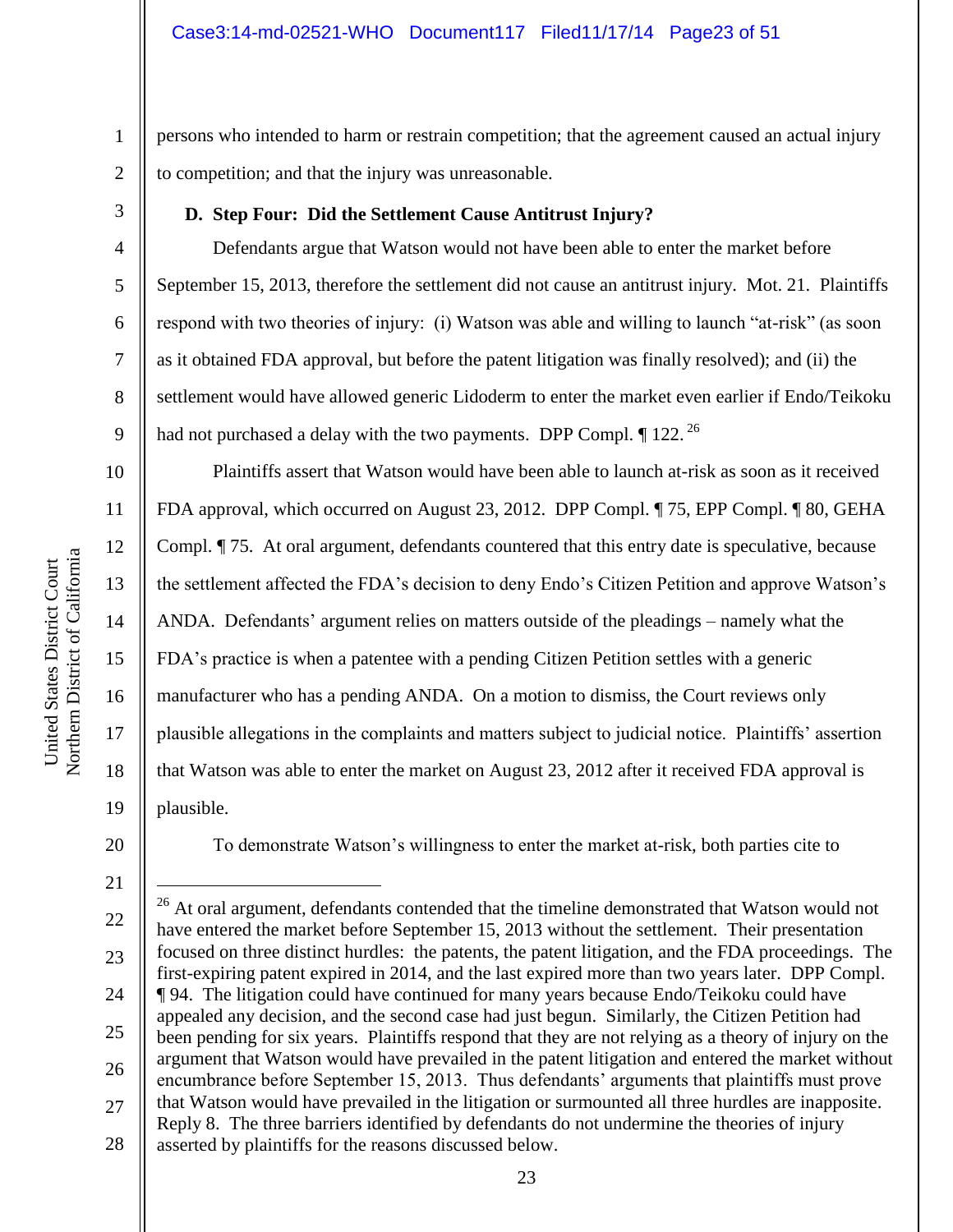## Case3:14-md-02521-WHO Document117 Filed11/17/14 Page24 of 51

1 2 3 4 5 6 7 8 9 10 11 12 comments that Watson representatives made during an earning call. Oppo. 23, Mot. 23. Plaintiffs note that Watson was planning to launch at "the earliest possible time." <sup>27</sup> DPP Compl.  $\P$  124. Defendants dispute plaintiffs' characterization of the Watson earnings calls, and argue that Watson was not willing to launch at-risk because they expressed concern about the ongoing Citizen Petition. *See* Mot. at 23 (citing RJN Ex. D at 7 "there is still the Citizen Petition overhang, which sits out there and of course, we're waiting for a trial decision. But we are doing everything we can to be ready to go at the earliest possible time.").<sup>28</sup> Defendants also rely on *In re Nexium*, a case where the generic manufacturer moved for summary judgment, and offered unrebutted evidence "that an at risk launch was 'unlikely' and 'extremely risky.'" *In re Nexium (Esomeprazole) Antitrust Litig.*, Case No. 12-mdl-02409, 2014 WL 4370333, at \*33 (D. Mass. Sept. 4, 2014). This, however, is a motion to dismiss and defendants cite to no comparable evidence that is properly before the Court at this juncture.

Whether a generic manufacturer is willing to risk treble damages from a patent infringement suit by selling a generic drug at risk is a generally a factual issue. *In re Lipitor*, 2013

20 21 22 23 24 25  $27$  Defendants request that I take judicial notice of three Watson earnings calls because they are public documents and were incorporated by reference in the complaints. Defendants' Request for Judicial Notice [Dkt. 92]. Plaintiffs object to this request on the grounds that the contents of the earning calls are not central to their claim. Plaintiffs' Opposition to Defendants' Request for Judicial Notice [Dkt. 104]. The "incorporation by reference" doctrine applies to situations in which the plaintiff's claim depends on the contents of a document. *Knievel v. ESPN*, 393 F.3d 1068, 1076 (9th Cir. 2005). Despite plaintiff's arguments to the contrary, Watson's willingness to launch immediately after the FDA approved the ANDA, regardless of the ongoing litigation, is a crucial factor in one of the plaintiff's primary theories of injury and in support, plaintiffs rely on the contents of the calls. For this purpose, the request is GRANTED.

26 27 <sup>28</sup> Watson's concerns about the Citizen Petition are not relevant when considering whether Watson would have launched at-risk because an at-risk launch cannot occur until the regulatory hurdles are cleared. As discussed above, plaintiffs have plausibly alleged that the regulatory hurdles

13

14

15

16

17

18

19

 $\overline{a}$ 

<sup>28</sup> (including the Citizen Petition and the ANDA) would have been and were cleared on August 23, 2012.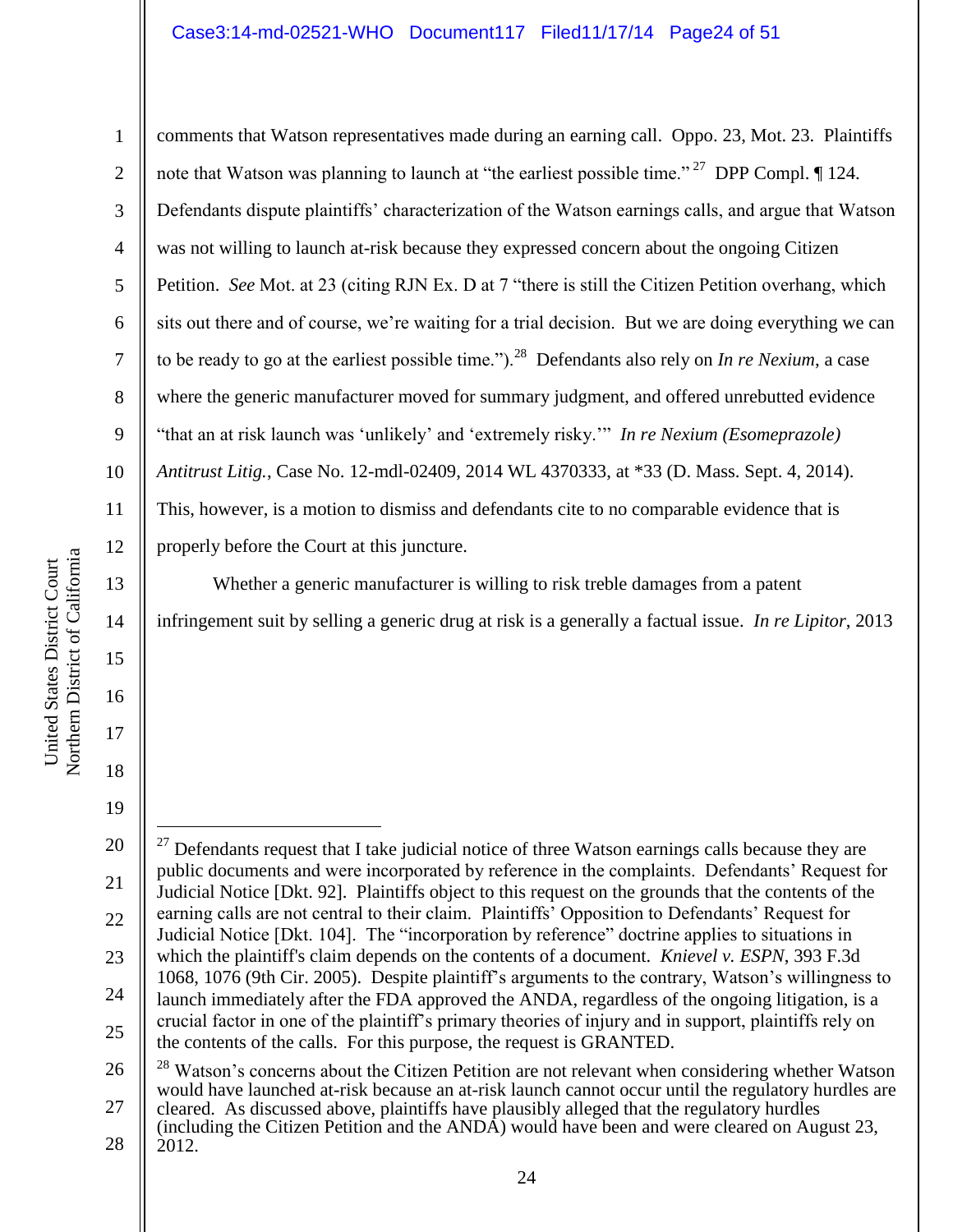2

3

4

5

6

7

8

9

10

11

12

13

14

15

16

17

18

19

20

WL 4780496, at  $*24.^{29}$  Here, Watson representatives stated in the Q3 2011 earnings call that it believed that the patents were invalid. RJN Ex. B 7 ("We like our case, we like where our case sits. We think we've, the District Court has been certainly in the Markman hearing was, we think was favorable to us and we're pretty excited about where that product opportunity presents itself."); RJN Ex C. 16 ("There's a possibility that the judge would rule from the bench or shortly thereafter.").

Also supporting the position that Watson was willing to launch at-risk is the fact that Watson had increased production capacity and procured the raw materials in preparation for a launch in 2012. DPP Compl. ¶ 124. Finally, the size of the payment Watson was able to obtain from Endo/Teikoku (over \$200 million) also demonstrates Endo/Teikoku's fear that Watson would have cleared the regulatory hurdles and launched its generic before September 15, 2013. *See Actavis*, 133 S. Ct. at 2236. The allegations that Watson was expanding its facilities, preparing for an imminent launch, and stating that it was confident about both its chances of success on the patent litigation are plausible and support plaintiffs' theory of at-risk entry.

As an alternative theory of injury, plaintiffs allege that Endo/Teikoku used the two payments to purchase part or all of Watson's 13 month delay (from August 2012 through September 2013). DPP Compl.  $\P$  118. Thus, if the parties had entered into a hypothetical settlement without payments for the delay, plaintiffs would have paid less for Lidoderm because generic Lidoderm would have entered the market before September 15, 2013. Plaintiffs argue that this theory of injury was ratified by *Actavis*, which held that a "payment in return for staying out

21

 $\overline{a}$ 

<sup>22</sup> 23 24 25 26 27 28 <sup>29</sup> *See*, *e.g*., *In re Nexium*, 968 F. Supp. 2d at 390 (denying motion to dismiss in reverse payment action where plaintiffs' theory of injury depended on generic's at-risk launch); *In re Lipitor*, 2013 WL 4780496, at \*23-24 (same); *In re K-Dur Antitrust Litig.*, 338 F. Supp. 2d at 534-35 (rejecting as "conjecture" defendants' assertion that generic manufacturer would not have entered at-risk); *In re Cardizem CD Antitrust Litig*., 332 F.3d 896, 911 (6th Cir. 2003) (finding antitrust injury because "a trier of fact may well find that the [brand's] \$89 million payment renders incredible the defendants' claim that [the generic] would have refrained from marketing [at-risk] simply because of its fear of infringement damages"); *Andrx Pharm. Inc. v. Biovail Corp. Int'l,* 256 F.3d 799, 809 (D.C. Cir. 2001) (reversing dismissal based on lack of antitrust injury because a reasonable juror could conclude that generic would have entered the market at-risk); *Biovail Corp. Int'l. v. Hoechst*, 49 F. Supp. 2d 750, 767- 68 (D.N.J. 1999) (injury based on at-risk launch was not too speculative).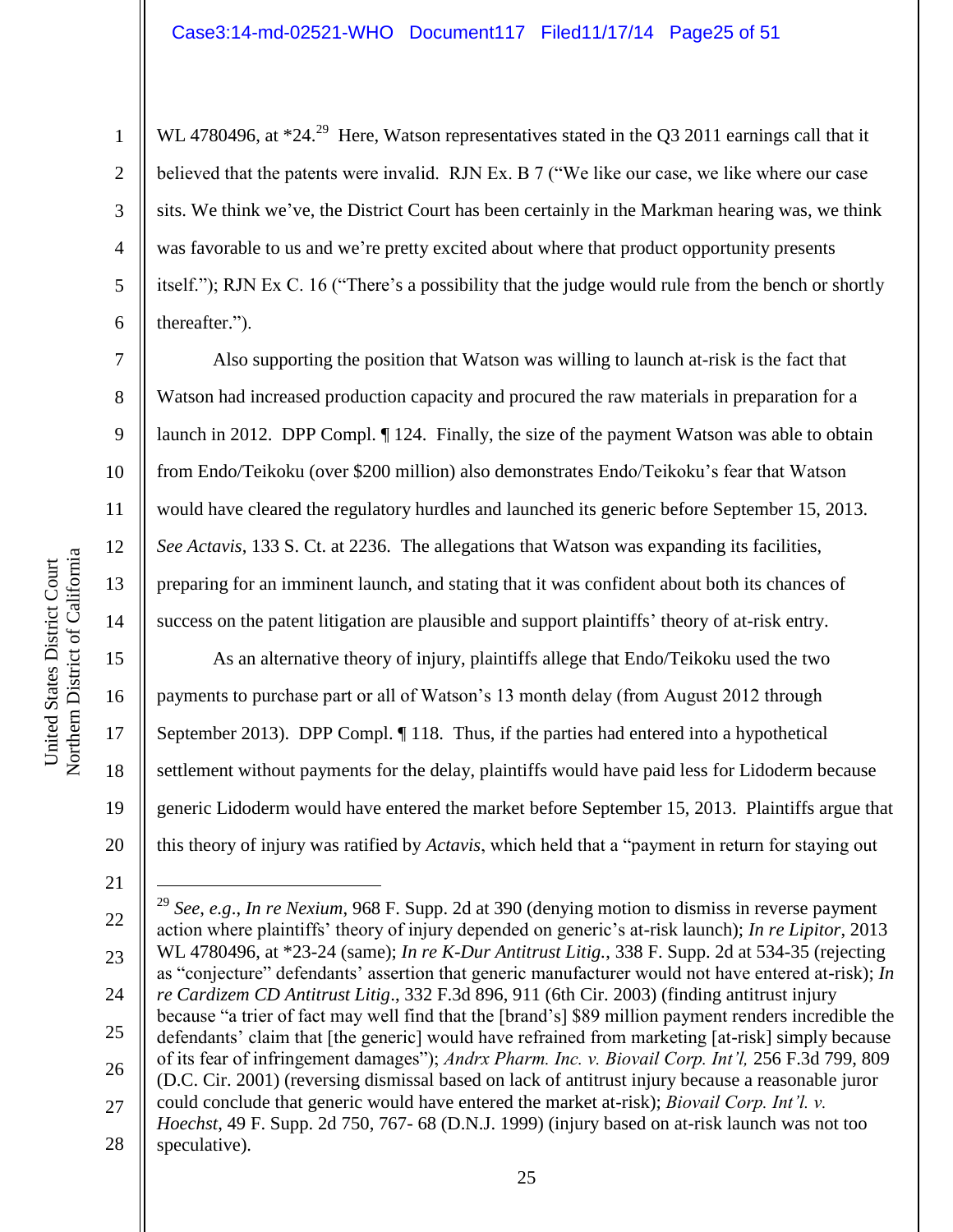6

7

8

9

10

11

12

13

14

15

16

17

18

19

1

of the market – simply keeps prices at the patentee-set levels, potentially producing the full patentrelated \$500 million monopoly return while dividing that return between the challenged patentee and the patent challenger. The patentee and the challenger gain; the consumer loses." *Actavis*, 133 S. Ct. at 2234-35. Defendants argue that this theory of injury "is tantamount to a preference for a different settlement, one that provided for even earlier entry." Mot. 19 (citing *Verizon Commc'ns Inc. v. Law Offices of Curtiz v. Trinko*, 540 U.S. 398, 415-16 (2004)).

In *Actavis*, the Supreme Court held that settlements with large unjustified reverse payments can violate the Sherman Act, even though the settlement allowed some early-entry. *Actavis*, 133 U.S. 2237. A settlement that only allows early-entry does not harm consumers; however a settlement that allows early entry in conjunction large and unjustified reverse payments can. *Id.* (parties may "settle in other ways, for example, by allowing the generic manufacturer to enter the patentee's market prior to the patent's expiration without the patentee paying the challenger to stay out prior to that point.")

 As discussed above, plaintiffs have plausibly alleged that the terms were large and unjustified reverse payments, which is sufficient to support plaintiffs' theories of injury at this juncture. Defendants have not demonstrated procompetitive effects sufficient to offset the alleged injury to competition under the rule of reason analysis.

Defendants' motion to dismiss the Section 1 claims is DENIED.

**II. SHERMAN ACT § 1:** *PER SE* **TREATMENT OF THE NO-AUTHORIZED-GENERIC**

20 21 22 23 Plaintiffs also argue that the no-authorized-generic term is an independent agreement not to compete that is *per se* illegal under Section 1. Oppo. 19. Defendants respond that the agreement is not *per se* illegal because it is not a naked agreement not to compete, and therefore must be evaluated under the rule of reason standard. Reply 10.

24 25 26 27 28 The *per se* standard was created to streamline antitrust claims in situations where the agreement has "such a predictable and pernicious anticompetitive effect, and such limited potential for procompetitive benefit" that courts may predict with confidence that the conduct is unreasonably anticompetitive every time it arises. *Northern Pacific Ry. Co. v. United States,* 356 U.S. 1, 5 (1958); *see also Broad. Music, Inc. v. Columbia Broad. Sys., Inc.*, 441 U.S. 1, 19-20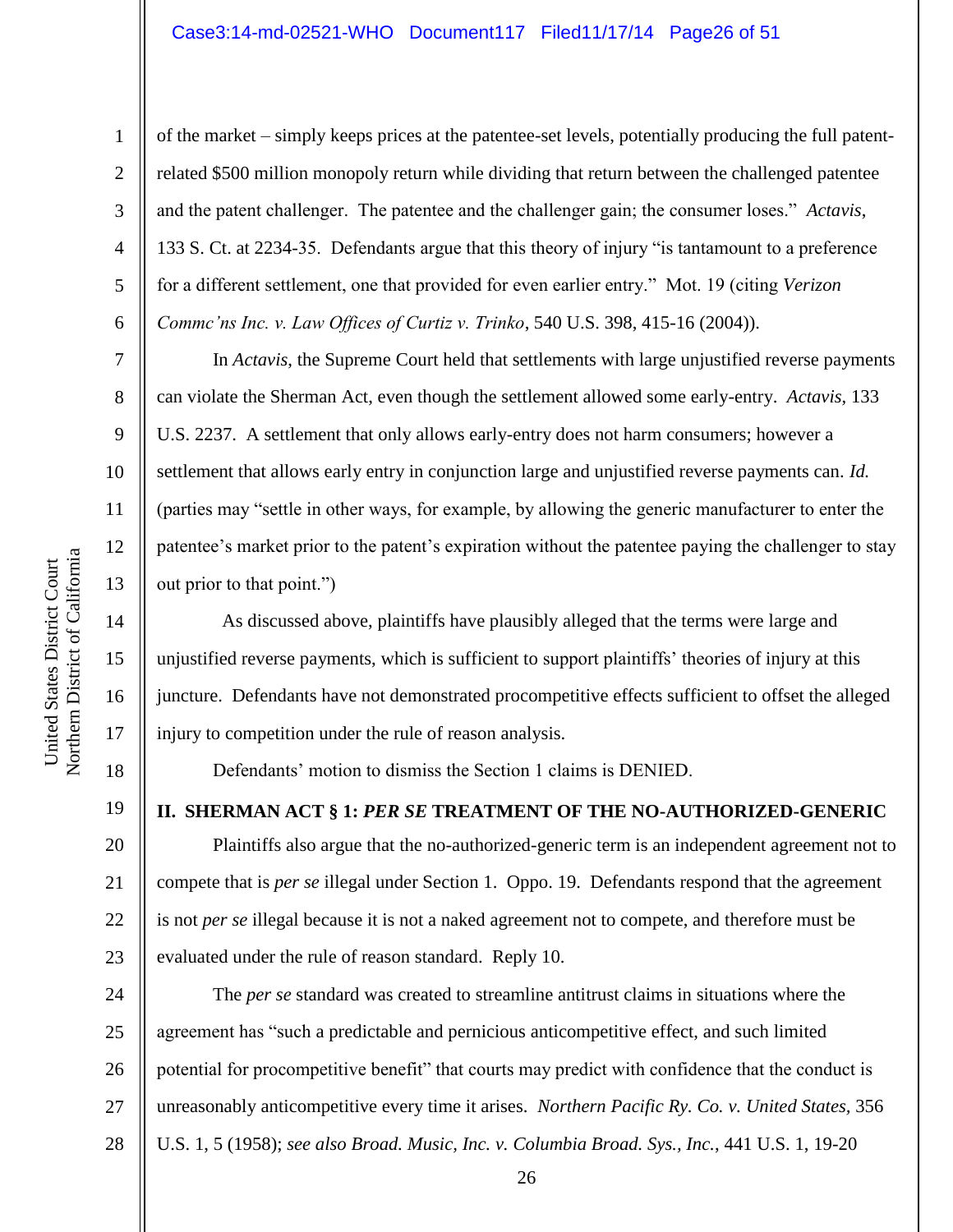(1979). Until *Actavis*, courts held that "the right to license [a] patent, exclusively or otherwise, or to refuse to license at all, is 'the untrammeled right' of the patentee." *Westinghouse Elec. Corp.*, 648 F.2d at 647. *Actavis* fundamentally altered the landscape and directed district courts to apply the rule of reason analysis to patent settlements. *Actavis*, 133 S. Ct. at 2237. Plaintiffs have not cited, and I have not found, any case where a no-authorized generic agreement was analyzed under the *per se* test. Instead, district courts have considered no-authorized generic agreements under the rule of reason approach as set forth by the Court in *Actavis* and discussed above.<sup>30</sup> The motion to dismiss the *per se* Section 1 claim is GRANTED.

### **III. SHERMAN ACT § 2**

### **A. Legal standard**

Section 2 of the Sherman Antitrust Act provides that "[e]very person who shall monopolize, or attempt to monopolize, or combine or conspire with any other person or persons, to monopolize any part of the trade or commerce among the several States, or with foreign nations, shall be deemed guilty of a felony." 15 U.S.C.  $\S$  2. A claim of monopoly has two elements: (i) monopoly power; and (ii) unlawful acts. *United States v. Grinnell Corp.*, 384 U.S. 563, 571 (1966).

17 18 19 20 21 22 23 24 A plaintiff alleging attempted monopoly under Section 2 must demonstrate four elements: (i) specific intent to control prices or destroy competition; (ii) predatory or anticompetitive conduct directed at accomplishing that purpose; (iii) a dangerous probability of achieving "monopoly power"; and (iv) causal antitrust injury. *Rebel Oil Co.*, 51 F.3d at 1433. Similarly, a plaintiff alleging a conspiracy to monopolize in violation of Section 2 must show four elements: (i) the existence of a combination or conspiracy to monopolize; (ii) an overt act in furtherance of the conspiracy; (iii) the specific intent to monopolize; and (iv) causal antitrust injury. *Paladin Associates, Inc. v. Montana Power Co.*, 328 F.3d 1145, 1158 (9th Cir. 2003).

25 26

 $\overline{a}$ 

1

2

3

4

5

6

7

8

9

10

11

12

13

14

15

<sup>27</sup> 28 <sup>30</sup> *See, e.g.*, *In re Effexor XR*, 2014 WL 4988410, at \*21; *In re Lipitor*, 2014 WL 4543502, at \*2; *In re Loestrin*, 2014 WL 4368924, at \*11; *In re Nexium*, 2014 WL 4370333, at \*22; *Time Ins. Co. v. Astrazeneca AB*, 2014 WL 4933025, at \*1; *In re Niaspan*, 2014 WL 4403848, at \*10; *In re Lamictal*, 2014 WL 282755, at \*2.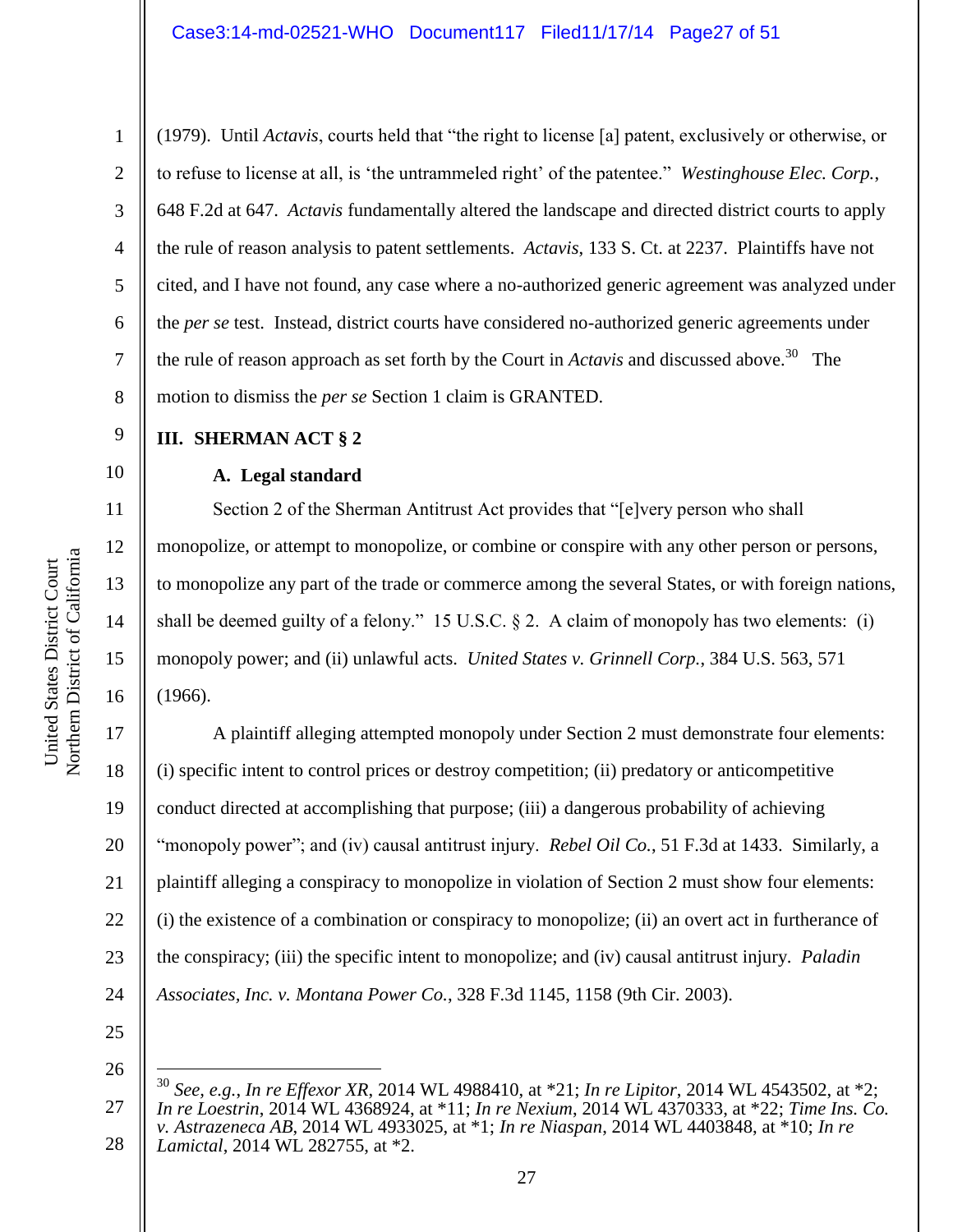#### **B. Shared Monopoly**

Defendants argue that all three Section 2 claims fail because, as a matter of law, they require plaintiffs to plead that a single entity possesses monopoly power. Mot.  $24.^{31}$  The complaints refer to "Endo/Teikoku," and do not allege that either Endo or Teikoku individually possessed, threatened to possess, or conspired to possess monopoly power. *Id.* Plaintiffs respond that Endo and Teikoku acted as a single economic entity that monopolized the market for lidocaine patch 5%, and therefore should be treated as a single entity under Section 2. Oppo. 25. Alternatively, they request that I treat the complaints as if they had alleged that Endo alone possessed monopoly power. Oppo. 27. Finally, they request that I grant them leave to amend their complaints.

Plaintiffs do not cite any case where a court held a manufacturer and its distributor jointly liable for violating Section 2. A monopoly, by definition, consists of a single firm, and both monopolization and attempted monopolization are single-firm violations. *See Rebel*, 51 F.3d at 1443 (holding that "[t]o pose a threat to monopolization, one firm *alone* must have the power to control market output and exclude competition."); *see also, Terminalift LLC v. International Longshore and Warehouse Union Local 29*, Case No. 11-cv-1999, 2013 WL 2154793, at \*3 (S.D. Cal. 2013) ("The very phrase 'shared monopoly' is paradoxical.").<sup>32</sup> Here, the complaints do not distinguish whether Endo or Teikoku possessed monopoly power. Plaintiffs could have alleged that either party possessed market power because, for example, Teikoku owned the '529 patent for

United States District Court

United States District Court

20

 $\overline{a}$ 

1

2

3

4

5

6

7

<sup>21</sup>  $31$  Plaintiffs assert three claims under Section 2: conspiracy to monopolize, (DPP Compl.  $\P$  168-176); monopolization, (DPP Compl. ¶¶ 177-183); and attempted monopolization. (DPP Compl. ¶¶ 184-189).

<sup>22</sup> 23 <sup>32</sup> *See also American Institute of Intradermal Cosmetics, Inc. v. Society of Permanent Cosmetic Professionals*, Case No. 12-cv-06887, 2013 WL 1685558 (C.D. Cal. 2013) (dismissing complaint

because to pose a threat of monopolization, one firm alone must have monopoly power);

<sup>24</sup> 25 *Standfacts Credit Services, Inc. v. Experian Information Solutions, Inc.*, 405 F. Supp. 2d 1141, 1152 (C.D. Cal. 2005), *aff'd in part*, 294 Fed. Appx. 271 (9th Cir. 2008) ("Since Section 2

<sup>26</sup> prohibits only monopolization by a single entity, as opposed to shared monopolization, … an allegation of conspiracy to create a shared monopoly does not plead a claim of conspiracy under

<sup>27</sup> Section 2."); *Sun Dun of Washington v. The Coca Cola Co.*, 740 F. Supp. 381, 391 (D. Md. 1990) ("[t]he idea that a monopoly is composed of a single economic entity is also reflected in the

<sup>28</sup> requirement in an actual monopolization claim that the requisite market power be held *by a single defendant."*).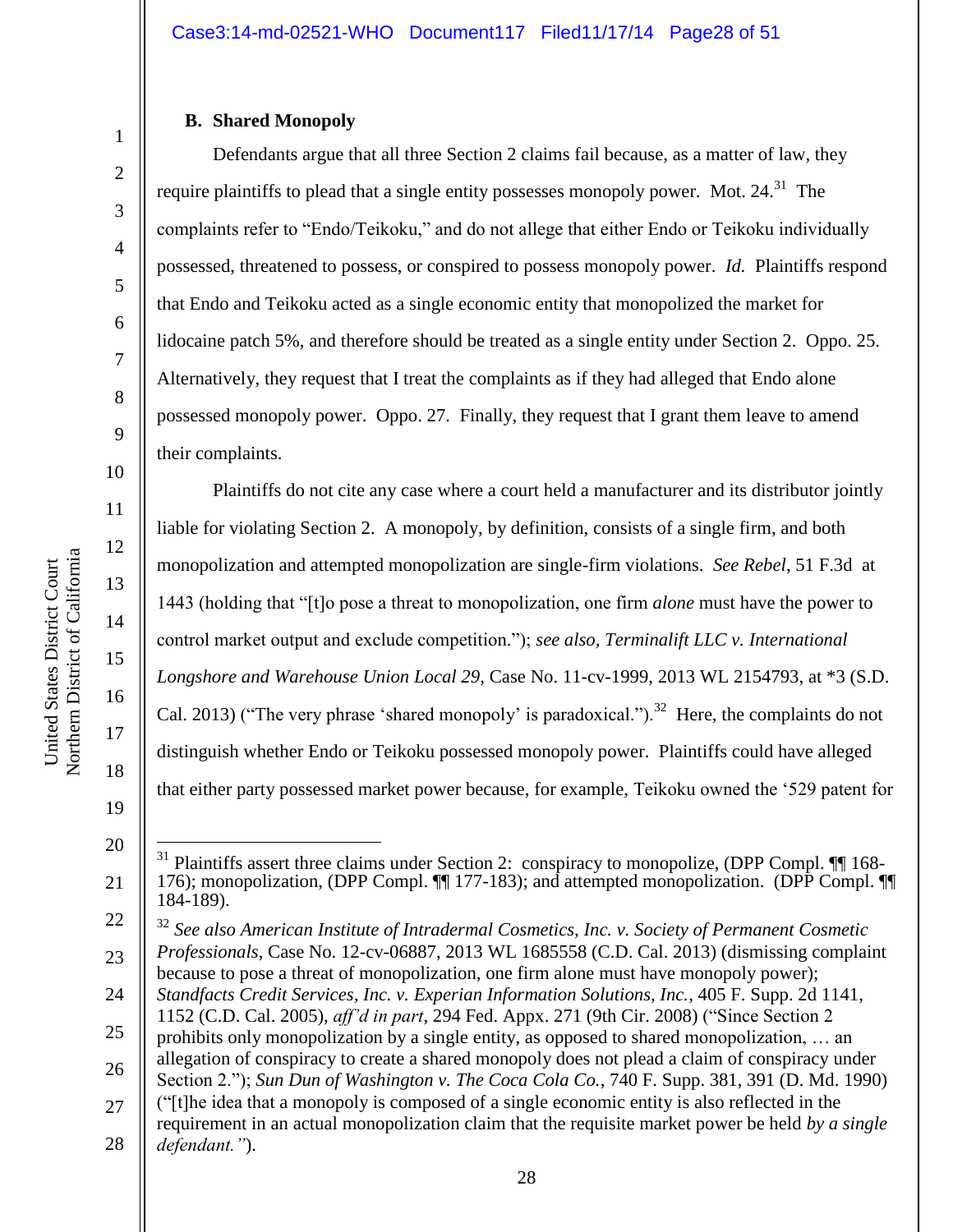Lidoderm, while Endo owned the '510 patent. DPP Compl. ¶¶ 58, 67.

In some situations, two companies can "pool their capital and share the risks of loss as well as the opportunities for profit . . . such joint ventures [are] regarded as a single firm competing with other sellers in the market." *Texaco, Inc. v. Dagher*, 547 U.S. 1, 6 (2006). However such joint ventures typically involve the creation of a new integrated company that is run by representatives from both companies. *Id.* Plaintiffs cite no authority where an exclusive distribution agreement, like the one between Endo and Teikoku, has sufficed to establish a joint venture and liability for a monopolization claim.

The most analogous case is *In re Wellbutrin XL Antitrust Litigation*, where the plaintiffs brought a monopoly claim against the producers and distributors of a brand-name drug. Case No. 08-mdl-2431, 2009 WL 678631, at \*6-8 (E.D. Pa. Mar. 13, 2009). In that case, the distributor licensed the drug from the producer, and while the producer profited as a "recipient of royalties on [the distributor]'s profits . . . [it] did not participate in the U.S. market directly." *Id.* at \*7-8. The court dismissed the claims against the producer and allowed the monopolization claims to proceed against the distributor because the complaint specifically alleged that the distributor alone "was able to maintain 100% control of the U.S. market for" the drug. *Id.* at \*7.

Here a monopolization or attempted monopolization claim cannot stand against both Endo and Teikoku. Plaintiffs allege that Endo markets and sells Lidoderm in the United States, while Teikoku manufacturers Lidoderm in Japan. DPP Compl. ¶¶ 13-14. However, unlike *Wellbutrin XL*, plaintiffs do not allege that either Endo or Teikoku individually has market power in the United States over Lidoderm, instead referring to Endo/Teikoku. *See, e.g*., DPP Compl. ¶ 130- 141.

23 24 25 26 Defendants argue that the conspiracy to monopolize claim must fail for the same reason, as the conspiracy must "allege specific intent by Defendants to empower one of them with monopoly power." *Standfacts Credit Servs.*, 405 F. Supp. 2d at 1152. Again, the complaints do not allege that the parties conspired to endow either Endo *or* Teikoku with market power.

27 28 It is plausible that plaintiffs could allege either that Endo possessed market power within the United States, as it was the sole distributor of Lidoderm in the United States, or that Teikoku

1

2

3

4

5

6

7

8

9

10

11

12

13

14

15

16

17

18

19

20

21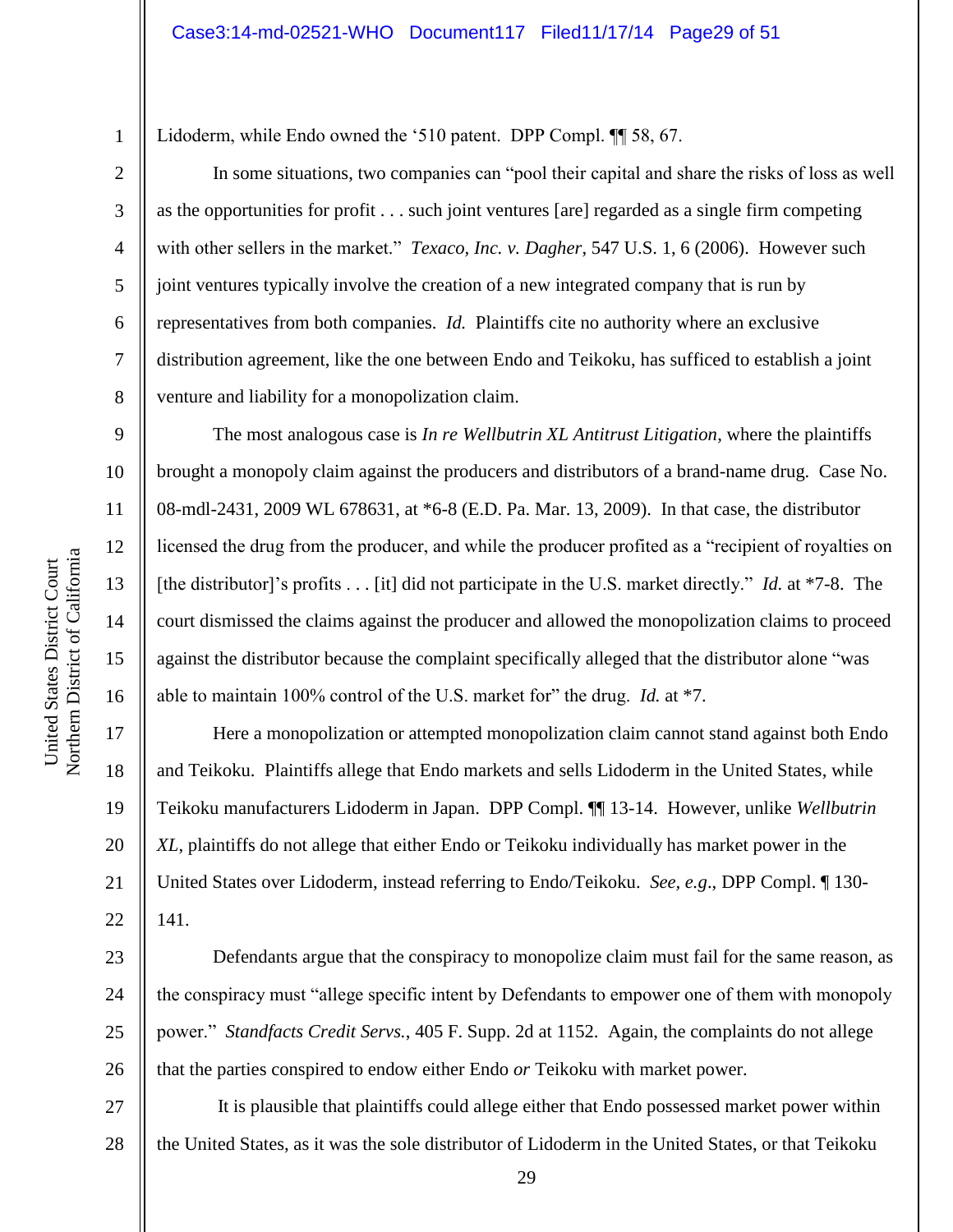possessed market power within the United States because it controlled the production and the primary patents. DPP Compl. ¶ 57. Plaintiffs may also be able to allege specifically that Endo and Teikoku conspired to give one or the other monopoly power, but those allegations are missing from the existing complaints.

The motion to dismiss the three monopoly claims is GRANTED with LEAVE TO AMEND.

#### **IV. STATE LAW CLAIMS**

Defendants move to dismiss the state law claims asserted by GEHA and the EPPs arguing first that because the federal law claims of the DPPs fail, so must the derivative claims of GEHA and the other EPPs. However, as discussed above, I find that the federal claims – except for the *per se* claim under Section 1 and the monopolization claims – have been adequately pleaded and survive. With respect to the state law claims for monopolization, I find the allegations in the EPP and GEHA complaints are no different than those in the DPP complaint that have been dismissed with leave to amend. Therefore, the EPP and GEHA claims regarding monopoly are likewise DISMISSED with leave to amend.

I will address the defendants' remaining challenges to the state law claims in turn.

#### **A. Article III Standing**

18 19 20 21 22 23 24 25 26 Defendants argue that the claims of GEHA and the EPPs arising under the common law of each state must be dismissed because the plaintiffs fail to plead adequate factual allegations to establish their standing to assert each state's laws. At its core, defendants' argument is that GEHA cannot bring claims under any law other than Missouri – where it resides – and the EPPs can bring claims under only the laws of the eight states where an EPP resides. As discussed below, I agree the issue should be resolved at this juncture, reject defendants unduly narrow concept of standing, find that GEHA has alleged standing only for its claims under Missouri law, and agree that the EPPs fail to allege sufficient facts to support standing for specific states where no EPP was injured.

27 28

**1. Whether Standing to Pursue State Law Claim Claims Should be Decided Now** Standing is a "necessary element of federal-court jurisdiction under Article III" and a

1

2

3

4

5

6

7

8

9

10

11

12

13

14

15

16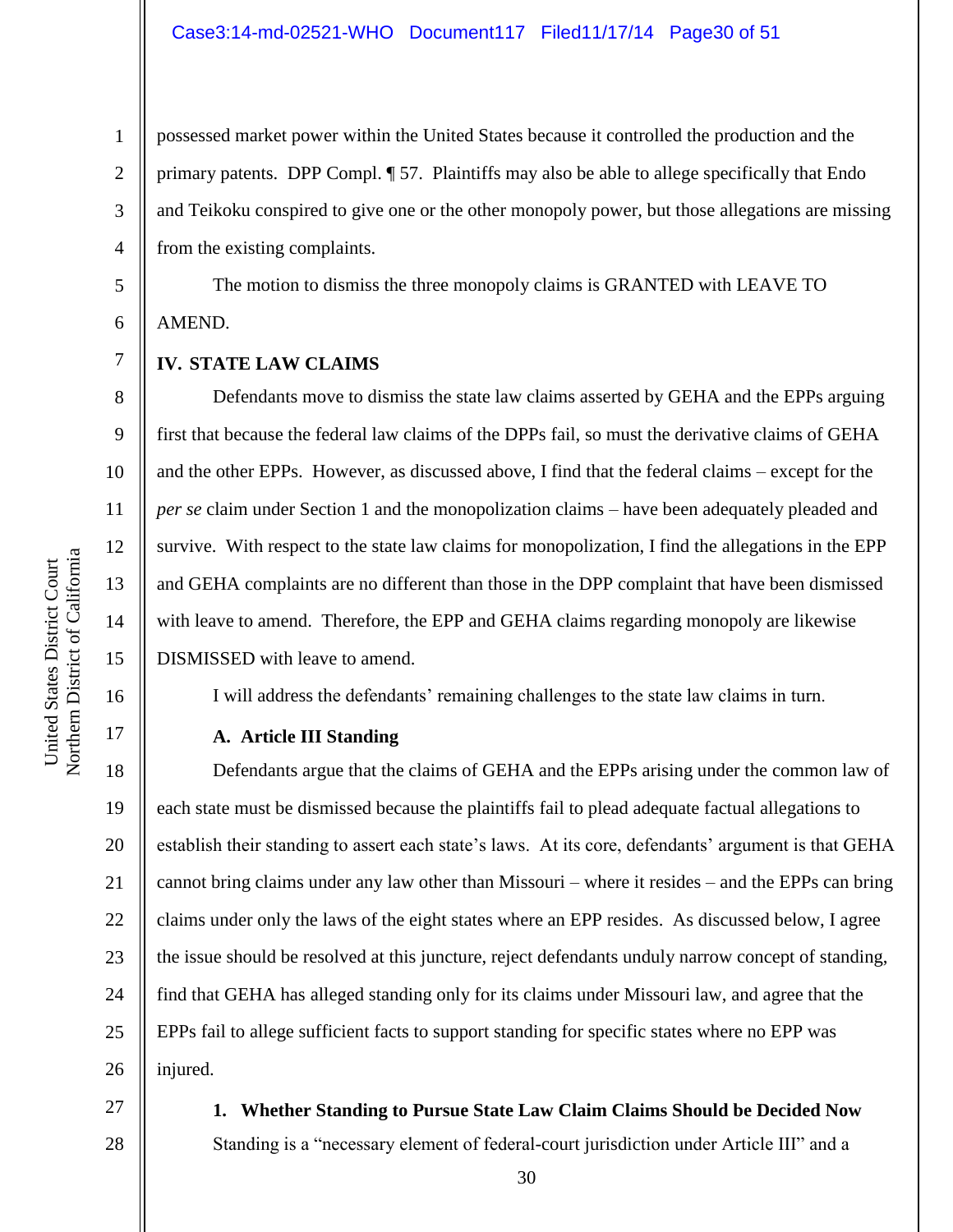1 2 3 4 5 6 7 8 9 10 11 12 13 14 15 16 17 18 19 20 21 22 23 24 25 26 27 28 "threshold question in every federal case." *Thomas v. Mundell*, 572 F.3d 756, 760 (9th Cir. 2009) (citing *Warth v. Seldin*, 422 U.S. 490, 498 (1975)). Defendants contend that in order to have Article III standing, plaintiffs must allege that they were injured in a particular state in order to bring claims under that state's laws. Numerous district court cases, many arising under state antitrust laws, have agreed. *See, e.g*., *Los Gatos Mercantile, Inc v. E.I. DuPont De Nemours & Co*., Case No. 13-1180 BLF, 2014 WL 4774611, at \*4 (N.D. Cal. Sept. 22, 2014) (dismissing indirect purchaser claims for states where no named plaintiff purchased or was injured by a product, because "'[i]f a complaint includes multiple claims, at least one named class representative must have Article III standing to raise each claim.'" (quoting 5 J. Moore et al., Moore's Federal Practice § 26.63[1][b] at 23–304 (3rd Ed. 2014)); *Pardini v. Unilever United States, Inc.*, Case No. 13-1675 SC, 961 F. Supp. 2d 1048, 1061 (N.D. Cal. 2013) (granting motion to dismiss state law claims based on laws of states where no named plaintiff resided or was injured); *In re Optical Disk Drive Antitrust Litig*., Case No. 10–2143 RS, 2011 WL 3894376, at \*13 (N.D. Cal. Aug. 3, 2011) ("Defendants have adequately shown that dismissal of state law claims is appropriate with respect to those jurisdictions in which none of the named class representatives reside, notwithstanding plaintiffs' arguments that it would not contravene standing requirements to allow those claims to proceed."); *In re Flash Memory Antitrust Litig.*, Case No. 07-0086 SBA, 643 F. Supp. 2d 1133, 1164 (N.D. Cal. 2009) ("Where, as here, a representative plaintiff is lacking for a particular state, all claims based on *that* state's laws are subject to dismissal."); *In re Apple & AT & TM Antitrust Litig.*, Case No. 07-05152 JW, 596 F. Supp. 2d 1288, 1309 (N.D. Cal. 2008) (same); *In re Ditropan XL Antitrust Litig*., Case No. 06-1761 JSW, 529 F. Supp. 2d 1098, 1107 (N.D. Cal. 2007) (dismissing for lack of standing claims based on the antitrust law of the states where no named plaintiff was injured); *In re Graphics Processing Units Antitrust Litig*., Case No. 06-07417 WHA, 527 F. Supp. 2d 1011, 1026 (N.D. Cal. 2007) (dismissing state-law antitrust claims under the laws of states where no named plaintiff resides); *see also In re Niaspan*, 2014 WL 4403848, at \*16 ("Because standing must be resolved on a claim-by-claim basis, the Court agrees with defendants that the named plaintiffs lack standing to assert claims under the laws of the states in which they do not reside or in which they suffered no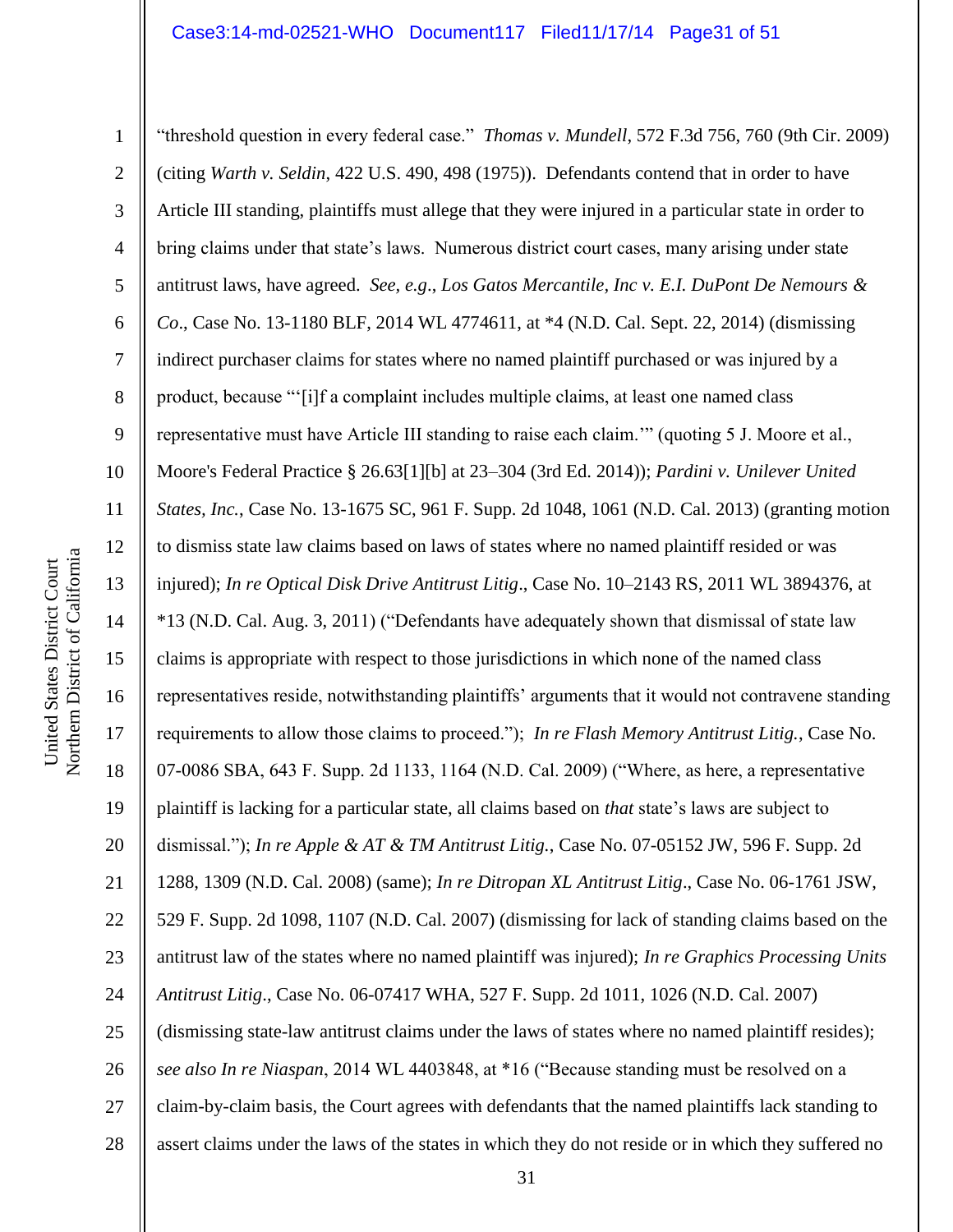injury."); *In re Wellbutrin XL*, 260 F.R.D. 143, 152-55 (E.D. Pa. 2009) (analyzing standing to sue in a class action on a claim by claim basis, and concluding that a state law claim cannot be asserted on behalf of a class unless at least one plaintiff has suffered injury under that state's law).

Plaintiffs argue that only the standing of the named plaintiff needs to be shown at this juncture, and that the standing of absent class members is irrelevant. Oppo. 29.<sup>33</sup> Plaintiffs are correct, but miss the point. The cases plaintiffs rely on simply hold that as long as one member of the class has standing, a case or controversy exits and standing is satisfied. Oppo. at 28. However, in each of those cases at least one named plaintiff had standing to pursue claims under *each* of laws allegedly violated. *See, e.g., Stearns v. Ticketmaster Corp*., 655 F.3d 1013, 1021 (9th Cir. 2011); *Bates v. UPS*, 511 F.3d 974, 985 (9th Cir. 2007); *Kohen v. Pac. Inv. Mgmt. Co. LLC & PIMCO Funds*, 571 F.3d 672, 676 (7th Cir. 2009); *see also Clancy v. The Bromley Tea Co*., Case No. 12-cv-03003 JST, 2013 WL 4081632, at \*6 (N.D. Cal. Aug. 9, 2013) (denying motion to dismiss in product mislabeling case where named plaintiff has standing to assert claims relative to the products he purchased). Those cases do not address the issue of standing where no named plaintiff has been injured under some of the laws asserted, as is the case here. The issue is not standing of absent class members. It is standing of the named plaintiffs to bring claims for harms they have not suffered arising under state laws to which they are strangers.

The Ninth Circuit has confirmed that district courts can address "the issue of standing before it addresse[s] the issue of class certification." *Easter v. Am. W. Fin.*, 381 F.3d 948, 962 (9th Cir. 2004) (dismissing plaintiffs' claims against defendants who had not caused the named plaintiffs any harm). I find that the weight of the persuasive authority allows me to determine

 $\overline{a}$ 

1

2

3

4

5

6

7

8

9

10

11

12

13

14

15

16

17

18

19

20

21

25

26

<sup>22</sup>

<sup>23</sup> 24

<sup>&</sup>lt;sup>33</sup> At least one court in this district and one in the Southern District have reached opposite conclusions. *See In re Actimmune Mktg. Litig*., Case No. 08–02376 MHP, 614 F.Supp.2d 1037, 1053–54 (N.D. Cal. 2009) ("the court agrees with plaintiffs that the class-certification issue is logically antecedent to Article III standing, where the standing concerns would not exist but for the class-action certification") (internal quotation marks and citation omitted); *In re Hydroxycut Marketing and Sales Practices Litig*., 801 F. Supp. 2d 993 (S.D. Cal. 2011). *Hydroxycut* has subsequently been criticized for ignoring controlling precedent and the weight of authority is to the contrary. *See Morales v. Unilever U.S., Inc.*, 2014 WL 1389613, \*5 n.5 (E.D. Cal. Apr. 9, 2014) ("*Hydroxycut'* s suggestion that courts should defer questions of standing for class

<sup>28</sup> certification is inconsistent with controlling Ninth Circuit precedent.").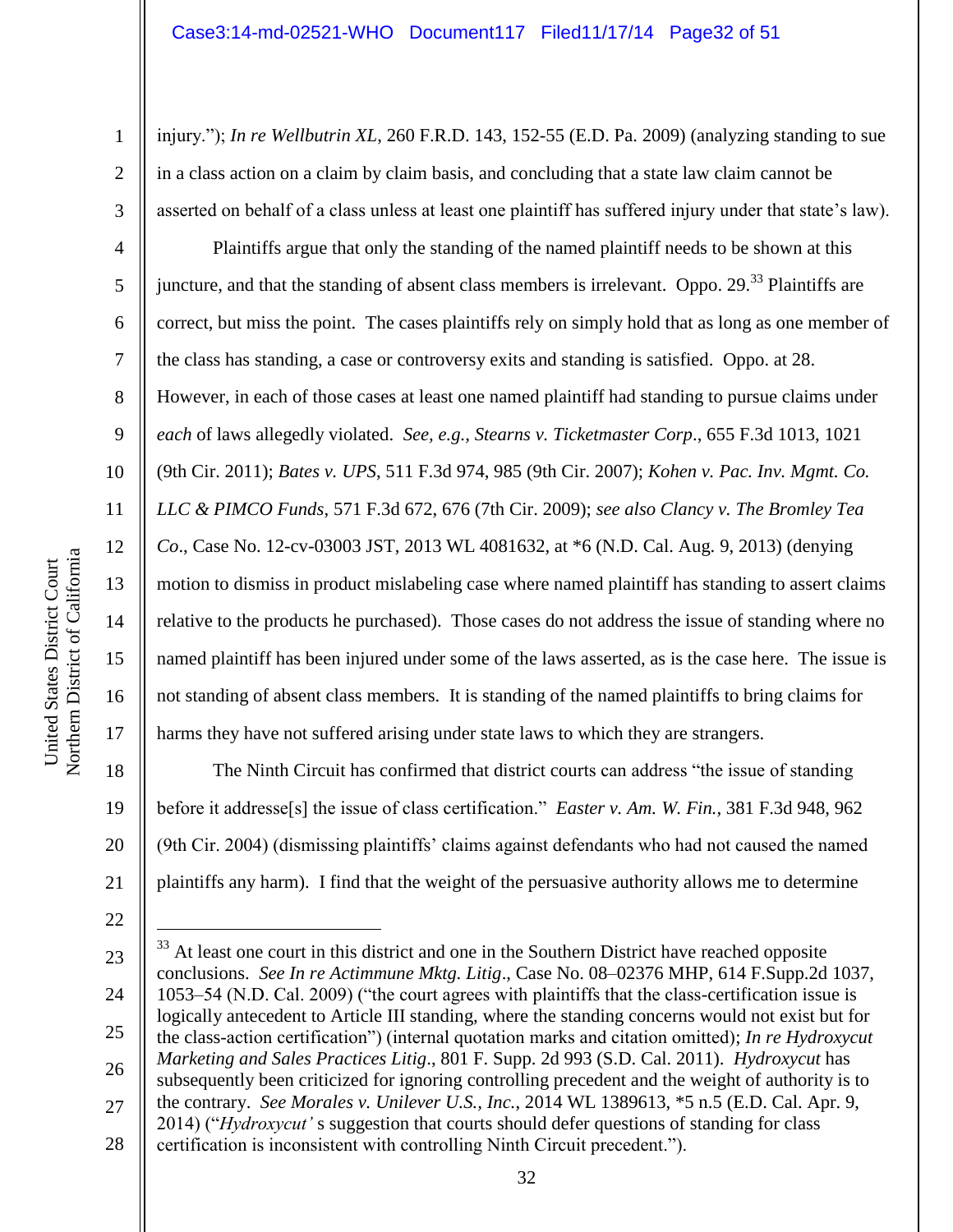standing at this juncture, and that efficiency considerations militate against waiting until class certification to determine the scope of this case.

#### **2. EPPs Standing**

Defendants do not dispute that the EPPs have standing to pursue claims under the laws of eight states where the EPPs reside or have a principal place of business.<sup>34</sup> Instead they challenge the EPPs standing to assert claims as to twenty states to which the EPPs have no alleged connection,<sup>35</sup> and the twenty-two states where they claim only an "attenuated" connection.<sup>36</sup>

With respect to the twenty states that the EPPs do not assert any connection to, I GRANT the motion to dismiss with leave to amend as to the claims under the following states' laws Alaska, District of Columbia, Hawaii, Idaho, Iowa, Louisiana, Maryland, Michigan, Mississippi, Montana, Nebraska, New Mexico, Oklahoma, Oregon, Puerto Rico, Utah, Vermont, Virginia, Washington, and Wyoming. If the EPPs have facts to allege to show their named plaintiffs have a sufficient connection to any of these states, they may include those facts in an amended pleading.

With respect to the twenty-two states with only an "attenuated" connection to the EPPs, I find that the EPPs have alleged adequate facts to demonstrate standing. As an initial matter, I reject defendants test – whether the EPPs reside in a particular state – as unduly narrow. The EPPs do not need to reside in a particular state to have standing to assert claims under that state's laws. The question is whether the EPP was *harmed* in a particular state by either its own purchase of a Lidoderm or generic patch or by its reimbursement of a purchase of a Lidoderm or generic patch in that state.

As noted above, the EPPs include health and welfare benefits plans who allege that they

1

2

3

4

5

6

7

8

9

10

11

12

13

14

15

16

17

18

19

20

21

22

23

 $\overline{a}$ 

<sup>24</sup> 34 These states are: California, Illinois, Massachusetts, Minnesota, New York, Pennsylvania, Rhode Island and West Virginia. Mot. 29 n. 17.

<sup>25</sup> 26 35 The twenty states are: Alaska, District of Columbia, Hawaii, Idaho, Iowa, Louisiana, Maryland, Michigan, Mississippi, Montana, Nebraska, New Mexico, Oklahoma, Oregon, Puerto Rico, Utah, Vermont, Virginia, Washington, and Wyoming.

<sup>27</sup> 36 The twenty-two states are: Alabama, Arizona, Arkansas, Colorado, Connecticut, Delaware, Florida, Georgia, Kansas, Kentucky, Maine, Missouri, Nevada, New Hampshire, New Jersey,

<sup>28</sup> North Carolina, North Dakota, South Carolina, South Dakota, Tennessee, Texas and Wisconsin.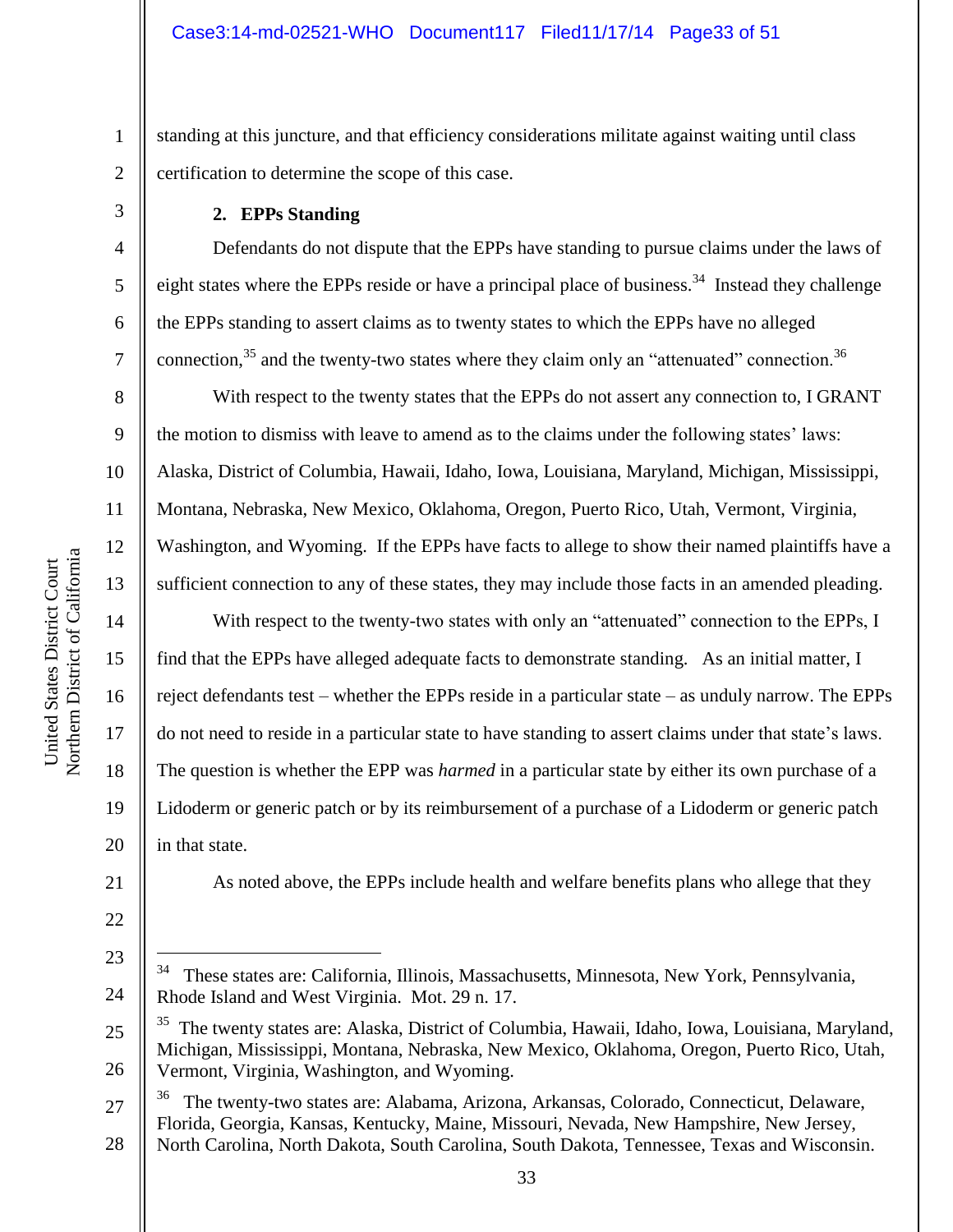Northern District of California Northern District of California United States District Court

United States District Court

16

17

18

19

20

21

22

23

24

25

26

27

1 2 3 4 5 6 7 8 9 10 11 12 13 14 15 have "indirectly purchased, paid and/or provided reimbursement for Lidoderm and/or the generic version of Lidoderm" in the following thirty states: Alabama, Arizona, Arkansas, California, Colorado, Connecticut, Delaware, Florida, Georgia, Illinois, Kansas, Kentucky, Maine, Massachusetts, Minnesota, Missouri, Nevada, New Hampshire, New Jersey, New York, North Carolina, North Dakota, Pennsylvania, Rhode Island, South Carolina, South Dakota, Tennessee, Texas, West Virginia and Wisconsin. EPP Compl. ¶¶ 9-16. These allegations of purchase or reimbursement in those states are adequate to demonstrate standing. *See, e.g., In re Flonase Antitrust Litig*., 692 F. Supp. 2d 524, 533 (E.D. Pa. 2010) (plaintiff health and welfare plans had "standing to bring a claim under the laws of the states where they are located, and where they purchased Flonase or reimbursed their members for Flonase purchases."); *In re Wellbutrin XL Antitrust Litig*., 260 F.R.D. 143, 151 (E.D. Pa. 2009) ("the plaintiff benefit funds may bring claims under the laws of the states in which they are located and in which their members, for whom they have reimbursed purchases of Wellbutrin XL, reside."); *Sheet Metal Workers Local 441 Health & Welfare Plan v. GlaxoSmithKline, PLC*, 263 F.R.D. 205, 213 (E.D. Pa. 2009)

("a plan's claim arises where the overcharge occurs, and recognize that each plan may have a cause of action in multiple states.").

Defendants argue the "vague" allegation that the Plans indirectly purchased or provided reimbursement for Lidoderm and the generic in these states "is far from sufficient, given the complex and varied ways in which health plans may provide pharmacy benefits to their members." Reply 19-20. I disagree. This is not a motion to dismiss under Rule 9(b) that would require a heightened pleading standard, but instead a case governed by Rule 8's plain, plausible statement. The EPPs have adequately pled their injury and standing to pursue these claims. Challenges based on the "complexities" of health plans' provision and reimbursements of benefits are more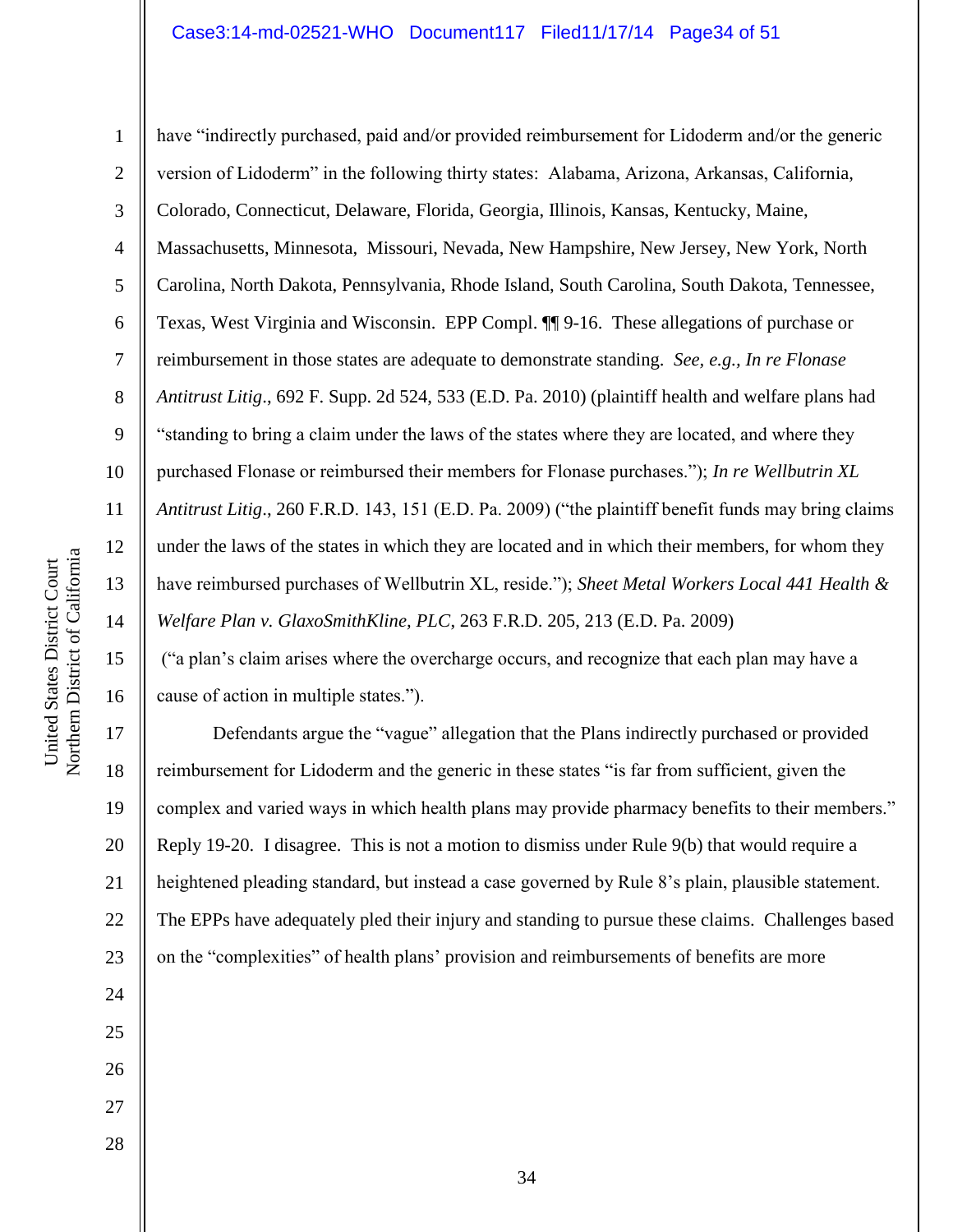7

8

9

11

13

15

17

18

1

appropriately dealt with after discovery on class certification or at summary judgment.<sup>37</sup>

Therefore, defendants' motion to dismiss the EPPs' claims under the laws of is Alabama, Arizona, Arkansas, Colorado, Connecticut, Delaware, Florida, Georgia, Kansas, Kentucky, Maine, Missouri, Nevada, New Hampshire, New Jersey, North Carolina, North Dakota, South Carolina, South Dakota, Tennessee, Texas and Wisconsin is DENIED.

### **3. GEHA Standing**

#### **a. GEHA's Claims in States Other than Missouri**

10 12 14 16 Defendants assert that GEHA's complaint must be dismissed in its entirety because GEHA resides and has its principal place of business in Missouri and has failed to adequately allege that it purchased or reimbursed any of its covered participants in any particular state. Mot. 30. In its Amended Complaint, GEHA alleges that it "provid[es] benefits to nearly 1.5 million covered lives with federal employee members residing in all 50 states as well as the District of Columbia and Puerto Rico." GEHA Compl. ¶ 21. GEHA then alleges that it "purchased a significant amount of branded Lidoderm at monopoly prices during the relevant time period," but does not indicate in which states or territories it made those purchases. *Id*. ¶ 22; *see also* ¶ 122 ("GEHA has spent a significant amount on purchases of Lidoderm therapy during the relevant time period."). Later on in its Amended Complaint, GEHA asserts claims for monopolization under the laws of 25 states (*id*. ¶ 130); claims for attempted monopolization under the laws of 25 states (*id*. ¶ 138); claims for

19

<sup>20</sup> 21 22 23 24 25 26 27 28  $\overline{a}$ 37 *In re Skelaxin (Metaxalone) Antitrust Litig*., 299 F.R.D. 555, 565 (E.D. Tenn. 2014), relied on by defendants in reply, is a class certification decision that addressed the apparent difficulties of creating damage models based upon the complex operations of the health plan plaintiffs. That decision is not relevant to the specificity required for standing at the pleading stage. The defendants other cases are likewise inapposite. In *In re K-Dur*, 2008 WL 2660783, at \*5 the court was not addressing standing, but choice of law. The court concluded for that distinct analysis, the "state with the greatest interest in a TPP's claims brought on its own behalf is the state where the TPP has its principal place of business and from which it presumably paid the allegedly supracompetitive prices."); *see also In re Rezulin Prods. Liab. Litig*., 392 F. Supp. 2d 597, 611 (S.D.N.Y. 2005) (choice of law). Finally, *In re Ditropan XL Antitrust Litig*., 529 F. Supp. 2d 1098 (N.D. Cal. 2007) is not to the contrary. There, defendants moved to dismiss arguing that IPPs lacked standing because they failed to allege that they *either* resided in or purchased product in 24 states. The plaintiffs opposed based only on the argument that standing should be determined at class certification. The district court disagreed and dismissed state law claims as a result. *Id*. at 1106-07.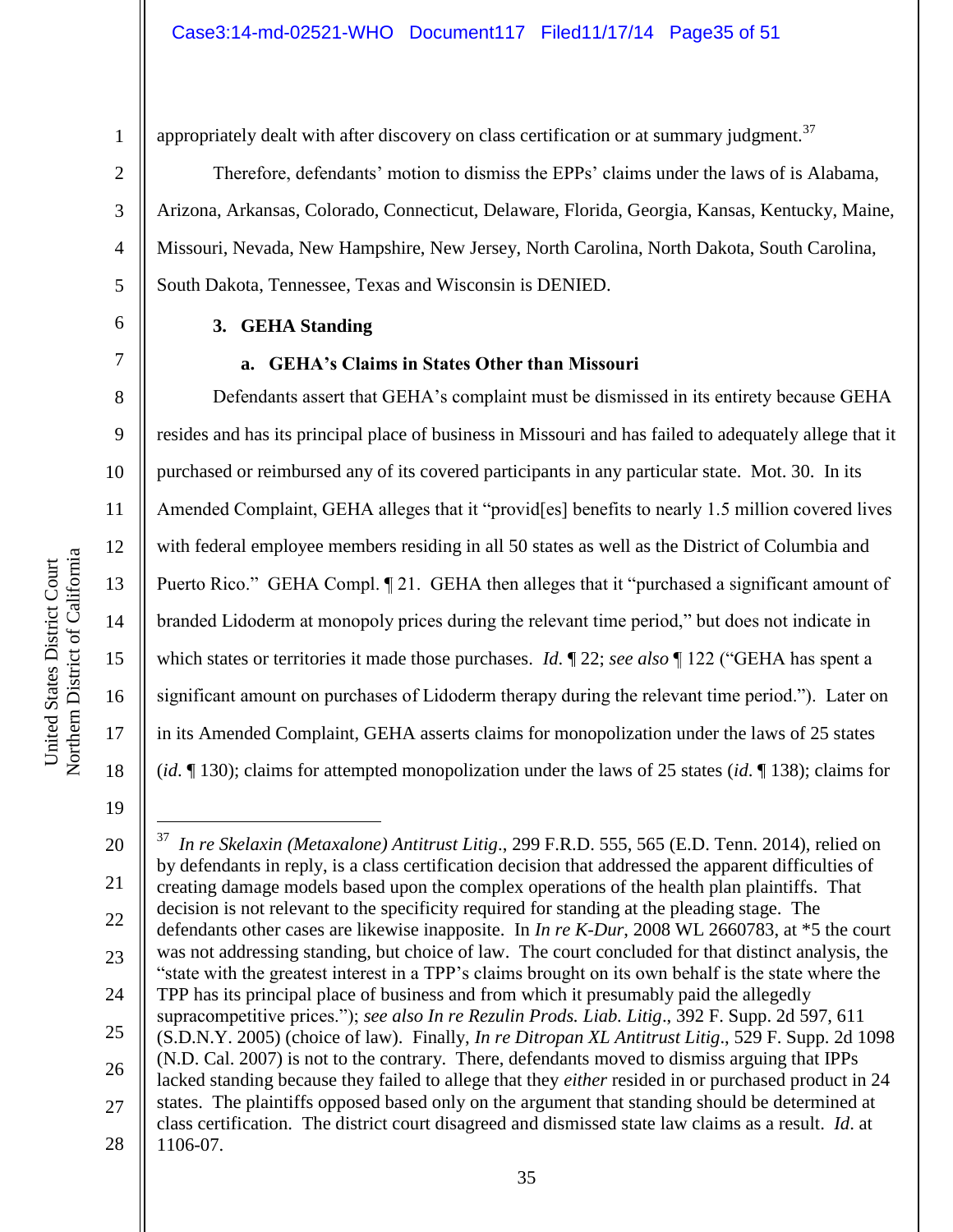conspiracy to monopolize under the laws of 28 states (*id*. ¶ 150); and claims for conspiracy and combination in restraint of trade under the laws of 28 states (*id*. ¶ 158).

Similar to the conclusion with respect to the EPPs, I agree that where a health plan alleges that it purchased or reimbursed purchases for allegedly over-priced drugs in specific states, a health care plan has standing to assert claims in each of those states. *See, e.g., In re Flonase*, 815 F. Supp. 2d 867, 875 (E.D. Pa. 2011) ("Plans could have standing to assert claims under the laws of states in which Plan Members made Flonase purchases, where those purchases were reimbursed by the Plans."). I disagree with defendants that, at the pleading stage, more specificity is required. These sorts of allegations are plausible and sufficient.

However, reviewing GEHA's Amended Complaint, there is no direct allegation that GEHA purchased and/or reimbursed its members for purchase of Lidoderm or its generic in any specific states. Its claims under the laws of states – other than Missouri – are DISMISSED with leave to amend.<sup>38</sup>

# **b. GEHA's Missouri Claims**

Defendants also move to dismiss GEHA's consumer protection and unjust enrichment claims under Missouri law. Mot. 31.<sup>39</sup> Missouri's consumer protection law covers purchases made for personal, family or household use. Mo. Rev. Stat. § 407.025. At least one court in this district dismissed a similar claim by GEHA brought in an off-label use case. *In re Actimmune Mktg. Litig*., Case No. 08-02376 MHP, 2010 WL 3463491, at \*12 (N.D. Cal. Sept. 1, 2010) *aff'd*, 464 F. App'x 651 (9th Cir. 2011) ("Although the term 'person' explicitly includes corporations like GEHA, the statute has been interpreted as requiring that a person purchase the property for his, her or its *own* 'personal, family or household purposes.' Accordingly, the claims of health care

- 22 23
- 24

 $\overline{a}$ 

```
27
claims are DISMISSED as to GEHA.
```
1

2

3

4

5

6

7

8

9

10

11

12

13

14

15

16

17

18

19

20

<sup>25</sup> 26 <sup>38</sup> GEHA has also voluntarily withdrawn the following claims: (i) antitrust, monopolization and unjust enrichment claims under the laws of Puerto Rico; and (ii) consumer protection claims under the laws of Hawaii and Kansas. Government Employees Health Association's Memorandum of Law in Opposition to Defendants' Join t Motion to Dismiss the Complaint at 1, n. 2, 3. These

<sup>28</sup> 39 Defendants contend that GEHA cannot bring antitrust claims under Missouri law; an argument GEHA does not dispute. Mot. 31.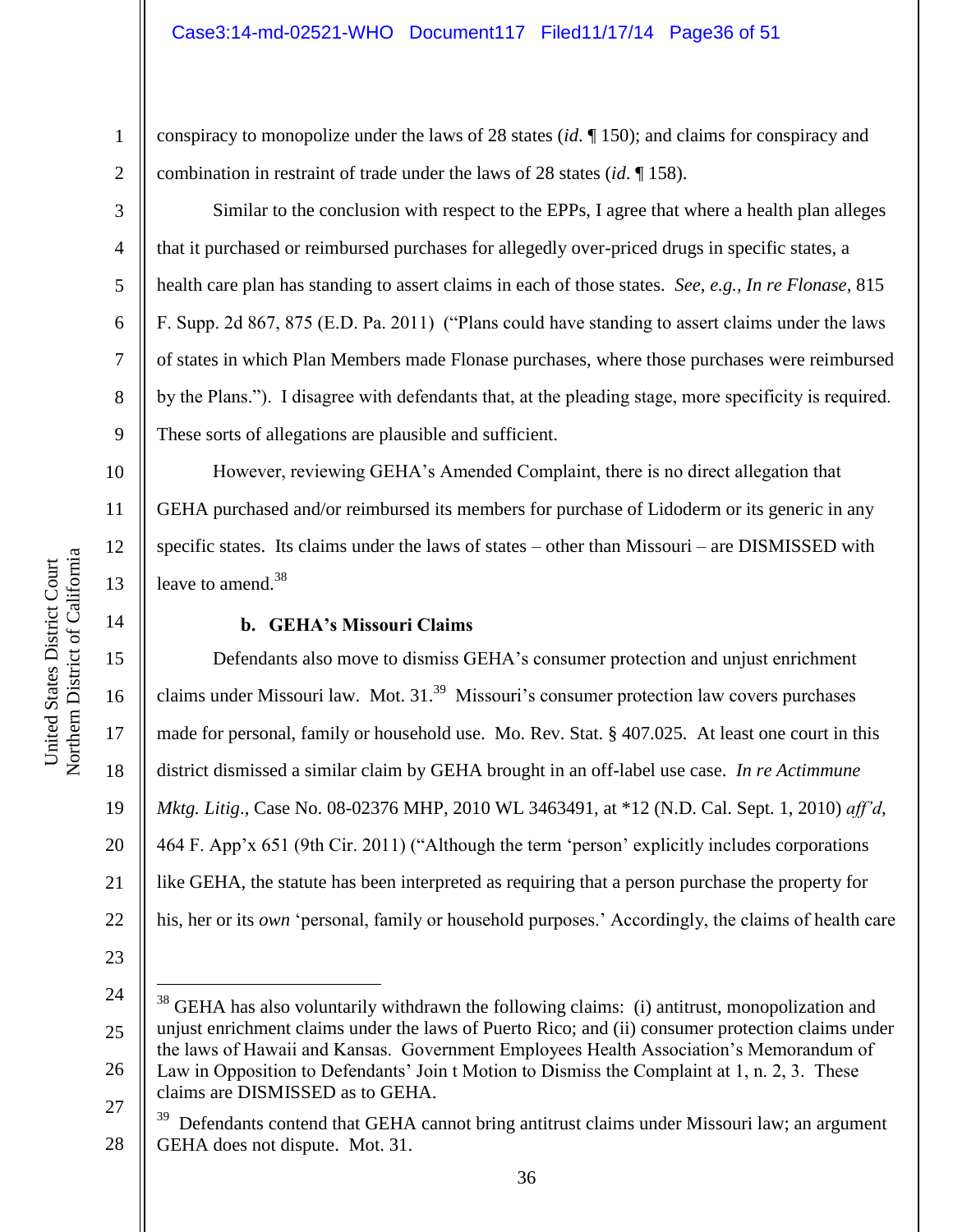4

5

6

7

8

plans and third-party payors have been dismissed for lack of standing." (emphasis in original)).<sup>40</sup>

 GEHA does not address *In re Actimmune*. Moreover, each of its arguments miss the point. It accurately states that corporations are included as persons under the statute, but does not link the corporation's purchase to its own personal, family or household use. It cites inapposite cases recognizing that a direct contractual transaction between a plaintiff and defendant is not required and that, under the broad language of the statute, indirect purchasers can sue upstream manufacturers. *Gibbons v. J. Nuckolls, Inc*., 216 S.W.3d 667, 670 (Mo. 2007). Again, that is not in dispute here.

9 10 11 12 13 14 Finally, GEHA relies on *Sheet Metal Workers Local 441 Health & Welfare Plan v. GlaxoSmithKline, PLC*, 737 F. Supp. 2d 380 (E.D. Pa. 2010), where the court held that the "expansive scope" of the MMPA encompassed a health plan's claims against a drug manufacturer. *Id.* at 415-17. However, that case addressed only the standing of indirect purchasers, allegations of intrastate conduct, and whether misrepresentations at issue were covered acts under the statute. *Id.* The court did not address whether a health plan could assert claims under the MMPA for

Northern District of California Northern District of California United States District Court United States District Court

15

16

17

18

19

20

21

22

23

24

<sup>26</sup> 27 28  $\overline{a}$ <sup>40</sup> The *In re Actimmune Mktg. Litig*. court relied on *In re Express Scripts, Inc., Pharmacy Ben. Mgmt. Litig*., Case No. 1672, 2006 WL 2632328, at \*10 (E.D.Mo. Sept.13, 2006) (dismissing claim of health benefit plan against prescription drug administrator because the pharmaceuticals purchased by the plan were not "for the Plan's personal, family, or household purposes. Instead, they were purchased for a business purpose: to serve the Plan's clients.").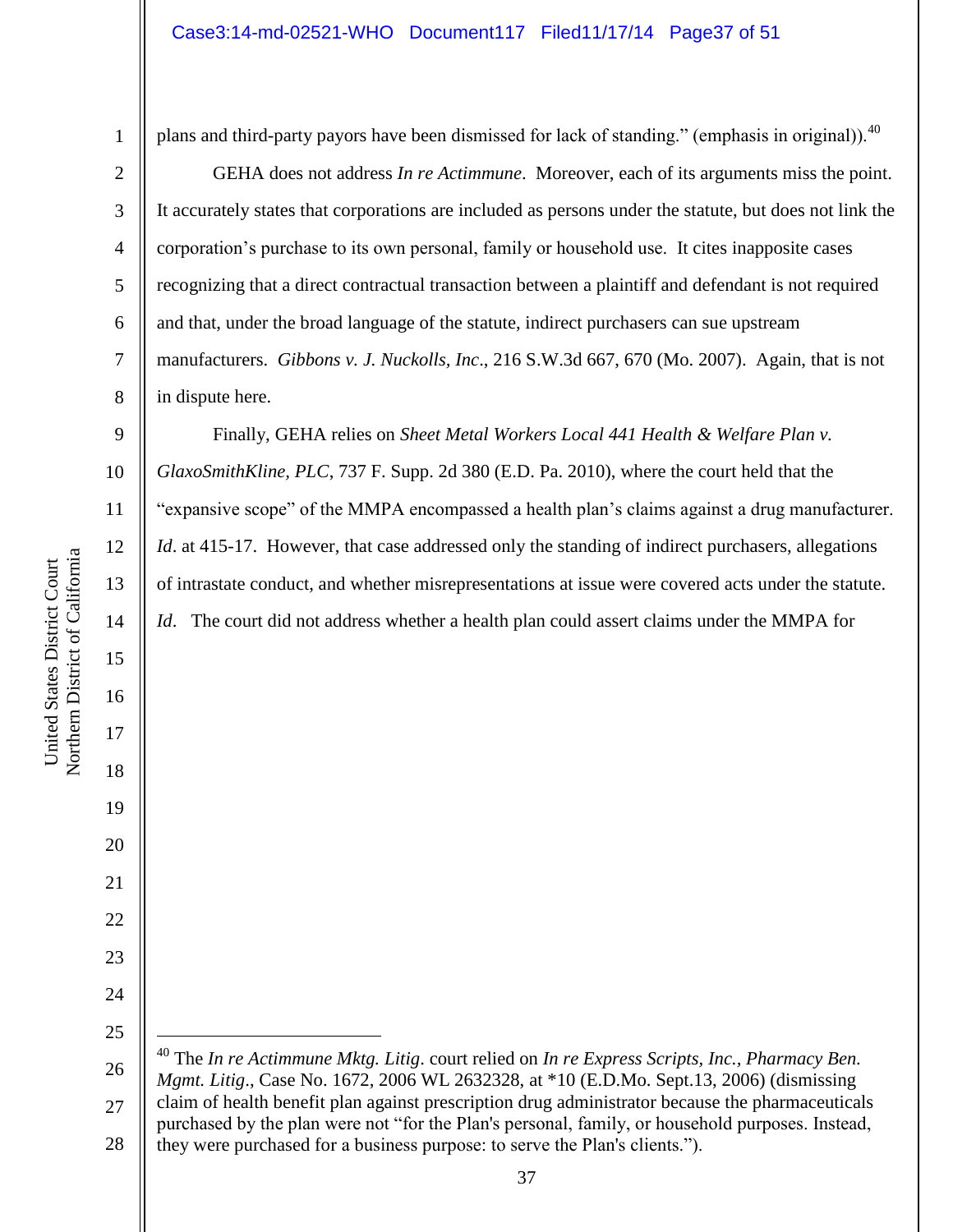"personal, family or household purposes" covered by the statute.<sup>41</sup>

In the absence of any on-point authority from GEHA, the court will follow *In re Actimmune,* but only with respect to Missouri's consumer protection statute. GEHA's consumer protection claim under Missouri law is DISMISSED with prejudice.<sup>42</sup> GEHA did not address its unjust enrichment claim under Missouri law in its Opposition. For the reasons discussed in Section IV.C.2 below, it is also DISMISSED with prejudice.

# **B. Failure to State a Claim under Certain State Antitrust Laws**

Defendants raise specific challenges to the EPPs' ability to state claims under four state's  $laws.<sup>43</sup>$ 

### **1. Illinois**

Defendants argue that under the Illinois Antitrust Act only the Illinois Attorney General may bring a class action asserting indirect purchaser antitrust claims. *See* 740 Ill. Comp. Stat.

Ann. § 10/7(2). Defendants note that courts have dismissed indirect purchaser class action claims

Northern District of California Northern District of California United States District Court United States District Court

1

2

3

4

5

6

7

8

9

10

11

12

13

14

15 16 17 18 19 20 21 22 23 24 25 26  $\overline{a}$ 41 GEHA also relies generally on a case from this District interpreting the Michigan consumer protection statute that – unlike Missouri's – does not contain language that "require[s] a transaction between the plaintiff and the defendant that involves the sale of goods primarily for personal, family or household purposes; rather, it requires only that the plaintiff's damages arise from defendant's provision of such goods. In other words, the statute does not require the plaintiff to be the consumer who purchased the goods primarily for personal purposes." *In re Bextra & Celebrex Mktg. Sales Practices & Prod. Liab. Litig*., Case No. 05-1699 CRB, 495 F. Supp. 2d 1027, 1033 (N.D. Cal. 2007); *see also* MCLS § 445.902(g) ("'Trade or commerce' means the conduct of a business providing goods, property, or service primarily for personal, family, or household purposes."). The *Bextra* case, therefore, is inapposite. In *Pa. Emple. Benefit Trust Fund v. Zeneca, Inc*., 710 F. Supp. 2d 458 (D. Del. 2010), the court also interpreted the Michigan consumer protection statute. The court explained that with respect to a third party payor health plan (like GEHA), the question under Michigan law was whether the "role as a third party payor ('TPP') rendered it a 'mere conduit or intermediary' for its participants' use of Nexium or whether it purchased Nexium principally to engage in its own commercial enterprise." Because the complaint lacked sufficient facts to explain how the TPP operated, the court could not make that determination and dismissed the Michigan consumer protection claim. *Id*. at 484.  $42$  Because the claims have been dismissed with leave to amend, I need not reach whether GEHA has stated claims under the consumer protection statutes of other states' laws. *See* Mot. 34-41. Defendants also challenged the EPPs antitrust claims under Florida law, but the EPPs

27 28 voluntarily withdrew their Florida antitrust claims in their Opposition. Oppo. 31, n.80. It is DISMISSED with prejudice.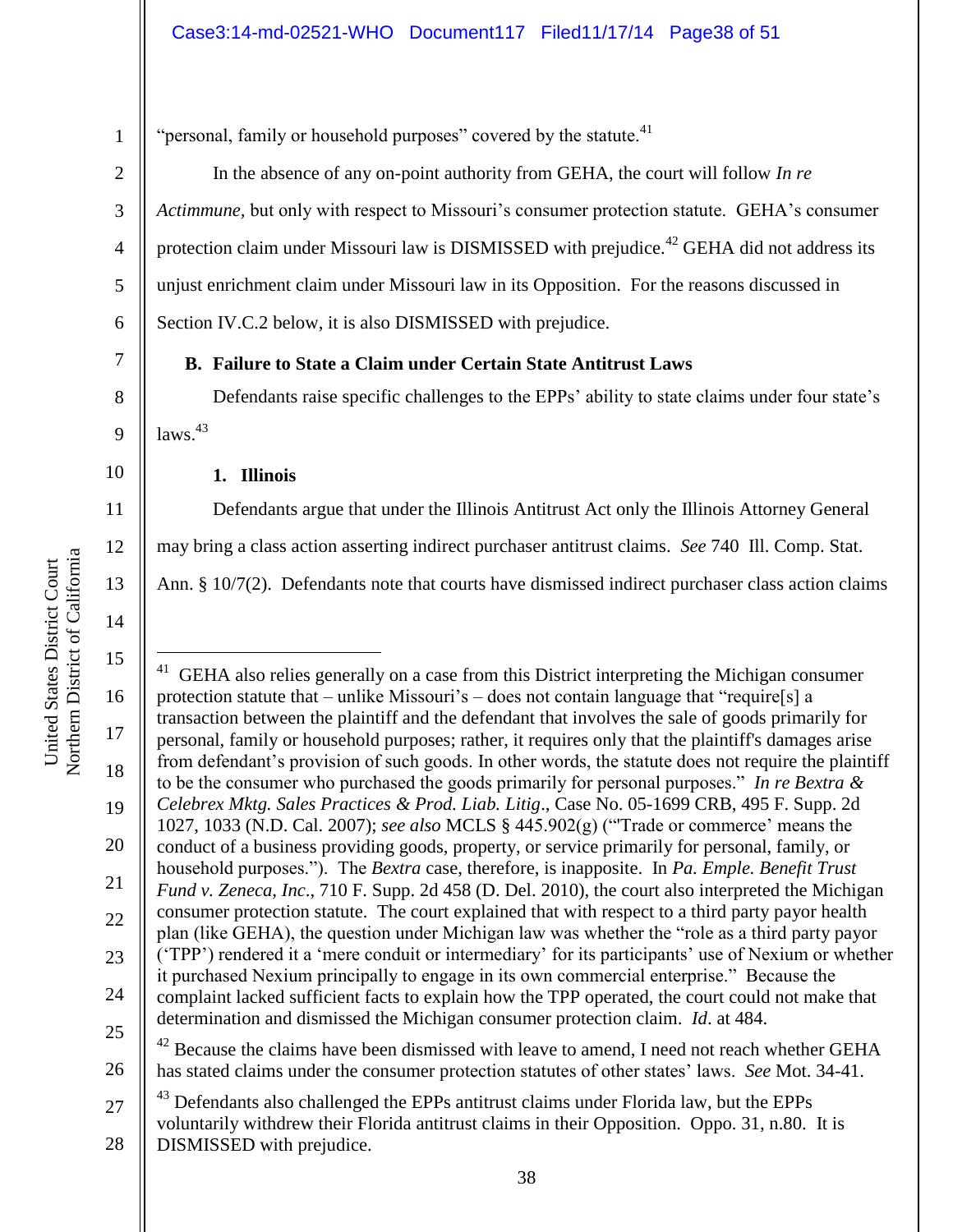6

7

8

9

10

11

12

13

14

1

asserted in federal court under Illinois law for this reason. *See, e.g., In re Wellbutrin XL Antitrust Litig*., 756 F. Supp. 2d 670, 676 (E.D. Pa. 2010) (applying the attorney general restriction to bar an indirect purchaser class action in federal court); *In re Flonase Antitrust Litig*., 692 F. Supp. 2d at 539 ("In this case, Plaintiffs' are prohibited from asserting claims under the Illinois Antitrust Act, because the Act does not provide relief to indirect purchasers through class actions.").

The EPPs do not address the adverse cases, but instead rely on an argument those courts rejected; that the prohibition of non-Attorney General indirect purchaser class actions applies only to actions brought in the state courts of Illinois and to import that prohibition into an action pending in federal court would violate Rule 23 and is contrary to the Rules Enabling Act. Oppo. 31-32; *see also* 740 Ill. Comp. Stat. Ann. § 10/7 ("no person shall be authorized to maintain a class action **in any court of this State** for indirect purchasers asserting claims under this Act, with the sole exception of this State's Attorney General, who may maintain an action parens patriae as provided in this subsection." (emphasis added)); *Shady Grove Orthopedic Associates, P.A. v. Allstate Ins. Co*., 559 U.S. 393 (2010).

15 16 17 18 19 20 21 22 23 24 25 26 27 28 The EPPs contend that the Supreme Court decision in S*hady Grove Orthopedic Assocs., P.A. v. Allstate Ins. Co*., 559 U.S. 393, 396 (2010), holding that a New York law prohibiting class actions in suits seeking penalties or statutory minimum damages did not prevent a federal district court sitting in diversity from entertaining a class action under Rule 23, allows the Illinois claim here. Oppo. 31-32. The *In re Wellbutrin XL Antitrust Litig*. court, in a very detailed analysis, rejected that very argument explaining: "The Illinois restrictions on indirect purchaser actions are intertwined with Illinois substantive rights and remedies because (1) the restrictions apply only to the IAA, (2) they are incorporated in the same statutory provision as the underlying right, not a separate procedural rule, and (3) the restrictions appear to reflect a policy judgment about managing the danger of duplicative recoveries. Because the indirect purchaser restrictions of the IAA are 'intertwined' with the underlying substantive right, application of Rule 23 would 'abridge, enlarge or modify' Illinois' substantive rights, and therefore Illinois' restrictions on indirect purchaser actions must be applied in federal court." *In re Wellbutrin XL Antitrust Litig*., 756 F. Supp. 2d at 677. I agree with Judge McLaughlin's analysis, especially as the no indirect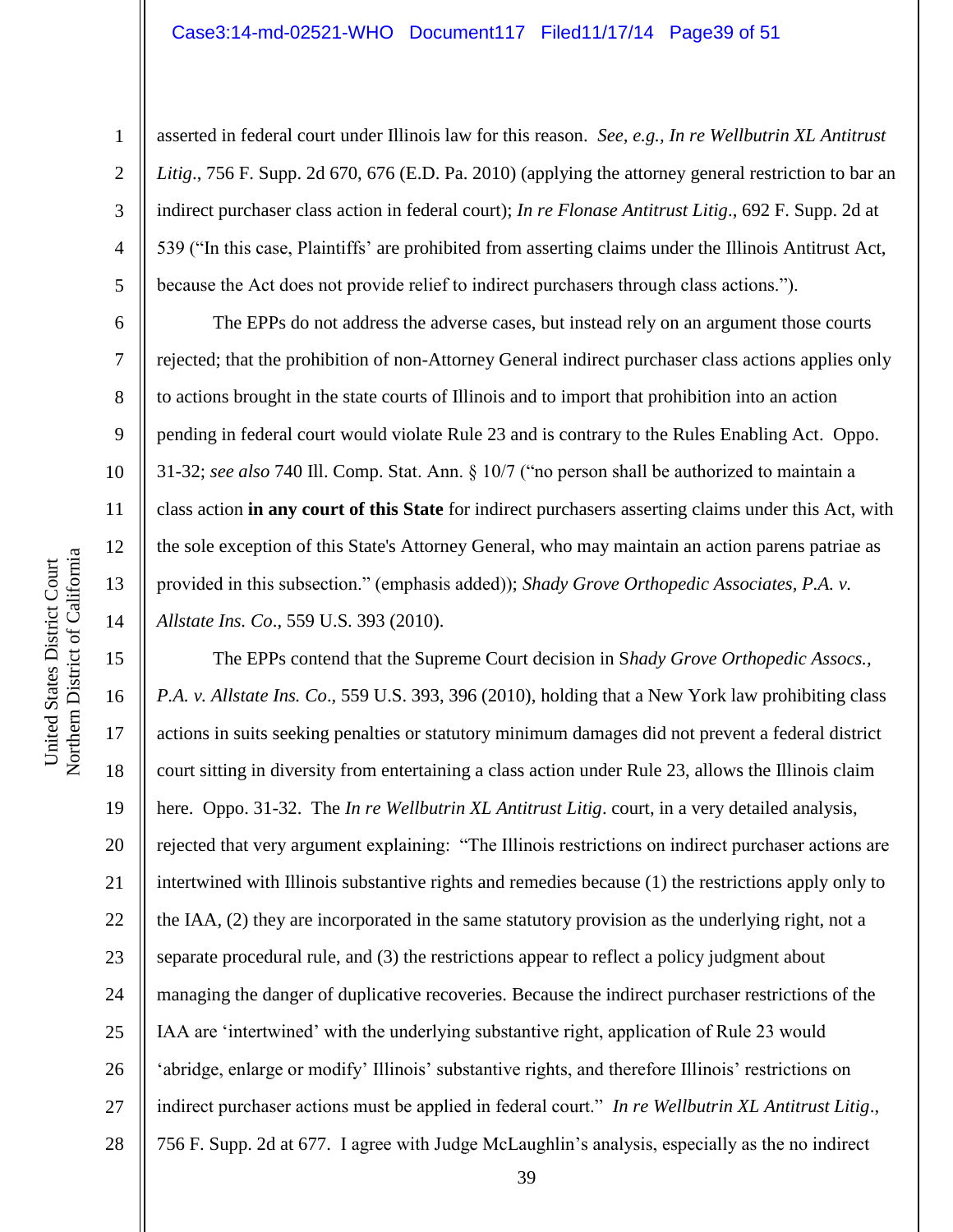purchaser class action rule was expressly adopted as an integral part of the Illinois Antitrust Act's repeal of *Illinois Brick*. As such, I conclude that the Illinois antitrust claims must be DISMISSED with prejudice.<sup>44</sup>

# **2. Massachusetts**

Defendants argue that Massachusetts has not repealed *Illinois Brick Co. v Illinois*, 431 U.S. 720 (1977) and, therefore, no indirect purchaser antitrust claims can be brought under that state's laws.<sup>45</sup> With respect to Massachusetts law specifically, defendants argue the EPPs (and GEHA) lack standing to pursue claims under the Massachusetts Consumer Protection Act, Mass. Gen. L. Ch. 93A §§ 1-11, because businesses must sue under Section 11 of the Act, and Section 11 bars indirect purchaser antitrust claims.

The EPPs respond that as employee health and welfare plans, a municipality and two individuals, they are not entities engaged in "trade or commerce" within the meaning of Section 11. However, under the allegations in the EPPs Complaint, the only relevant plaintiffs are the City of Providence and the Iron Workers District Council of New England Welfare Fund ("Iron Workers"), which both alleged they purchased and/or reimbursed purchases in Massachusetts.

1

2

3

4

5

6

7

8

9

10

11

12

13

14

15

<sup>17</sup> 18 19 20 21 22 23 24  $\overline{a}$ 44 For this reason, I decline to follow *In re Lithium Ion Batteries Antitrust Litig*., No. 13-MD-2420 YGR, 2014 WL 4955377, at \*21 (N.D. Cal. Oct. 2, 2014) which relied on *Freund v. Nycomed Amersham*, 347 F.3d 752, 761–62 (9th Cir. 2003). The provision at issue in *Freund* was the conflict between Fed. R. Civ. Proc. 50 (requiring parties to make a Rule 50(a) motion pre-verdict to preserve the right to argue a Rule 50(b) motion post-trial) and a California rule providing that the appealability of punitive damage awards is not waivable. The Ninth Circuit held that the district court erred in allowing California law to trump Rule 50, because "the federal rule must be applied if it does not 'abridge, enlarge, or modify any substantive right' in violation of the Rules Enabling Act," and the California non-waiver provision was a procedural rule, "not a substantive rule that would be modified by the application of the federal rule." *Id*. at 761. As discussed above, I consider the no non-Attorney General class action rule enacted as part of the Illinois Antitrust Act to be substantive and intertwined with the creation of the substantive right of indirect purchasers to sue.

<sup>25</sup> 26 27 <sup>45</sup> In *Illinois Brick*, the Supreme Court held that indirect purchasers of goods produced by firms engaged in anticompetitive conduct were too remote from that conduct to be regarded as injured within the meaning of the Clayton Act. 431 U.S. at 746–48. A number of states have passed state laws known as *Illinois Brick*-repealers which specifically grant end-payors the right to sue for antitrust violations, the validity of which was upheld by Supreme Court in *California v. ARC* 

<sup>28</sup> *America Corp*., 490 U.S. 93 (1989).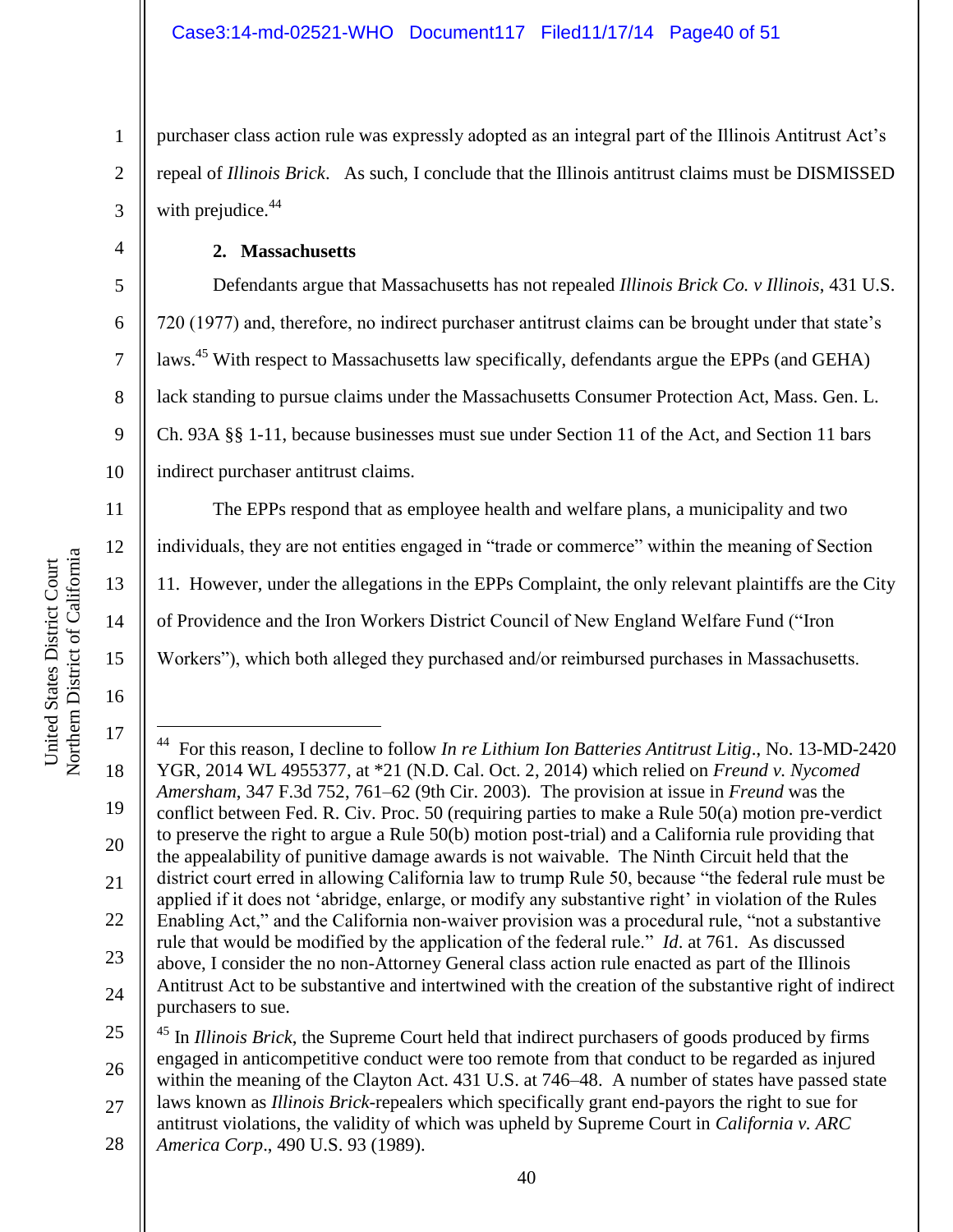### Case3:14-md-02521-WHO Document117 Filed11/17/14 Page41 of 51

EPP Compl.  $\P$  10, 13. The question, therefore, is whether Providence or the Iron Workers – as

2 3 4 5 6 7 8 9 10 11 12 13 entities that purchased the products for their employees and plan participants – were engaged in trade and commerce under Section 11. The EPPs rely first on a decision from this District interpreting Michigan's consumer protection statute, which held in declining to dismiss indirect purchaser claims that "[t]here is no serious dispute that the transactions that gave rise to the TTP plaintiffs' alleged damages – purchasing Celebrex and Bextra – were primarily for personal purposes, that is, the personal use of the patients." *In re Bextra & Celebrex Mktg. Sales Practices & Prod. Liab. Litig*., Case No. 05-mdl-1699 CRB, 495 F. Supp. 2d 1027, 1034 (N.D. Cal. 2007). However, under Michigan's statute, "trade or commerce" focuses on the conduct of the defendant, not the consumer/plaintiff. The statute focuses on "the conduct of a business providing goods, property, or service primarily for personal, family, or household purposes." MCLS  $\S$  445.902(g). The Massachusetts statute at issue focuses on the plaintiff: "Any person who engages in

the conduct of any trade or commerce and who suffers any loss of money or property, real or personal, as a result of the use or employment by another person who engages in any trade or commerce of an unfair method of competition or an unfair or deceptive act or practice" may sue under the statute. ALM GL ch. 93A, § 11. Plaintiffs note that Massachusetts' courts have struggled with identifying the line between "a consumer claim and a business claim for purposes of G. L. c. 93A, §§ 9 and 11." *Frullo v. Landenberger*, 61 Mass. App. Ct. 814, 821 (2004). As the *Frullo* Court explained:

Ultimately, the choice appears to turn on whether a given party has undertaken the transaction in question for business reasons, or has engaged in it for purely personal reasons (such as the purchase of an item for personal use). While the character of the transaction will not always be easy to identify, the distinction is consistent with the language of the respective statutory sections. Whereas a defendant must be engaged in trade or commerce, i.e., acting in a business context, to be liable under either § 9 or § 11, a plaintiff who acts in a business context has a cause of action exclusively under § 11. Thus, any transaction in which the plaintiff is motivated by business considerations gives rise to claims only under the statute's business section. That a transaction may be an isolated one not in the normal course of business does not insulate it from the reach of G. L. c. 93A, § 11.

- 28
- *Id.* at 821. Here, according to their own complaint, the EPPs did not purchase the products (and/or

14

15

16

17

18

19

20

21

22

23

24

25

26

27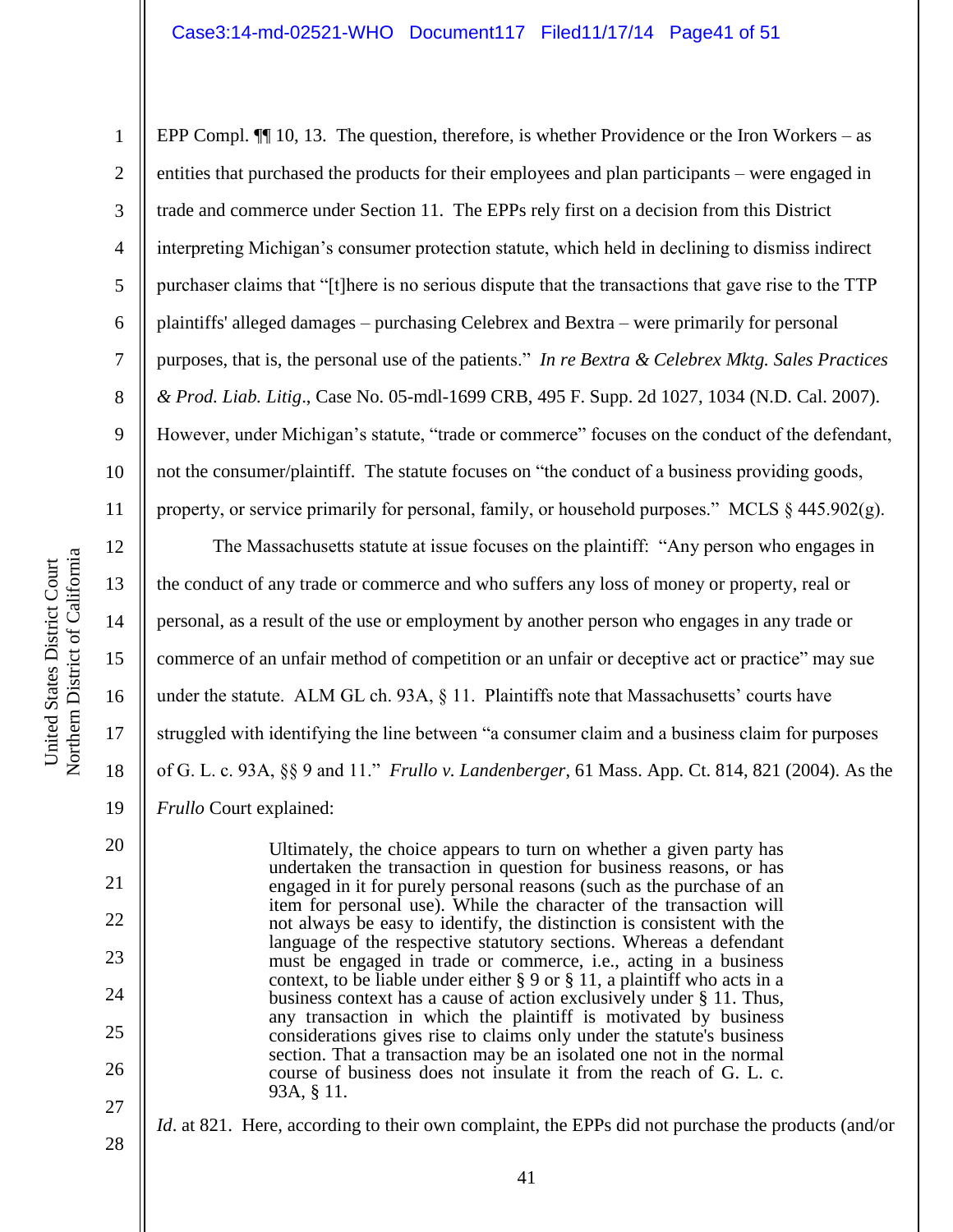provide reimbursement for those products) for *their* personal use, but for the use of their members. The Plan and the City appear to be engaged in the "trade or commerce" of providing health and welfare benefits. I conclude that the City and Iron Workers were engaged in trade or commerce and are covered by Section 11.<sup>46</sup>

The EPPs argue that even under Section 11, indirect purchaser claims are not barred. The EPPs rely on *Blue Cross & Blue Shield v. AstraZeneca Pharms. LP (In re Pharm. Indus. Average Wholesale Price Litig.)*, 582 F.3d 156 (1st Cir. 2009). There, the First Circuit held that thirdparty-payors (like Providence and the Iron Workers) could bring fraud and misrepresentation claims against AstraZeneca for publishing inflated average wholesale drug prices under Section 11, despite a lack of privity between plaintiffs and defendants. *Id*. at 193-94. That case, however, did not address antitrust standing and did not address or overrule the First Circuit decisions finding that indirect purchaser claims cannot be asserted under Section 11. *See, e.g., Ciardi v. F. Hoffmann La Roche, Ltd*., 436 Mass. 53, 62-63 (2002) (noting that for actions brought under § 11, "the court shall be guided in its interpretation of unfair methods of competition by the provisions of the Antitrust Act" but that § 9 had no such requirement); *see also In re Cathode Ray Tube (CRT) Antitrust Litig*., Case No. C 07-5944 SC, 2014 WL 1088256, at \*3 (N.D. Cal. Mar. 13, 2014) ("while corporations engaged in commerce can bring suits under Section 11 and potentially win them, a corporation engaged in commerce whose suit is based on indirect purchases will not have standing under Section 11."); *In re Auto. Parts Antitrust Litig*., Case No. 12-mdl-02311, 2013 WL 2456612, at \*29 (E.D. Mich. June 6, 2013) ("this Court is bound to enforce the bar prohibiting an indirect purchaser business plaintiff from proceeding.").

22 23 24 25 Because the EPPs at issue – the City of Providence and the Iron Workers – were acting in trade or commerce when they indirectly purchased or reimbursed their employee or members, they cannot state a claim under § 9 of the Massachusetts consumer protection statute for antitrust injury. As the indirect purchaser claim is barred under § 11, the EPPs' Massachusetts consumer

26

 $\overline{a}$ 

1

2

3

4

5

6

7

8

9

10

11

12

13

14

15

16

17

18

19

20

<sup>27</sup> 28 46 The EPPs argue that indirect purchasers can bring antitrust under § 9. *Ciardi v. F. Hoffmann La Roche, Ltd*., 436 Mass. 53, 55 (2002). That may be, but Providence and the Iron Workers are engaged in trade and commerce and covered by § 11.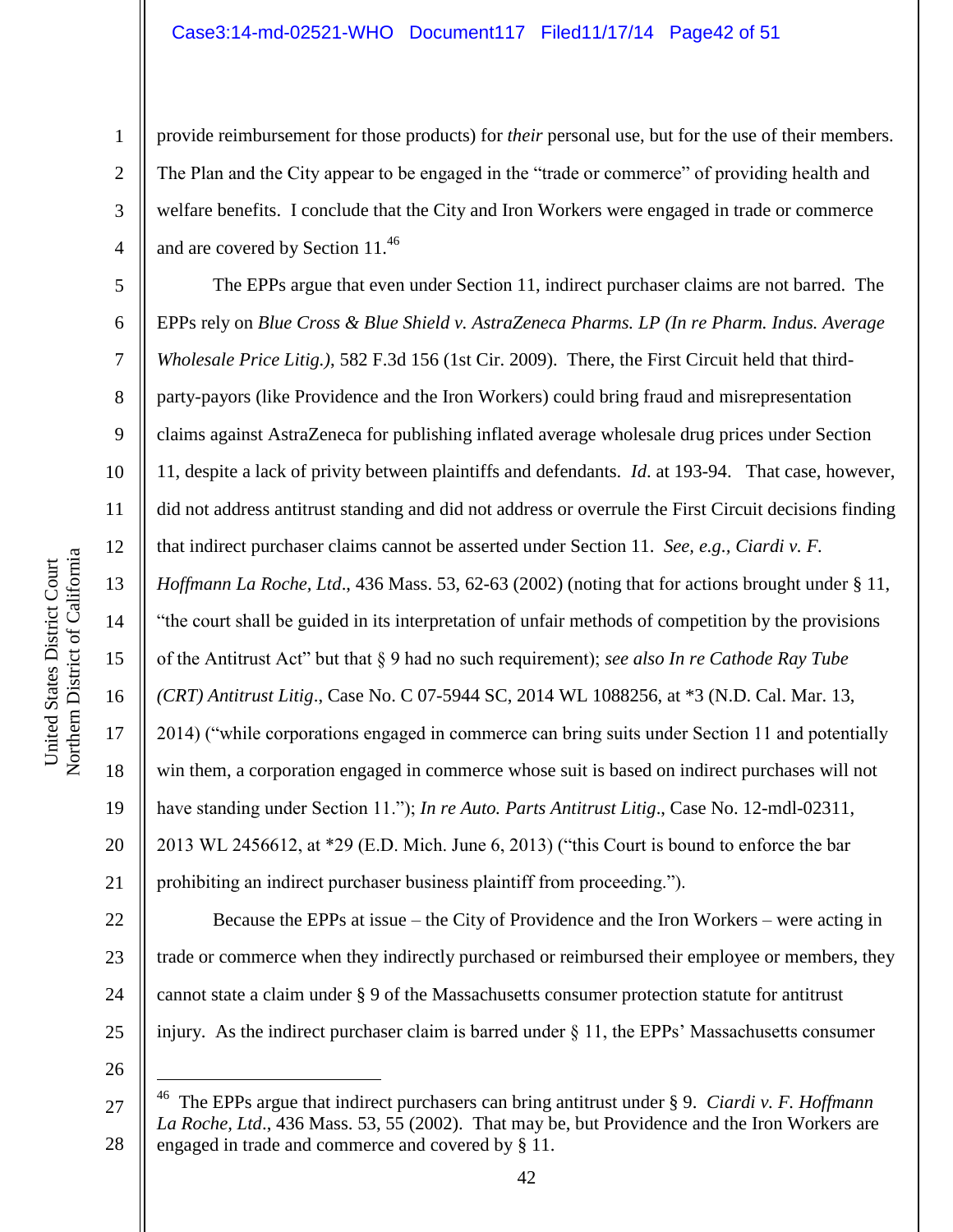protection act claim must be DISMISSED with prejudice.<sup>47</sup>

#### **3. Puerto Rico**

Defendants assert that Puerto Rico has not repealed *Illinois Brick* by statute, and therefore, the indirect purchaser antitrust claims under Puerto Rico law must be dismissed. Plaintiffs respond that Puerto Rico's Antitrust Act (PRAA) does not distinguish between direct and indirect purchasers but provides that "[a]ny person" injured by antitrust violations may sue. 10 L.P.R.A.  $\S$ 268. Plaintiffs also rely on *Rivera-Muniz v. Horizon Lines Inc*., 737 F. Supp. 2d 57, 61 (D.P.R. 2010), which rejected a motion to dismiss indirect purchaser claims under the PRAA, "[b]ecause Puerto Rico liberally construes its standing requirements in private antitrust cases . . . it is immaterial whether Plaintiffs are direct or indirect purchasers of cabotage services."<sup>48</sup>

Defendants rely on two decisions from this District. In the first, *In re TFT-LCD Antitrust Litig*., Case No. 07-mdl-1827 SI, 599 F. Supp. 2d 1179 (N.D. Cal. 2009) the court dismissed the claims under Puerto Rico law because it was "reluctant to find standing in the absence of an explicit *Illinois Brick* repealer, either by statute or case law." *Id*. at 1188. Plaintiffs argue that *Rivera-Muniz*, although a district court case in Puerto Rico, does exactly that. In the second, *In re Static Random Access Memory (SRAM) Antitrust Litig*., Case No. 07-mdl-01819 CW, 2010 WL 5094289, at \*4 (N.D. Cal. Dec. 8, 2010), the court dismissed the indirect purchaser claims because "IP Plaintiffs point to no authority that suggests that *Illinois Brick's* interpretation of federal antitrust law would not be applied to Puerto Rico law" and because of the ruling in *In re TFT-LCD Antitrust Litig*. *Id*. at \*4.

21 22 Finally, in the most recent decision, a district court considered all three cases – *In re TFT-LCD*, *SRAM* and *Rivera-Muniz* – and held that "in light of the fact that Puerto Rico antitrust law

23

 $\overline{a}$ 

1

2

3

4

5

6

7

8

9

10

11

12

13

14

15

16

17

18

19

20

24

25

26 27  $48$  The same district court rejected a request to certify the question of whether indirect purchasers have standing to the Puerto Rico Supreme Court, finding that because "the Puerto Rico Supreme" Court has unequivocally rejected limitations to private antitrust standing under PRAA, this court must deny Defendants' motion for certification." *Rivera-Muniz v. Horizon Lines Inc.*, Case No.

28 09-CV-2081, 2010 WL 3703737, at \*1 (D.P.R. Sept. 13, 2010).

 $47$  Defendants also argue that plaintiffs' complaint failed to allege fraud and deception under § 11. *See* Reply 26. However, there is no fraud or deception claim alleged in the EPPs Complaint, therefore, the Court need not reach this argument.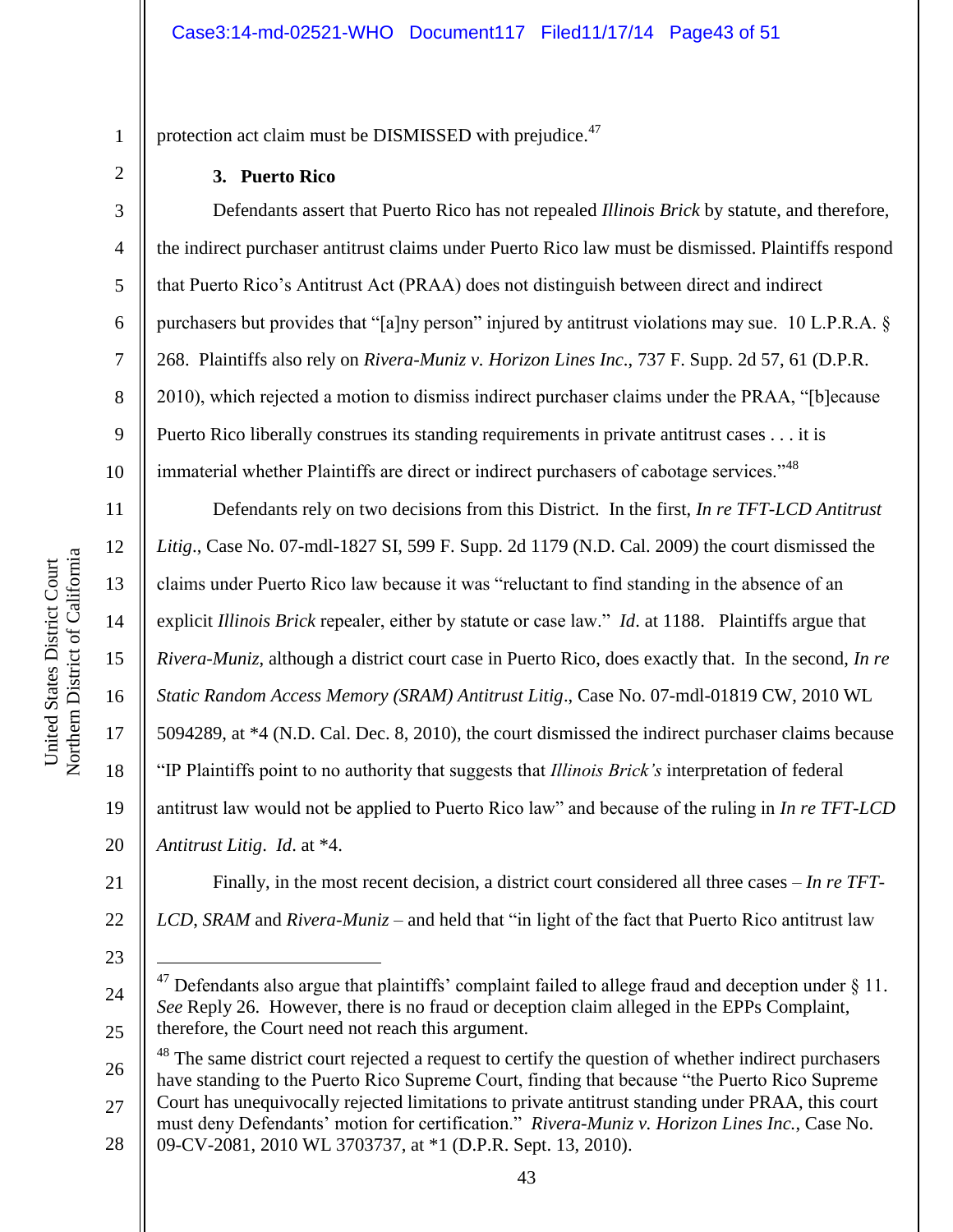#### Case3:14-md-02521-WHO Document117 Filed11/17/14 Page44 of 51

has been interpreted in accordance with federal antitrust law, which does not allow claims from indirect purchasers following *Illinois Brick*, and in the absence of evidence showing that Puerto Rico has repealed *Illinois Brick*—this Court dismisses the claims arising under the Puerto Rico law." *In re Nexium (Esomeprazole) Antitrust Litig*., 968 F. Supp. 2d 367, 410 (D. Mass. 2013).

I realize that the court in *Rivera-Muniz* first noted that the "P AA is modeled after federal antitrust statutes" and then relied solely on *Pressure Vessels of P.R., Inc. v. Empire Gas de P.R*., 137 P.R. Dec. 497, 509-18 (1994) as authority that Puerto Rico nevertheless "explicitly rejects" the indirect purchaser standing limitations imposed under the federal statutes. *Id*. at 737 F. Supp. 2d at 61. However, the *Pressure Vehicles* court did not address the standing of indirect purchasers under the PRAA and did not discuss *Illinois Brick* or whether it had been repealed by Puerto Rico. Instead, the *Pressure Vehicles* court relied on cases recognizing the "liberal standing theory under Clayton Act sec. 4" and concluded that "plaintiff need not establish anything beyond a factual causal relation between the injury and the violation to meet the" pleading requirements under the PRAA; "it suffices that the plaintiff has been injured as a result of the statutory violation." *Pressure Vessels P.R. v. Empire Gas P.R*., No. RE-90-78, 1994 WL 909547 (P.R. Nov. 23, 1994).

Because neither *Rivera-Muniz* nor *Pressure Vehicles* addressed *Illinois Brick*, I agree with the weight of authority and find that the claims under Puerto Rico's statute must be DISMISSED with prejudice.

#### **4. Rhode Island**

20 21 22 23 24 25 26 27 28 Defendants assert that while Rhode Island passed an *Illinois Brick* repealer statute in 2013, the statute is not retroactive and, therefore, the indirect purchaser antitrust claims under Rhode Island law must also be dismissed. Mot. 33; R.I. Gen. Laws § 6-36-7(d); *Hydro-Mfg. v. Kayser-Roth Corp.*, 640 A.2d 950, 954-55 (R.I. 1994) ("It is well established, however, that statutes and their amendments are presumed to apply prospectively. . . . Only when 'it appears by clear, strong language or by necessary implication that the Legislature intended' a statute to have retroactive application will the courts apply it retrospectively." (quoting *VanMarter v. Royal Indemnity Co.,* 556 A.2d 41, 44 (R.I. 1989)). Here, the statute provided that it shall "take effect on passage." 2013 R.I. Pub. Laws 365, § 2.

1

2

3

4

5

6

7

8

9

10

11

12

13

14

15

16

17

18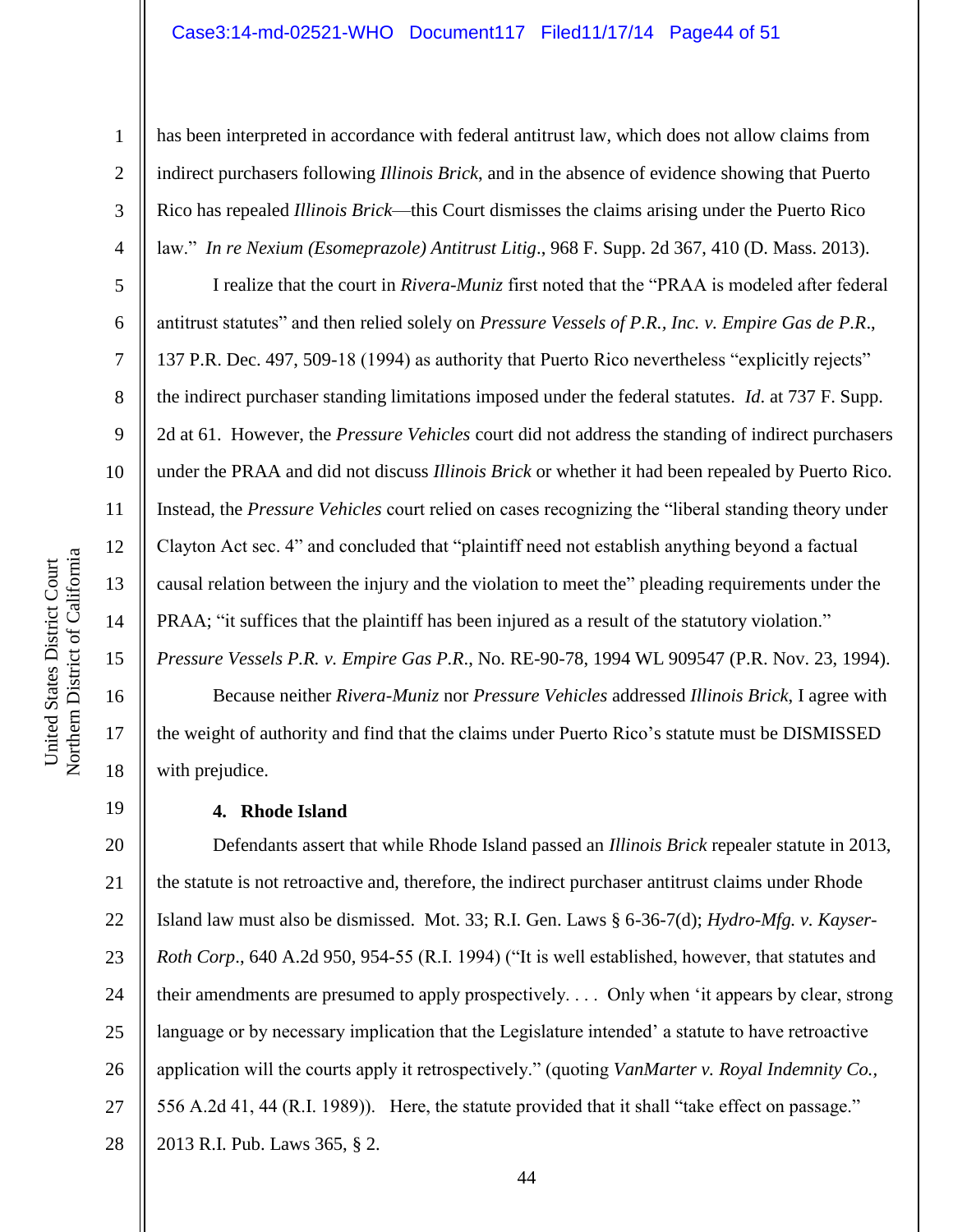2

3

4

5

6

7

8

9

10

11

12

Plaintiffs respond that the repealer statute is simply a procedural statute – conferring standing on residents to sue for indirect antitrust violations – which can be applied retroactively. *See Pion v. Bess Eaton Donuts Flour Co.*, 637 A.2d 367, 371 (R.I. 1994) ("Substantive statutes, which create, define, or regulate substantive legal rights, must be applied prospectively. . . In contrast, remedial and procedural statutes, which do not impair or increase substantive rights but rather prescribe methods for enforcing such rights, may be construed to operate retroactively."). Plaintiffs rely on the fact that the court in *In re Nexium Antitrust Litigation*, Case No. 12-mdl-2409, slip op. (D. Mass. Oct. 23, 2013) Dkt. No. 448, allowed plaintiffs leave to amend indirect antitrust claims. Oppo. 36. However, that case did not analyze whether the Rhode Island repealer statute was substantive or procedural. That court simply allowed plaintiffs to plead antitrust claims under Rhode Island law because those claims were similar to the existing federal claims and no prejudice would result to defendants. *In re Nexium Antitrust Litigation*, slip op. at 4.

13 14 15 16 17 18 19 20 21 22 23 In absence of any authority that is to the contrary, I find that the Rhode Island statute conveyed substantive rights; allowing indirect purchasers to sue on claims they had no standing to before. The conclusion that the statute does not apply retroactively is supported by the language of the law itself; that "it shall take effect upon passage." Finally, plaintiffs argue that claims arising after July 15, 2013 are still viable. However, the conduct at issue – the allegedly anticompetitive settlement agreement – was entered into in May 2012. The fact that damages may have continued to occur from that conduct after the enactment of the repealer law, does not make the conduct itself actionable. *See, e.g., State v. Lead Ind. Assn., Inc*., Case No. 99-5226, 2001 WL 345830, at  $*10$  (R.I. Super. Apr. 2, 2001) (rejecting Attorney General's contentions that "preamendment conduct which causes post-amendment damages" is within the purview of a prospectively applied statute).

- 24
- 25

Therefore, the EPPs antitrust claims under Rhode Island are DISMISSED with prejudice.

**C. EPPs' Unjust Enrichment Claims**

26 27 28 Defendants argue that to the extent the EPP's unjust enrichment claims are based or wholly tethered to their state law antitrust claims, they must be dismissed for the same reasons as the underlying antitrust claims. Reply 41-42.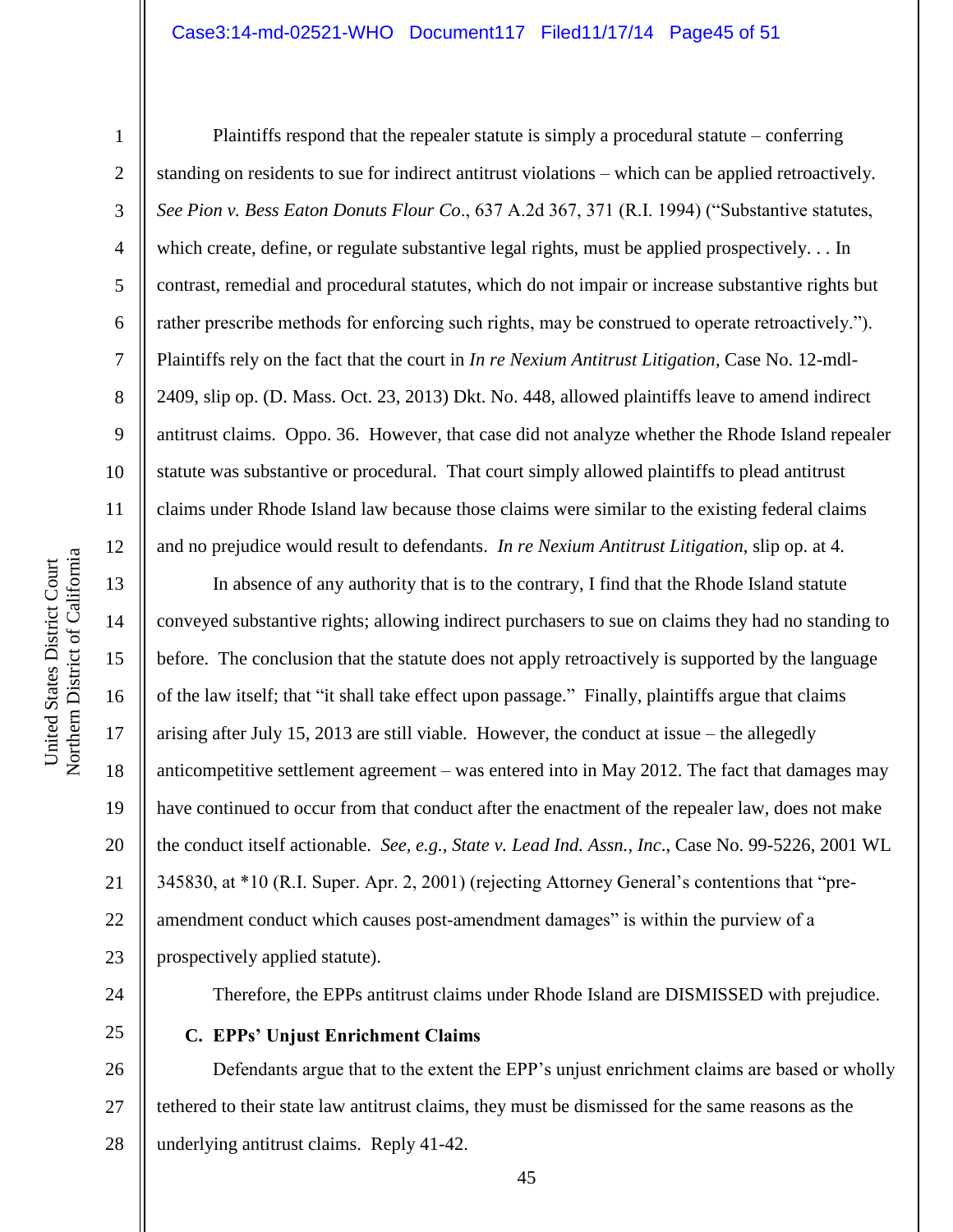# **1. Standing**

1

2

3

4

5

6

7

8

9

10

11

12

13

14

15

16

17

18

As an initial matter, while the EPPs assert unjust enrichment claims based on the laws of 48 states (all except Indiana and Ohio) and the District of Columbia and Puerto Rico, as discussed above the EPPs do not have standing to pursue any claims under the laws of jurisdictions where they do not reside or allege purchase or reimbursement. Therefore, the EPPs claims for unjust enrichment under the following 20 jurisdictions' laws are DISMISSED with leave to amend: Alaska, District of Columbia, Hawaii, Idaho, Iowa, Louisiana, Maryland, Michigan, Mississippi, Montana, Nebraska, New Mexico, Oklahoma, Oregon, Puerto Rico, Utah, Vermont, Virginia, Washington, and Wyoming.

#### *2. Illinois Brick* **End Run**

Defendants argue that the EPPs cannot use unjust enrichment to circumvent the *Illinois Brick* ban on indirect purchaser claims in states where there has been no *Illinois Brick* repealer, and therefore the unjust enrichment claims under those specific jurisdictions must be dismissed.

The EPPs rely on three cases to argue that courts have rejected so strict an interpretation of *Illinois Brick* and have allowed unjust enrichment cases despite the lack of an *Illinois Brick* repealer. *See, e.g., King Drug Co. of Florence v. Cephalon, Inc*., 702 F. Supp. 2d 514, 540 (E.D. Pa. 2010) (denying motion to dismiss unjust enrichment claims that were alleged to be an end run around statutory limitations on remedies); *In re G-fees Antitrust Litig*., 584 F. Supp. 2d 26, 46 (D.D.C. 2008) ("No reason or logic supports a conclusion that a state's adherence to the rule of *Illinois Brick* dispossesses a person not only of a statutory legal remedy for an antitrust violation, but also dispossesses the same person of his right to pursue a common law equitable remedy."); *In re Cardizem CD Antitrust Litig*., 105 F. Supp. 2d 618, 669 (E.D. Mich. 2000) (declining to dismiss unjust enrichment claims as "courts often award equitable remedies under common law claims for unjust enrichment in circumstances where claims based upon contract or other state law violations prove unsuccessful.").

Defendants respond these three cases are outliers; that the lead case, *In re Cardizem*, did not discuss *Illinois Brick*, and the other two cases simply rely on *In re Cardizem*. Defendants contend that the "overwhelming majority" of courts have found that *Illinois Brick* bars unjust

26

27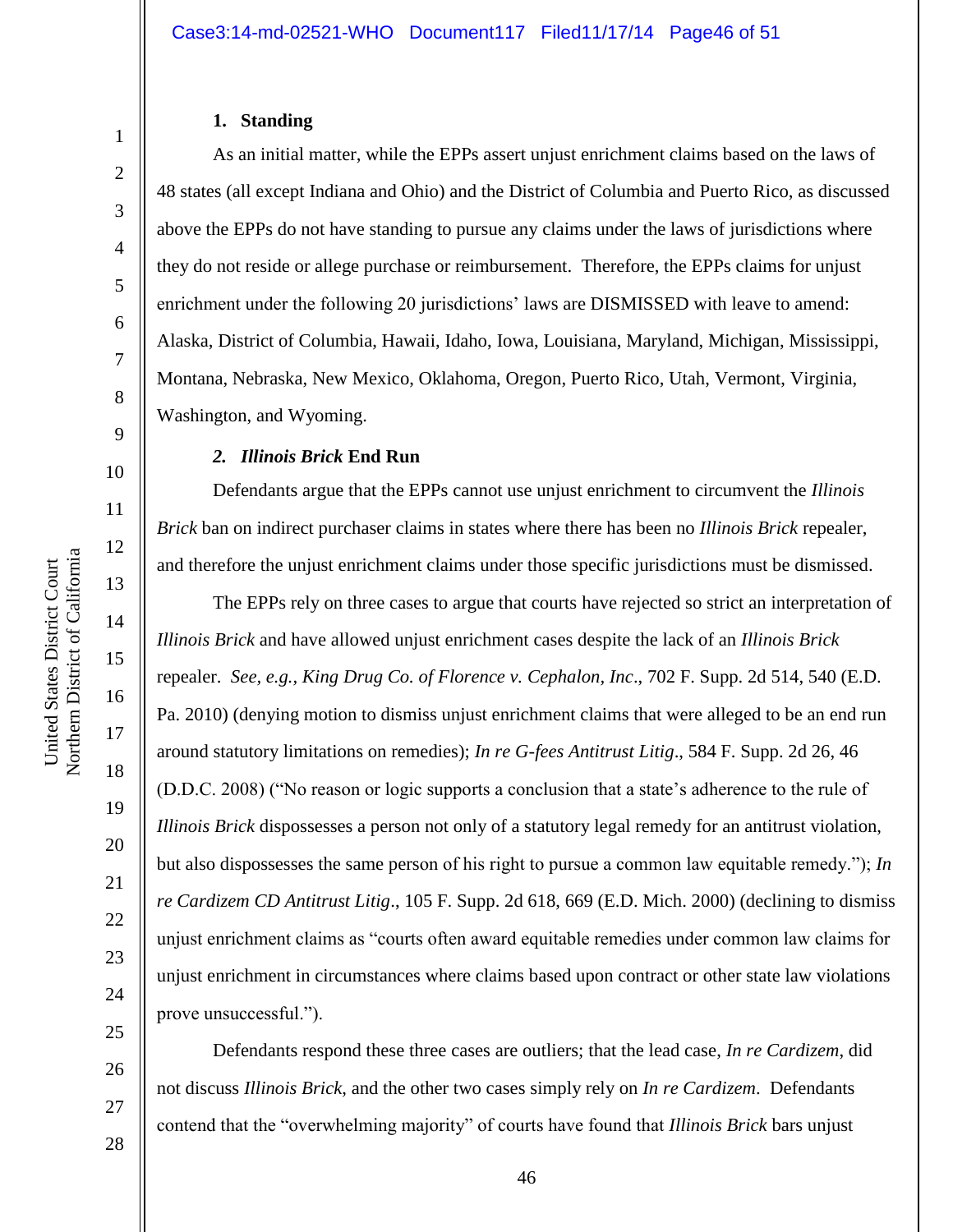Northern District of California Northern District of California United States District Court United States District Court

23

24

25

26

27

28

1 2 3 4 5 6 7 8 9 10 11 12 13 14 15 16 17 18 19 20 21 22 enrichment claims absent repealer, including a decision from this District. *See, e.g., In re TFT-LCD Antitrust Litig*., 599 F. Supp. 2d 1179, 1192 (N.D. Cal. 2009) (declining to follow *In re Cardizem* and dismissing unjust enrichment claims that "would allow plaintiffs to circumvent limitations of state antitrust laws" where "plaintiffs have not cited any authority from Arkansas, Virginia, Montana or Puerto Rico holding that an indirect purchaser plaintiff may bring an unjust enrichment claim when that same claim would be barred under state antitrust law."); *see also In re Niaspan*, 2014 WL 4403848, at \*21 (joining "majority of courts" and dismissing "the end-payor plaintiffs' unjust-enrichment claims brought under the laws of any state in which indirect purchasers may not bring an antitrust or a consumer-protection claim, absent authority that courts of that state would likely allow such a common-law claim to proceed."); *In re Digital Music Antitrust Litig*., 812 F. Supp. 2d 390, 412 (S.D.N.Y. 2011) ("As to parasitic claims premised on a violation of federal law, it is beyond peradventure that indirect purchasers may not employ unjust enrichment to skirt the limitation on recovery imposed by *Illinois Brick*." (citation omitted)); *In re Flonase Antitrust Litig*., 692 F. Supp. 2d 524, 542 (E.D. Pa. 2010) ("Allowing indirect purchasers to recover and recoup a benefit from the defendant under an unjust enrichment theory would circumvent the policy choice of *Illinois Brick*."); *In re K-Dur*, 2008 WL 2660780 (dismissing claims "where the applicable state law bars antitrust actions for damages by indirect purchasers, or simply does not recognize a private cause of action for antitrust violations, a plaintiff cannot circumvent the statutory framework by recasting an antitrust claim as one for unjust enrichment."); *In re New Motor Vehicles Canadian Exp. Antitrust Litig*., 350 F. Supp. 2d 160, 211 (D. Me. 2004) (concluding "it would subvert the statutory scheme to allow these same indirect purchasers to secure, for the statutory violation, restitutionary relief at common law (or in equity).").

I agree with the majority of courts who have directly addressed this issue and find that the EPPs cannot circumvent the *Illinois Brick* prohibition absent authority from the courts of those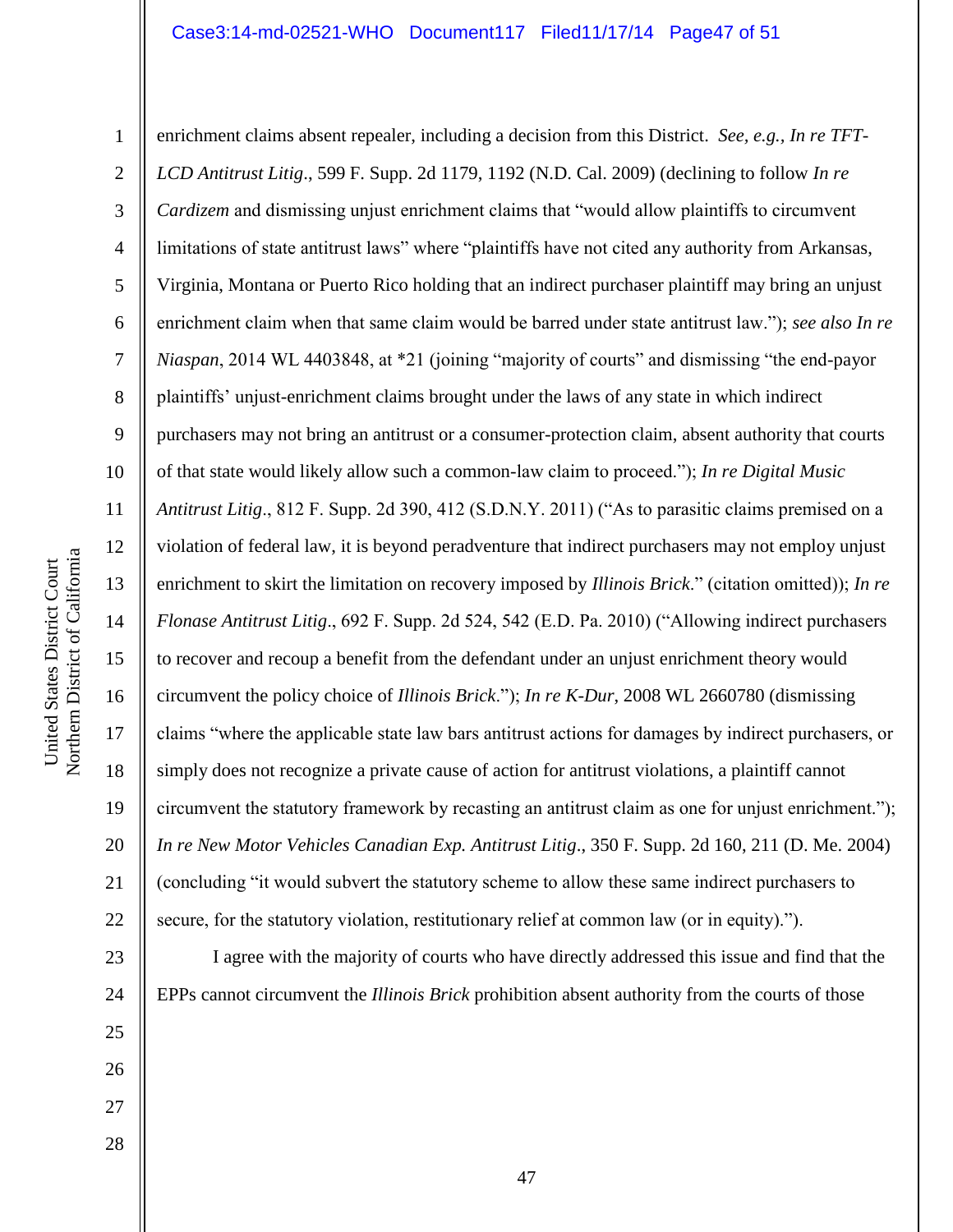states that would allow unjust enrichment claims to proceed.<sup>49</sup> Therefore, the unjust enrichment claims are dismissed for the following jurisdictions: Alaska, Colorado, Connecticut, Delaware, Florida, Georgia, Idaho, Illinois, Kentucky, Louisiana, Maryland, Massachusetts, Missouri, Montana, New Jersey, Oklahoma, Pennsylvania, Puerto Rico, Rhode Island, South Carolina, Texas, Virginia, Washington, and Wyoming.

6

1

2

3

4

5

7

8

9

10

11

12

13

# **3. Challenges to Sufficiency of Unjust Enrichment Claims**

For the unjust enrichment claims that are not barred by *Illinois Brick*, defendants argue the EPPs fail to state claims under specific state laws because: (i) the EPPs received the benefit of their bargain;<sup>50</sup> (ii) unjust enrichment claims cannot be asserted where the defendant provided consideration for the benefit the EPPs received, namely the drug patches;<sup>51</sup> and (iii) the EPPs fail to allege a relationship with defendants leading to a direct benefit.<sup>52</sup> Defendants do not present their arguments on a state-by-state basis in their Motion or Reply, presumably because they ran

Northern District of California Northern District of California United States District Court United States District Court

20 21 22 23 24 <sup>50</sup> Defendants challenge the unjust enrichment claims for following "benefit of the bargain" jurisdictions: Arizona, Arkansas, California, the District of Columbia, Florida, Illinois, Iowa, Massachusetts, Michigan, Minnesota, Mississippi, Missouri, Nebraska, New Hampshire, New Mexico, New York, North Carolina, North Dakota, Oregon, Rhode Island, South Carolina, and Utah. Defendants argue that courts in these jurisdictions "reject unjust enrichment claims when 'parties voluntarily have negotiated, entered into and fully performed their bargain.'" Mot. 43 (quoting *In re New Motor Vehicles Canadian Exp. Antitrust Litig*., 350 F. Supp. 2d at 210).

25  $51$  Defendants challenge the unjust enrichment claims for the following "consideration" states: Florida, Kansas, Massachusetts, Missouri, Nevada, New Hampshire, South Dakota, Tennessee, Utah, Vermont, and Wisconsin.

26 27  $52$  Defendants challenge the unjust enrichment claims for the following "direct benefit" jurisdictions: Alabama, Arizona, the District of Columbia, Florida, Georgia, Idaho, Kansas, Maine, Maryland, Michigan, Missouri, New Jersey, New York, North Carolina, North Dakota,

28 Pennsylvania, Rhode Island, South Carolina, Texas, and Utah.

<sup>14</sup> 15 16 17 18 19  $\overline{a}$ 49 Plaintiffs also rely on *In re Processed Egg Prods. Antitrust Litig*., 851 F. Supp. 2d 867, 914-36 (E.D. Pa. 2012) to argue that even if defendants' argument is well-taken, defendants had to prove on a state-by-state basis that each of the 24 jurisdictions would preclude an unjust enrichment claim. Oppo. 38-39, n.108. The court in *In re Processed Egg Prods*., in the twenty page discussion cited by the EPPs, addressed the *sufficiency* of claims under various state unjust enrichment common law standards. The only discussion of *Illinois Brick* and unjust enrichment focused on one state, Utah. Moreover, the EPPs provide *no authority* from any of the 24 specifically identified jurisdictions showing that any of them would allow unjust enrichment claims stemming from indirect antitrust injury when plaintiffs are precluded from bringing indirect claims.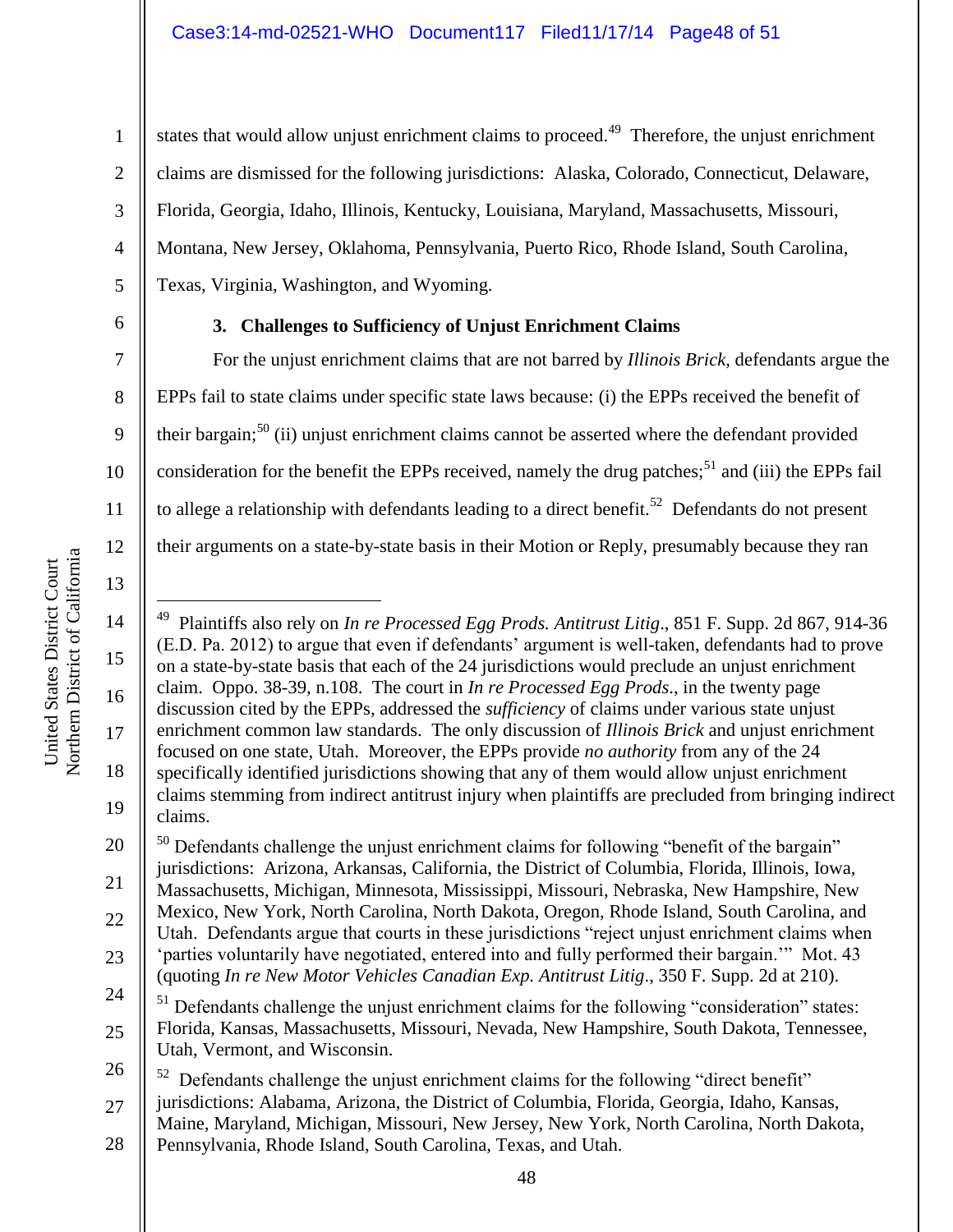1

out of space to argue these issues. Instead, they refer the Court to three appendices where defendants lay out cases that purportedly support their positions. Docket Nos. 95-5, 95-6, 95-7. The EPPs similarly do not address what needs to be pled under each state's unjust enrichment case law. Instead, in response to defendants' first two arguments, the EPPs rely on a recent district court case where the court analyzed on a state-by-state basis many, but not all, of the authorities defendants' rely on in their appendices and rejected the motion to dismiss the unjust enrichment claims. Oppo. 39-40 (relying on *In re Auto. Parts Antitrust Litig*., Case. No. 12-mdl-02311, 2014 WL 2993742 (E.D. Mich. July 3, 2014)).

I find that defendants – in omitting substantive state-by-state analysis from their briefing and asking the Court instead to conduct that analysis by reviewing a list of cases provided in appendices – have not properly raised their arguments. They may try again. Defendants' motion to dismiss the unjust enrichment claims based on the substantive elements of each relevant jurisdiction's law is DENIED without prejudice to being raised in a subsequent motion.

### **4. Unjust Enrichment under California Law**

16 20 22 24 26 Finally, defendants move to dismiss the EPPs' unjust enrichment claim under California law. The EPPs recognize that courts are split on the question and characterize it as a "semantic" issue of whether unjust enrichment can exist as a stand-alone claim or is merely an equitable remedy. Plaintiffs rely on *In re TFT-LCD (Flat Panel) Antitrust Litig*., Case No. 10-5625 SI, 2011 WL 4345435, at  $*4$  (N.D. Cal. Sept. 15, 2011) where the court recognized the split of authority, and held that since "plaintiffs have invoked a valid theory of recovery" the unjust enrichment claim would be allowed to proceed "regardless of the precise label assigned to the cause of action." *Id*. at 4. However, following the decision by the California Court of Appeal in *Hill v. Roll Int'l Co*rp., 195 Cal. App. 4th 1295, 1307 (2011), this Court and others in the Northern District have expressly held that unjust enrichment is not an independent cause of action. *See, e.g.*, *Ham v. Hain Celestial Group, Inc*., Case No. 14-02044 WHO, 2014 U.S. Dist. LEXIS 141157, at \*14 (N.D. Cal. Oct. 3, 2014) ("Unjust enrichment and quasi-contract are not independent causes of action."); *World Surveillance Group Inc. v. La Jolla Cove Investors, Inc*., Case No. 13-03455 WHO, 2014 U.S. Dist. LEXIS 51464, at \*4-5 (N.D. Cal. Apr. 11, 2014); *see also In re iPhone* 

Northern District of California Northern District of California United States District Court United States District Court

14

15

17

18

19

21

23

25

27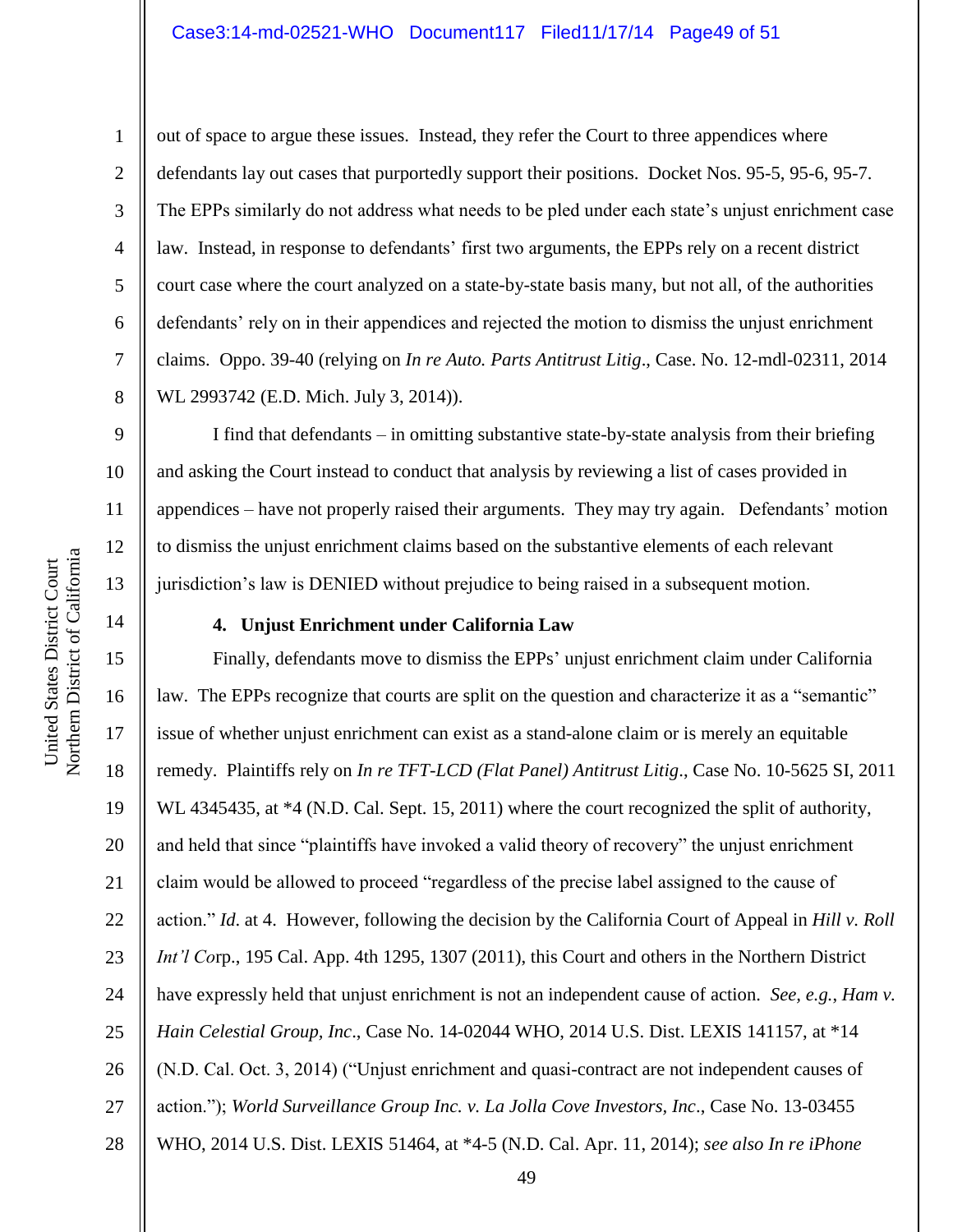1 2 3 *Application Litig*., Case No. 11-2250 LHK, 844 F. Supp. 2d 1040, 1075 (N.D. Cal. 2012) ("Plaintiffs' unjust enrichment claim does not properly state an independent cause of action and must be dismissed.").

The EPP claim for unjust enrichment under California law is DISMISSED with prejudice.

#### **CONCLUSION**

Defendants' motion to dismiss the DPPs' Section 1 Sherman Act claims is DENIED as to Claim One (rule of reason) and GRANTED with prejudice as to Claim Two (*per se*). The motion to dismiss the DPPs' Section 2 Sherman Act claims (monopoly, attempt, and conspiracy to monopolize) is GRANTED with leave to amend.

Defendants' motion to dismiss the EPP and GEHA claims regarding monopoly are DISMISSED with leave to amend. Defendants' motion to dismiss the EPP state law claims for states where they have not alleged a sufficient connection (Alaska, District of Columbia, Hawaii, Idaho, Iowa, Louisiana, Maryland, Michigan, Mississippi, Montana, Nebraska, New Mexico, Oklahoma, Oregon, Puerto Rico, Utah, Vermont, Virginia, Washington, and Wyoming) is GRANTED with leave to amend. The EPP state law antitrust claims under the laws of Florida, Illinois, Massachusetts, Puerto Rico, and Rhode Island are DISMISSED with prejudice. Defendants' motion to dismiss the EPP state law antitrust claims based on insufficient allegations is DENIED.

19 20 21 22 23 Defendants' motion to dismiss the EPP unjust enrichment claims under Alaska, California, Colorado, Connecticut, Delaware, Florida, Georgia, Idaho, Illinois, Kentucky, Louisiana, Maryland, Massachusetts, Missouri, Montana, New Jersey, Oklahoma, Pennsylvania, Puerto Rico, Rhode Island, South Carolina, Texas, Virginia, Washington, and Wyoming is GRANTED and those claims are DISMISSED with prejudice.

24 25 The motion to dismiss the EPP unjust enrichment claims for the remaining states is DENIED without prejudice.

26 27 28 The motion to dismiss GEHA's claims as to states other than Missouri is GRANTED with leave to amend. GEHA's consumer protection and unjust enrichment claims under Missouri law are DISMISSED with prejudice.

4

5

6

7

8

9

10

11

12

13

14

15

16

17